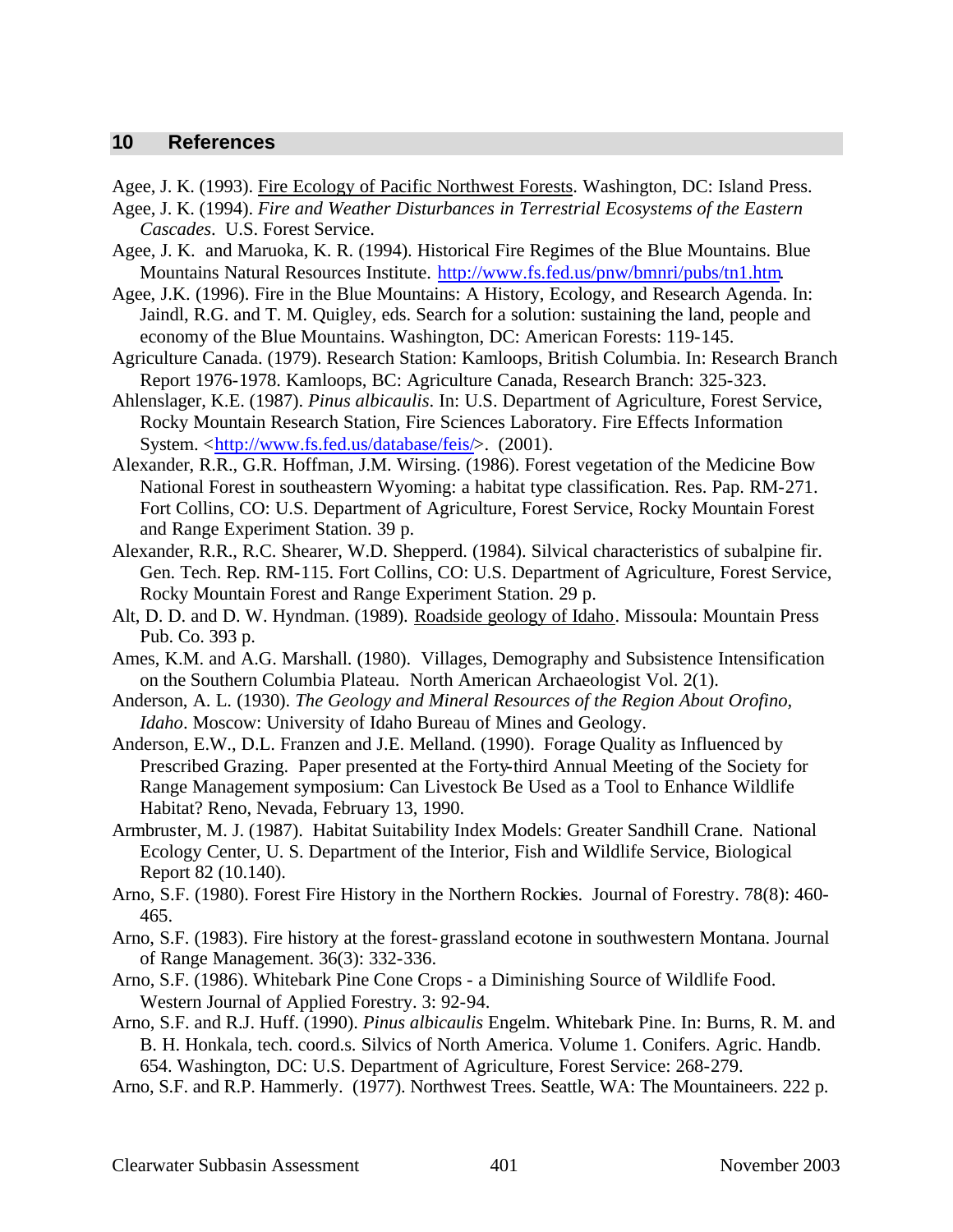- Arno, S.F., D.G. Simmerman, and R.E. Keane. (1985). Forest Succession on Four Habitat Types in Western Montana. USDA Forest Service General Technical Report INT-177. 74 pp.
- Arnsberg, C., and Connor. (1992). Mainstream Clearwater River Study: Assessment for Salmonid spawning, incubation, and rearing.
- Arnsberg, B. D. and Statler, D. P. (1995). *Assessing Summer and Fall Chinook Salmon Restoration in the Upper Clearwater River and Principal Tributaries: 1994 Annual Report*. Orofino: Nez Perce Tribe. Prepared for Bonneville Power Administration.
- Asherin, D.A. and M.L. Orme. (1978). Inventory of Riparian Habitats and Associated Wildlife Along Dworshak Reservoir and Lower Clearwater River. Vol. 5. Idaho Cooperative Wildlife Research Unit; College of Forestry, Wildlife, and Range Sciences, University of Idaho.
- Atwood, D. and N. Charlesworth (1987). Status Report: *Silene Spaldingii*. Unpublished report on file at USDA Regional Office. Ogden, UT. 5pp.
- Atzet, T. and D.L. Wheeler (1984). Preliminary plant associations of the Siskiyou Mountain Province. Portland, OR: U.S. Department of Agriculture, Forest Service, Pacific Northwest Region. 278 p.
- Augustine, D.J. and S.J. McNaughton. 1998. Ungulate Effects on the Functional Species Composition of Plant Communities: Herbivore Selectivity and Plant Tolerance. Journal of Wildlife Management 62(4): 1165-1183.
- Axtell, H. (1998). Affidavit for SRBA. Snake River Basin Adjudication Instream Flow Claims, Nez Perce Tribe, Office of Legal Counsel.
- Barker, R. J. (1982). *Soil Survey of Idaho County Area, Idaho, Western Part*. U.S. Department of Agriculture, Soil Conservation Service.
- Bartos, D.L. (2001). Landscape Dynamics of Aspen and Conifer Forests. In: Sustaining Aspen in Western Landscapes: Symposium Proceedings. RMRS-P-18. U.S. Department of Agriculture, Forest Service, Rocky Mountain Research Station. p. 5.
- Basile, J.V. and T.N. Lonner. 1979. Vehicle restrictions influence elk and hunter distribution in Montana. Journal of Forestry 77(3): 155-159.
- Batt, P. E. (1996). Governor Philip E. Batt's State of Idaho Bull Trout Conservation Plan. Boise.
- Bechard, M.J., D. Beig, and R.P. Howard (1987). Historical nest sites of the peregrine falcon in Idaho. Report to U.S. Fish and Wildlife Service, Boise State University, Boise, ID.
- Behnke, R. J. (1992). Native Trout of Western North America. Bethesda, MD: American Fisheries Society.
- Bellrose, F.C. (1978). Ducks, Geese and Swans of North America. Second edition, second printing, revised. Stackpole Books. Harrisburg, Pennsylvania. 540 p.
- Belsky, A.J. and D.M. Blumenthal. (1997). Effects of Livestock Grazing on Stand Dynamics and Soils in Upland Forests of the Interior West. Conservation Biology. Vol. 11, No. 2, April 1997. Pages 315-327.
- Bent, A.C. (1937). Life histories of North American birds of prey, Part 1. Dover Publications, Inc. New York. 349pp.
- Bent, A.C. (1992). Life Histories of North American Woodpeckers. Indiana University Press. Bloomington and Indianapolis. 262pp.
- Berkson, J. (1991). Lyons Ferry Fall Chinook Wire Tag Analysis. Portland, Oregon, Columbia River Inter-Tribal Fish Commission.
- Bilby, R.E., B.R. Fransen, and P.A. Bisson. (1996). Incorporation of Nitrogen and Carbon from spawning coho salmon (*Oncorhynchus kisutch*) on returns at maturity. Can. J. Fish. Aquat. Sci. 53:164-173.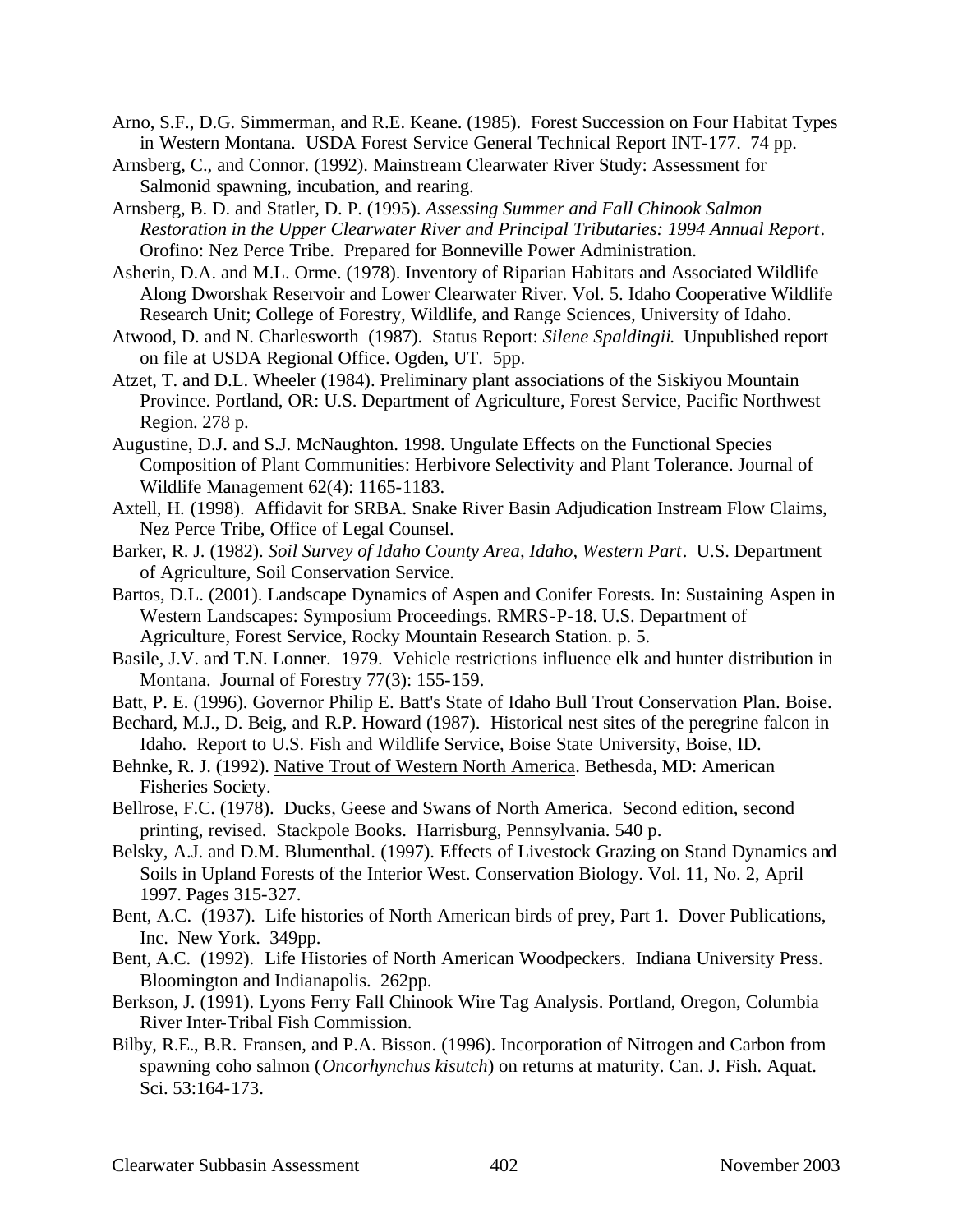- Bingham, R.T. (1987). Plants of the Seven Devils Mountains of Idaho an annotated checklist. USDA Forest Service, Inter-mountain Research Station Gen. Tech Report INT-219, Ogden, UT. 146pp.
- Bjornn, T. C. and Mallett, J. (1964). Movements of Planted and Wild Trout in an Idaho River System. Transactions of the American Fisheries Society 93(1): 70-76.
- Black, A. E., E. Strand, C. Watson, R.G. Wright, J. M. Scott, and P. Morgan.. (1997). Land Use History of the Palouse Bioregion: Pre-European to Present. U.S.Geological Survey. <http://biology.usgs.gov/luhna/palouse/fnluhna.html>. (2001).
- Bock, C.E. and J.H. Bock (1974). On the geographical ecology and evolution of the three-toed woodpeckers. American Midland Naturalist 92: 397-405.
- Bonneville Power Administration, U.S. D. O. E., Bureau of Indian Affairs, U.S. Department of the Interior, and Nez Perce Tribe. (1997). Final Environmental Impact Statement Nez Perce Tribal Hatchery Program. Portland, Oregon.
- Bowers, D. and S. Nadeau. (2000). Inventory of Fungi, Plants and Wildlife in the Dworshak Reservoir Project Area, Idaho. Interim Report. Idaho Department of Fish and Game, Lewiston, ID.
- Bowles, E. C. and E. Leitzinger. (1991). Salmon supplementation studies in Idaho rivers: experimental design. Idaho Department of Fish and Game, prepared for U.S. Department of Energy, Bonneville Power Administration, Contract DE-BI79-89BP01466, Project 89-098. 167 pp.
- Brinkman, K.A. and E.I. Roe. (1975). Quaking Aspen: Silvics and Management in the Lake States. Agric. Handb. 486. Washington, DC: U.S. Department of Agriculture, Forest Service. 52 pp.
- Brockman, F.C. (1979). Trees of North America. New York: Golden Press. 280 p.
- Brooks, K. N.; Ffolliott, P. F.; Gregersen, H. M. and Thames, J. L. (1991). Hydrology and the Management of Watersheds. Ames: Iowa State University.
- Brown, L. and D. Amadon. (1968). Eagles, Hawks and Falcons of the World. Vol 2 McGraw-Hill, New York. pp. 850-856.
- Buechner, H. K. (1960). The Bighorn Sheep in the United States, its Past, Present, and Future. Wildlife Monographs, No. 4.
- Bugosh, N. (1999). *Lochsa River Subbasin Assessment*. Lewiston, ID: Idaho Department of Environmental Quality.
- Bull, E. L., A. L. Wright, and M. G. Henjum. (1990). Nesting habitat of flammulated owls in Oregon. Journal of Raptor Research. 24(3): 52-55.
- Bull, E. L., S. R. Peterson, and J. W. Thomas. (1986). Resource Partitioning Among Woodpeckers in Northeast Oregon. USDA Forest Service, Research Note PNW-444. 19 pp.
- Bunting, S.C., E.F. Peters, and D.B. Sapsis. (1994). Impact of fire management on rangelands of the Intermountain West. Scientific Contract Report: Science Integration Team, Terrestrial Staff, Range Task Group. Walla Walla, WA: Interior Columbia Basin Ecosystem Management Project. 32 p.
- Bureau of Land Management. (2000). *Clearwater River, North Fork Clearwater River, and Middle Fork Clearwater River Subbasins: Biological Assessment of Ongoing and Proposed Bureau of Land Management Activities on Fall Chinook Salmon, Steelhead Trout, Bull Trout, and BLM Sensitive Species*. Cottonwood, ID
- Burleigh, T.D. (1972). Birds of Idaho. Caxton Printers. Caldwell, Idaho. 467 pp.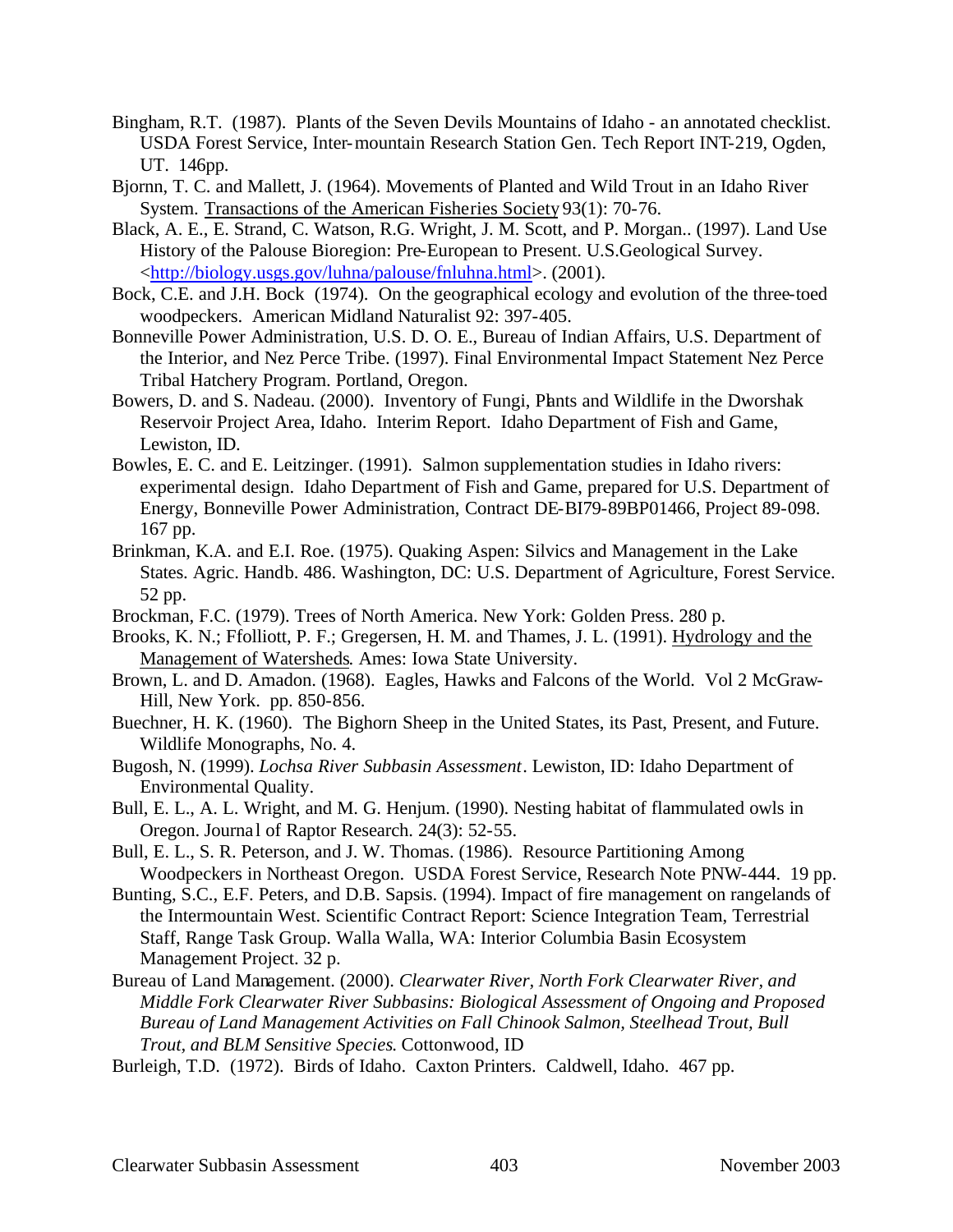- Busacca, A. J. and McDonald, E. V. (1994). Regional Sedimentation of Late Quaternary Loess on the Columbia Plateau: Sediment Source Areas and Loess Distribution Patterns. Washington Division of Geology and Earth Resources. 80: 181-190.
- Busby, P. J.; Wainwright, T. C.; Bryant, G. J.; Lierheimer, L. J.; Waples, R. S.; Waknitz, F. W. and Lagomarsino, I. V. (1996). *Status Review of West Coat Steelhead from Washington, Idaho, Oregon, and California*. Seattle: National Marine Fisheries Service.
- Buskirk, S.W., A. Harestad, M. Raphael, comps. eds. (1994). Martens, Sables, and Fishers: Biology and Conservation. New York, Cornell University Press.
- Byrne, A. (2001). Steelhead Supplementation Studies in Idaho Rivers. 2000 Annual Report. Idaho Department of Fish and Game Report 01-15. Bonneville Power Administration Project Number 199005500.
- Cade, T.J. (1985). Peregrine recovery in the United States. Pages 331-332 in I. Newton and R.D. Challenger, eds. Conservation studies in raptors. ICBP Tech. Publication No.5
- Caicco, S.L. (1987). Field investigations of selected sensitive plant species on the Nez Perce National Forest, Idaho Report submitted under Cooperative Challenge Grant Project. Idaho Natural Heritage Program, Idaho Department of Fish and Game, Boise, ID. 42pp., plus appendices.
- Caicco, S.L. (1988a). Report on the status of *Calochortus nitidus dougl*. Contract report prepared for U.S. Fish and Wildlife and Idaho Department of Parks and Recreation, Boise. 35 pp., plus appendices.
- Caicco, S.L. (1988b). Preliminary Results of an Investigation into the Life History and Population Dynamics of *Calochortus nitidus* Dougl. (Liliaceae). California Press. p.113-116.
- Caicco, S.L. (1992). *Calochortus nitidus* Species Management Guide. Unpublished report on file at: ID Dept. of Fish and Game, Conservation Data Center, Boise ID. 32pp., plus appendices.
- California Department of Fish and Game. 2001. A Bibliography of Feral, Stray, and Free-Roaming Domestic Cats in Relation to Wildlife Conservation. <http://www.dfg.ca.gov/hcpb/species/nuis\_exo/dom\_cat/catbiblio.shtml>. (2001).
- Carbyn, L.N. (1974). Wolf predation and behavioral interactions with elk and other ungulates in an area of high prey diversity. Canadian Wildlife Service Report. Edmonton, Alberta. 233pp.
- Carter, R. H. (1998). Affidavit for SRBA. Snake River Basin Adjudication Instream Flow Claims, Nez Perce Tribe, Office of Legal Counsel.
- Cassirer, E.F. (1991). Distribution and population status of Harlequin Ducks in Idaho. Wilson Bulletin, Vol. 103, no. 4, 1991, pp. 723-725.
- Cassirer, E.F. (1993). Cavity nesting by Harlequin Ducks in the Pacific Northwest. Wilson Bulletin, Vol. 105, no. 4, 1993, pp. 691-694.
- Cassirer, E.F. (1995). Wildlife Inventory, Craig Mountain, Idaho. Idaho Department of Fish and Game, U.S. DOE, Bonneville Power Administration Environment, Fish and Wildlife. Project No. 92-069. 180 p.
- Cederholm, C.J., D.H. Johnson, R.E Bilby, L.G. Dominguez, A.M. Garrett, W.H. Graeber, E.L. Greda, M.D. Kunze, B.C. Marcot, J.F. Palmisano, R.W. Plotnikoff, W.G. Pearcy, C.A. Simenstad, and P.C. Trotter. (2001). Pacific Salmon and Wildlife – Ecological Contexts, Relationships, and Implications for Management. Pp. 628-684 In: Johnson, D. H., and T. A. O'Neill, Managing Directors, Wildlife-Habitat Relationships in Oregon and Washington. Oregon State University Press. Corvallis, OR. 736 pp.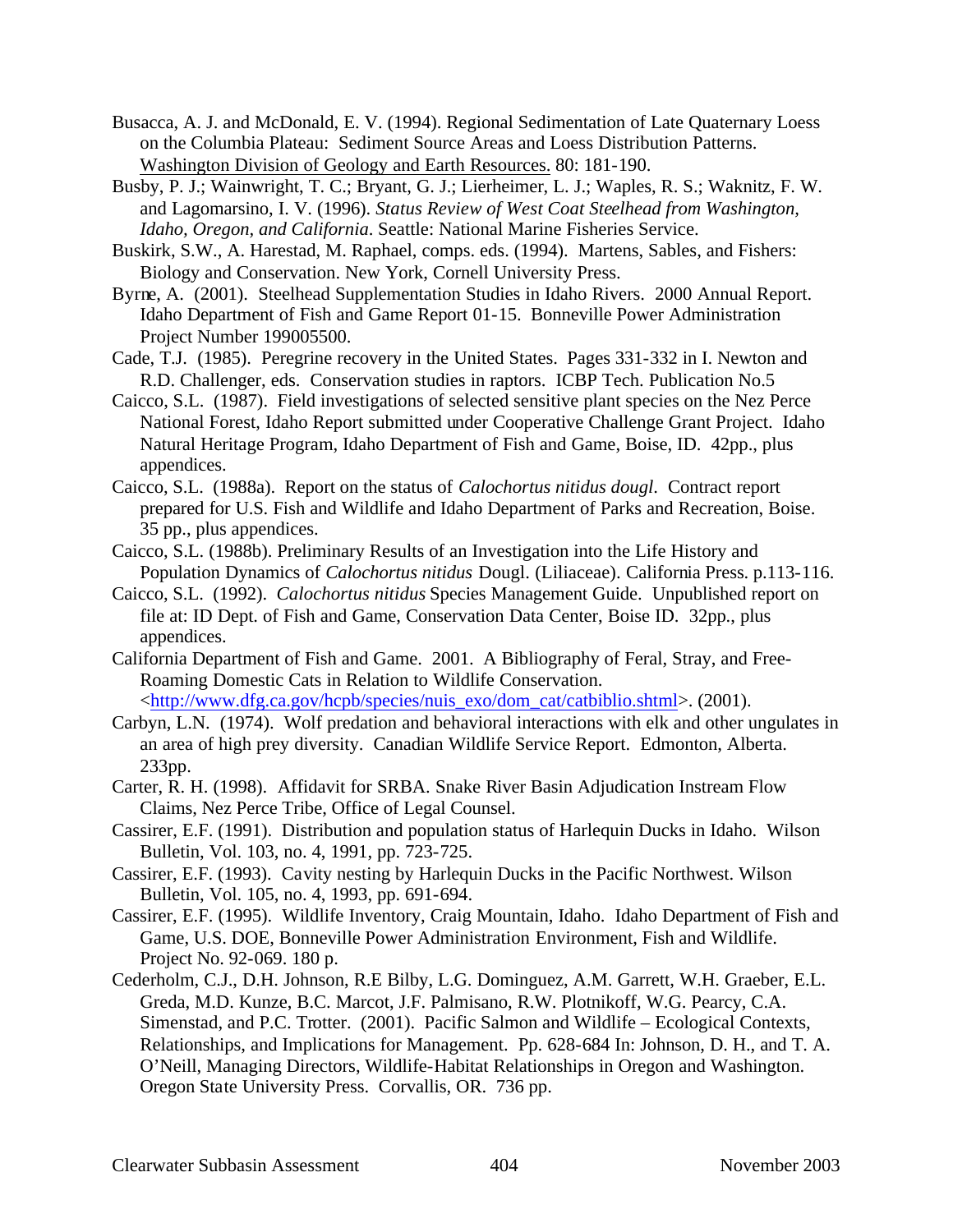- Center for Environmental Education (CEED). (2001). Draft Clearwater Subbasin Assessment. Unpublished Report Prepared for the Nez Perce Tribe. 292 pp.
- Chapman, D. and ten others. (1991). Status of Snake River chinook salmon. Report to the Pacific Northwest Utilities Conference Committee, 531 p. + appendices.
- Chapman, D. W. (1981). *Pristine Production of Anadromous Salmonids Clearwater River*. Portland: Prepared for the Bureau of Indian Affair
- Chura, N.J. and P.A. Stewart. (1967). Care, food consumption, and behavior of bald eagles used in DDT tests. Wilson Bulletin. 79(4): 441-448.
- Cichosz, T.A., and eight others. (2001). *Draft Clearwater Subbasin Summary*. Prepared for the Northwest Power Planning Council.
- Clearwater subbasin Bull Trout Technical Advisory Team. (1998a). *Bull Trout Assessment for the Lochsa and Selway Subbasins (Including the Middle Fork of the Clearwater Upstream of the South Fork)*.
- Clearwater subbasin Bull Trout Technical Advisory Team. (1998b). *Lower Clearwater River Bull Trout Problem Assessment*. Prepared for the state of Idaho.
- Clearwater subbasin Bull Trout Technical Advisory Team. (1998c). *North Fork Clearwater subbasin Bull Trout Problem Assessment*. Prepared for the state of Idaho.
- Clearwater subbasin Bull Trout Technical Advisory Team. (1998d). *South Fork Clearwater River Subbasin Bull Trout Problem Assessment*. Prepared for the state of Idaho.
- Clearwater National Forest. (1997). *Clearwater Subbasin Ecosystem Analysis at the Watershed Scale*. Orofino, ID.
- Clearwater National Forest .(1998). Potlatch River Environmental Assessment. USDA, Forest Service, Palouse Ranger District, Potlatch, ID.
- Clearwater National Forest. (1999). *North Fork Big Game Habitat Restoration on a Watershed Scale (BHROWS): Watersheds within the North Fork Clearwater River Subbasin*. North Fork Ranger District.
- Clearwater National Forest. (2001). Noxious weeds. <http://www.fs.fed.us/r1/clearwater/terra\_org/plants/weeds/noxious.htm>(2001).
- Clearwater National Forest. FY 2000. Monitoring and Evaluation Report. USDA, Forest Service, Orofino, ID.
- Clearwater National Forest Terrestrial Resources (2001). Sensitive plant species. <http://www.fs.fed.us/r1/clearwater/terra\_org/plants/sensitive/plantlist.htm>. (2001).
- Clearwater Soil and Water Conservation District. (2001). Five-year resource conservation plan. Orofino, ID.
- Clearwater Soil and Water Conservation District. (1993). Agricultural pollution abatement plan, Lolo/Ford Creek watershed. Orofino, ID. 105 p.
- Clearwater Weed Management Group. (1999). Clearwater subbasin Weed Management Area: A Strategy for Vegetation Management. Version 2-99.
- Close, D.A. (2000). Pacific Lamprey Research and Restoration Project. Annual Report 1998. DOE-BPA Project No 94-026 Contract No 00000248.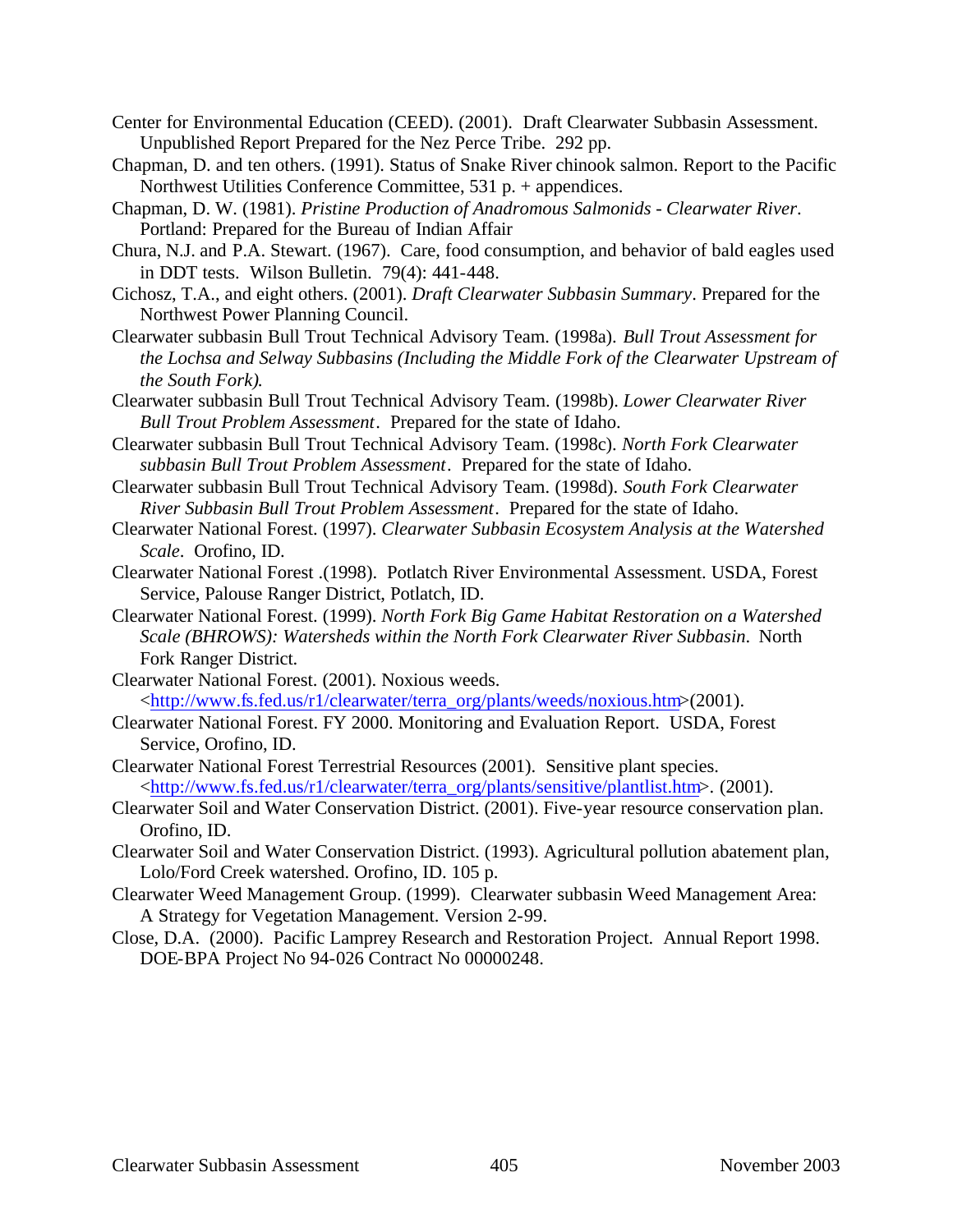- Close, D. A.; Fitzpatrick, M.; Li, H.; Parker, B.; Hatch, D. and James, G. (1995). *Status Report of the Pacific Lamprey (Lampetra tridentata) in the Columbia River Basin*. Corvallis: Oregon State University, Department of Fisheries and Wildlife; Columbia River Inter-Tribal Fish Commission; Confederated Tribes of the Umatilla Indian Reservation, Department of Natural Resources.
- Cochnauer, T. (1999). Summarization of Gas Bubble Trauma Monitoring in the Clearwater River, Idaho, 1995-1999. Bonneville Power Administration DOE/BP 31259-3D 245
- Cochnauer, T. and C. Claire. (2001). Evaluate Status of the Pacific lamprey in the Clearwater River drainage, Idaho. Annual Report 2000. Bonneville Power Administration. Project 2000-028-00.
- Cole, D.N. and P.B. Landres. (1995). Indirect Effects of Recreation on Wildlife. Pages 183-202: *in* Knight, R.L. and K.J. Gutzwiller, eds. Wildlife and Recreationists: Coexistence Through Management and Research. 1995. Island Press, Washington, D.C.
- Cole, E.K., M.D. Pope and R.G. Anthony. (1997). Effects of road management on movement and survival of Roosevelt elk. Journal of Wildlife Management 6: 1115-1126.
- Coleman, J.S., S.A. Temple, and S.C. Craven. (1997). Cats and Wildlife: A Conservation Dilemma. Native Species Network, Bodega Bay, CA.
- Columbia Basin Fish and Wildlife Authority. (1991). *Integrated System Plan for Salmon and Steelhead Production in the Columbia River Basin*. Funded by the Northwest Power Planning Council.
- Columbia Basin Fish and Wildlife Authority. (1999). FY 2000 Draft Annual Implementation Work Plan. Submitted to the Northwest Power Planning Council. http://www.cbfwf.org/products.htm.
- Columbia River Intertribal Fish Commission. 1995. The Columbia river anadromous fish restoration plan of the Nez Perce, Umatilla, Warm Springs, and Yakima Tribes, Volume 1.
- Columbia River Inter-Tribal Fish Commission. (1996). *Wy-Kan-Ush-Mi Wa-Kish-Wit: Spirit of the Salmon.*
- Columbia River Inter-Tribal Fish Commission. (1999). Nez Perce Tribal Hatchery benefit risk analysis, draft final report (24 February, 1999). Production and Restoration Research Group, Columbia River, Inter-Tribal Fish Commission. Report to the Nez Perce Tribe.
- Columbia River Inter-Tribal Fish Commission. (2000). CRITFC Subbasin Restoration Plan: Clearwater River System.
- Connor, W. P. and several co-authors. (2001). Snake River fall chinook salmon early life history and growth as affected by dams. Pages 27 to 60 in K. F. Tiffan, D. W. Rondorf, W. P. Connor, and H. L. Burge, editors. Annual report 1999 to Bonneville Power Administration Contract Number DE-AI79-91BP21708. (http://www.efw.bpa.gov/Environment/EW/EWP/DOCS/ REPORTS/GENERAL)
- Cooper, S. V., K. E. Neiman, R. Steele, and D. W. Roberts. (1987). Forest Habitat Types of Northern Idaho: A Second Approximation. USDA Forest Service, General Technical Report INT-236. 135 pp.
- Cooper, S. V.; Neiman, K. E. and Roberts, D. W. (1991). *Forest Habitat Types of Northern Idaho: A Second Approximation*. U.S. Forest Service, Intermountain Research Station.
- Copeland, J.P. (1996). Biology of the wolverine in central Idaho. MS Thesis, University of Idaho, Moscow, ID.
- Coyner, J. (1990). Report for population study *Spiranthes diluvialis*. Unpublished report. Bureau of Land Management and Red Butte Gardens, University of Utah, Salt Lake City. 29 pp.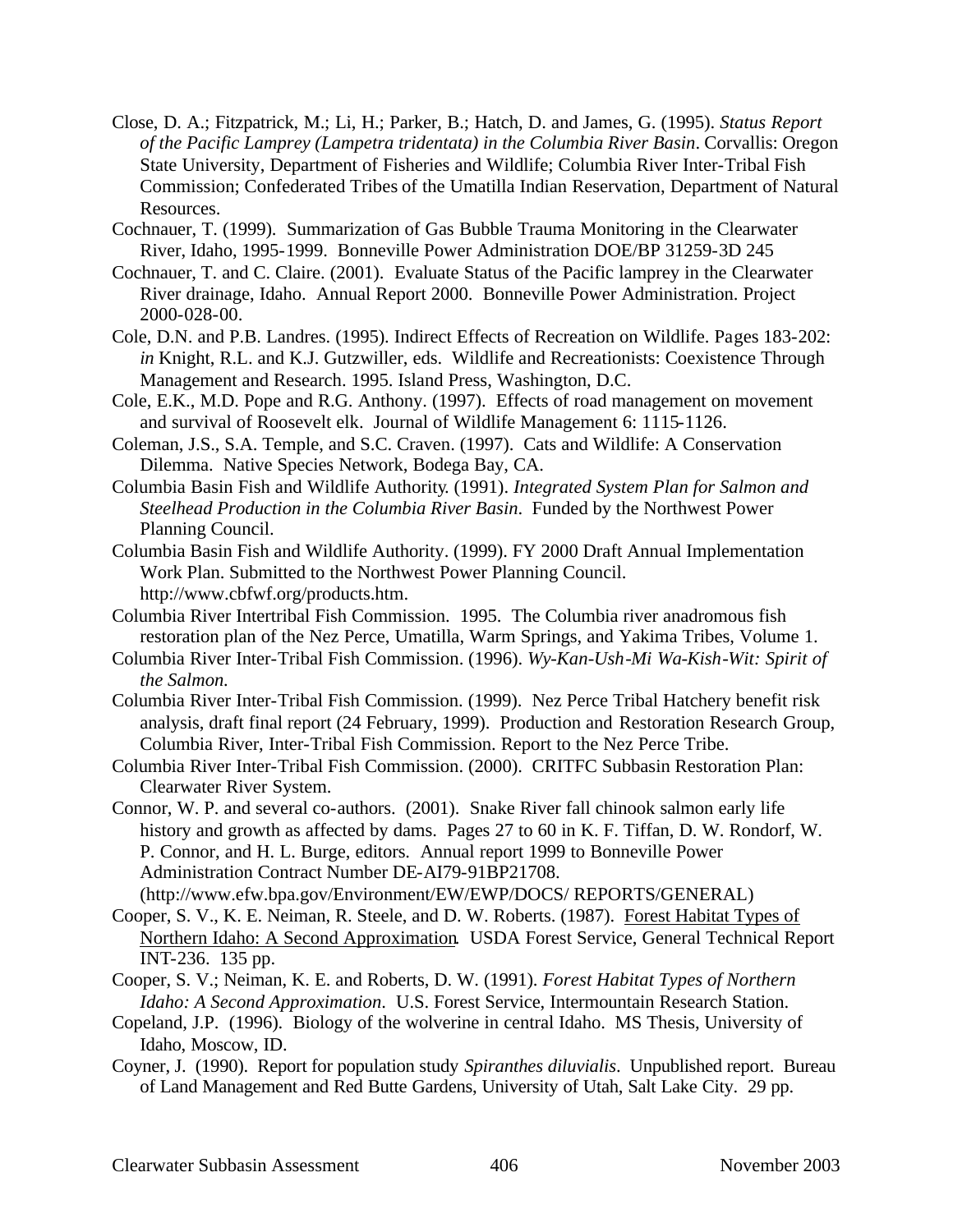- Cramer, S.P. (1995). Selway genetic resource assessment, supplement to Nez Perce Tribal Hatchery genetic risk assessment. S.P. Cramer & Associates, Inc. contract report to Nez Perce Tribal Executive Committee, Lapwai, Idaho.
- Cramer and Neeley. (1992). Genetic risk assessment of the Nez Perce Tribal Hatchery master plan. Prepared for Nez Perce Tribe Department of Fisheries Resources Management. Lapwai, Idaho 83540.
- Crow, E. P. Jr. (1998). Affidavit for SRBA. Snake River Basin Adjudication Instream Flow Claims, Nez Perce Tribe, Office of Legal Counsel.
- Cranes, The. (2001). Status Survey and Conservation Action Plan. Sandhill Crane (*Grus canadensis*). <http://www.portup.com/~nacwg/sandhill.htm>. (2001).
- Crawford, R.C. and F.D. Johnson. (1985). Pacific Yew dominance in tall forests, a classification dilemma. Canadian Journal of Botany 63:592-602.
- Critchfield, W.B. (1980). Genetics of lodgepole pine. Res. Pap. WO-37. Washington, DC: U.S. Department of Agriculture, Forest Service. 57 p.
- Crocker-Bedford, D.C. (1990). Goshawk reproduction and forest management. Wildlife Society Bulletin. 18: 262-269.
- Cronquist, A. (1955). Aster. In: Hitchcock, C.L., A. Cronquist, M. Ownbey, and J.W. Thompson. Vascular Plants of the Pacific Northwest. 5: 71-98. University of Washington Press, Seattle, WA.
- Csuti, B., A. Kimerling, T. O'Neil, M. Shaughnessy, E. Gaines, and M. Huso. (1997). Atlas of Oregon Wildlife. Oregon State University Press, Corvallis, OR. 492 p.
- Cvancara, A. M. (1995). A field manual for the amateur geologist: tools and activities for exploring our planet. New York: Wiley. Ix, 335 p.
- Dahl, T. E. (1990). Wetlands Losses in the United States, 1780's to 1980's. U.S. Fish and Wildlife Service Report to Congress, Washington D.C. 13 pp.
- Dale, D. and T. Weaver. (1974). Trampling Effects on Vegetation of the Trail Corridors of North Rocky Mountain Forests. Journal of Applied Ecology 11:767-772.
- Daneke, D.E. (1980). Forage selection and population structure of the Middle Fork elk herd. Final Report, Montan Fish and Game Dept., Helena. 75pp.
- Daniel, S. (2001*). Eurasian Watermilfoil in Kootenai County*. Hayden, ID: Kootenai County Noxious Weed Control.
- Daubenmire, R. F. (1942). An Ecological Study of the Vegetation of Southeastern Washington and Adjacent Idaho. Ecological Monographs 12(1): 53-79.
- Daubenmire, R.F. (1970). Steppe Vegetation of Washington. Washington Agricultural Experiment Station, College of Agriculture, Washington State University. Technical bulletin 62. 131 pp.
- Daubenmire, R.F. and J.B. Daubenmire. (1984). Forest Vegetation of Eastern Washington and Northern Idaho. Agricultural Research Center, College of Agriculture and Home Economics, Washington State University.
- Davis, R. J. (1952). Flora of Idaho. Dubuque, IA: Wm. C. Brown Company.
- Davis, D.L., W.E. Melquist, and D.Graham. (1986). The Selway-Bitterroot Ecosystem as Grizzly Bear Habiat. General Technical Report INT-207. Intermountain Research Station, Ogden, UT.
- DeByle, N.V. (1981). Songbird Populations and Clearcut Harvesting of Aspen in Northern Utah. Res. Note INT-302. Ogden, UT: U.S. Department of Agriculture, Forest Service, Intermountain Forest and Range Experiment Station. 7 p.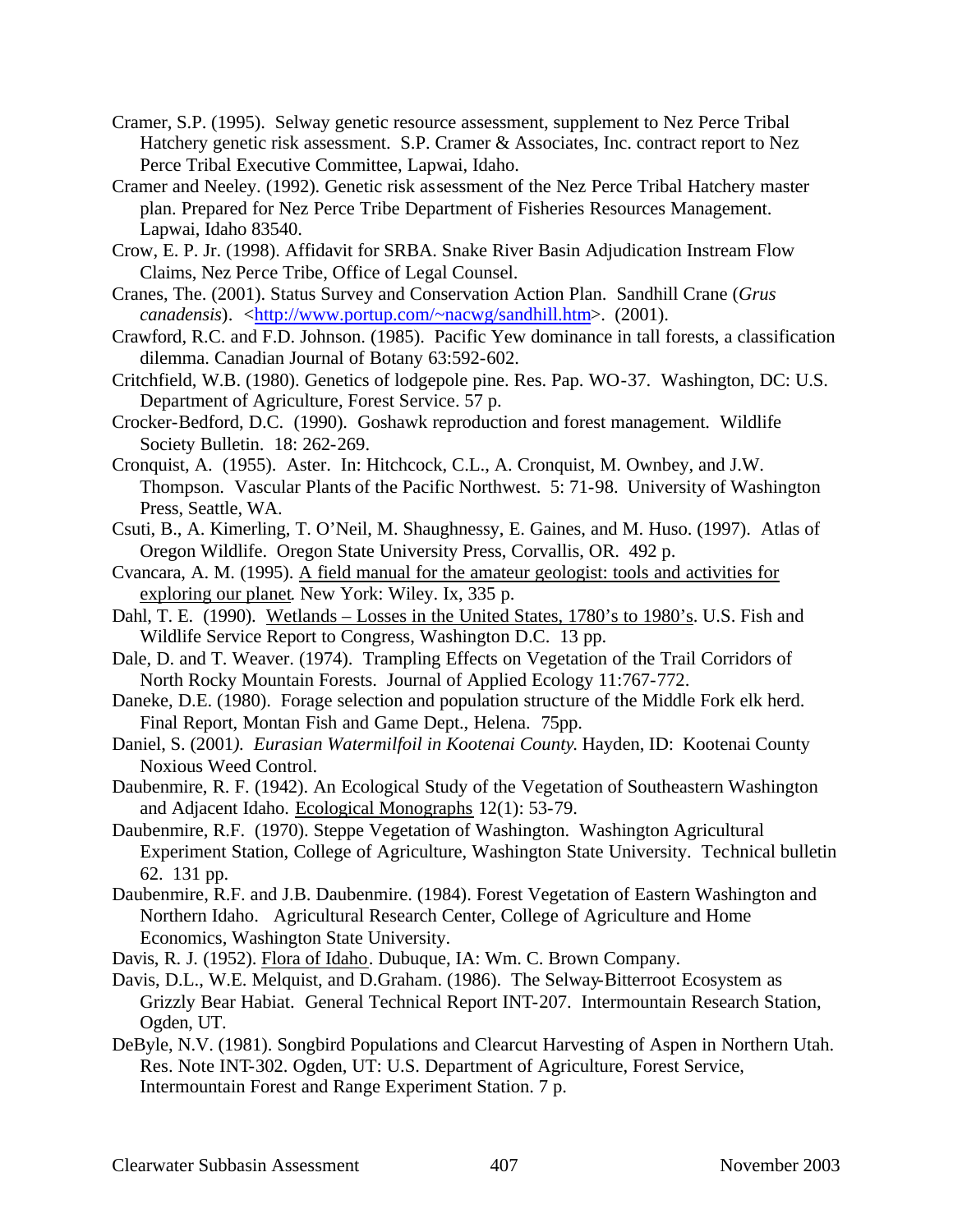- DeByle, N.V. (1985). Wildlife. In: DeByle, N.V. and R.P. Winokur, eds. Aspen: Ecology and Management in the Western United States. Gen. Tech. Rep. RM-119. Fort Collins, CO: U.S. Department of Agriculture, Forest Service, Rocky Mountain Forest and Range Experiment Station: pp.135-152.
- Deeble, B. (2000). Sharp-tailed Grouse (*Tympanuchus phasianellus*). The Wings of the Americas. The Nature Conservancy.
- Deriso, R.B. (*In press*). Bayesian analysis of stock survival and recovery of spring and summer chinook of the Snake River basin. *In* Incorporating Uncertainty into Fishery Models*. Edited by* J.M. Berksen, L.L. Kline, and D.J. Orth. American Fisheries Society. Bethesda, MD.
- Dixon, R. (2001). "Focal species data". Personal e-mail communication. (Received November 1, 2001).
- Dixon, R.D. and V.A. Saab. (2000). Black-backed Woodpecker (*Picoides arcticus*). In: Poole, A. and F. Gill, eds. The Birds of North America, No. 509. Academy of Natural Sciences, Philadelphia and American Ornithologist's Union, Washington, DC.
- Dobler, F. C.; Eby, J.; Perry, C.; Richardson, S. and Vander Haegen, M. (1996). Status of Washington's Shrub-Steppe Ecosystem: Extent, Ownership, and Wildlife/Vegetation Relationship. Olympia: Washington Department of Fish and Wildlife.
- Duff, D. A., Ed. (1996). *Conservation Assessment for Inland Cutthroat Trout Status and Distribution*. Ogden, UT: U.S. Forest Service, Intermountain Region.
- Dunne, T. and Leopold, L. B. (1978). Water in Environmental Planning. New York: W. H. Freeman and Company.
- Edelmann, F. and J. Copeland. (1998). Wolverine Distribution in the Northwest United States and a Survey in the Seven Devils Mountains of Idaho. Northwest Science 73(4): 295-300.
- Eggers, D.E. (1986). Management of Whitebark Pine as Potential Grizzly Bear Habitat. In: Contreras, G.P. and K.E. Evans, comp.s. Proceedings--Grizzly Bear Habitat Symposium; 1985 April 30-May 2; Missoula, MT. General Technical Report INT-207. Missoula, MT: U.S. Department of Agriculture, Forest Service, Intermountain Research Station: 170-175.
- Elliott, C.R. and J.T. Flinders. (1984). Plant nutrient levels on two summer ranges in the River of No Return Wilderness Area, Idaho. The Great Basin Naturalist. 44(1): 621-626.
- Engle, J.C., and C.E. Harris. (2001). Idaho Species of Special Concern Element State Ranking Reviews. Nongame and Endangered Wildlife Program, Conservation Data Center, Idaho Department of Fish and Game. 104 p.
- Environmental Protection Agency. (1973). Biological Field and Laboratory Methods. Cincinnati, Ohio. EPA-670/4-73-001.
- Environmental Protection Agency. (2001). Office of Water. Wetlands Home Page. < http://www.epa.gov/owow/wetlands/text.html > . (2001).
- Environmental Systems Research Institute (ESRI), Inc. 1999. ESRI data and maps CDs. Redlands, California.
- Ercelawn, A. (1999). End of the road: the adverse ecological impacts of roads and logging. Natural Resources Defense Council, Inc. New York, New York, USA.
- Essig, D.A. (1998). The dilemma of Applying uniform temperature criteria in a diverse environment: An issue analysis. Idaho Division of Environmental Quality. Lewiston, ID.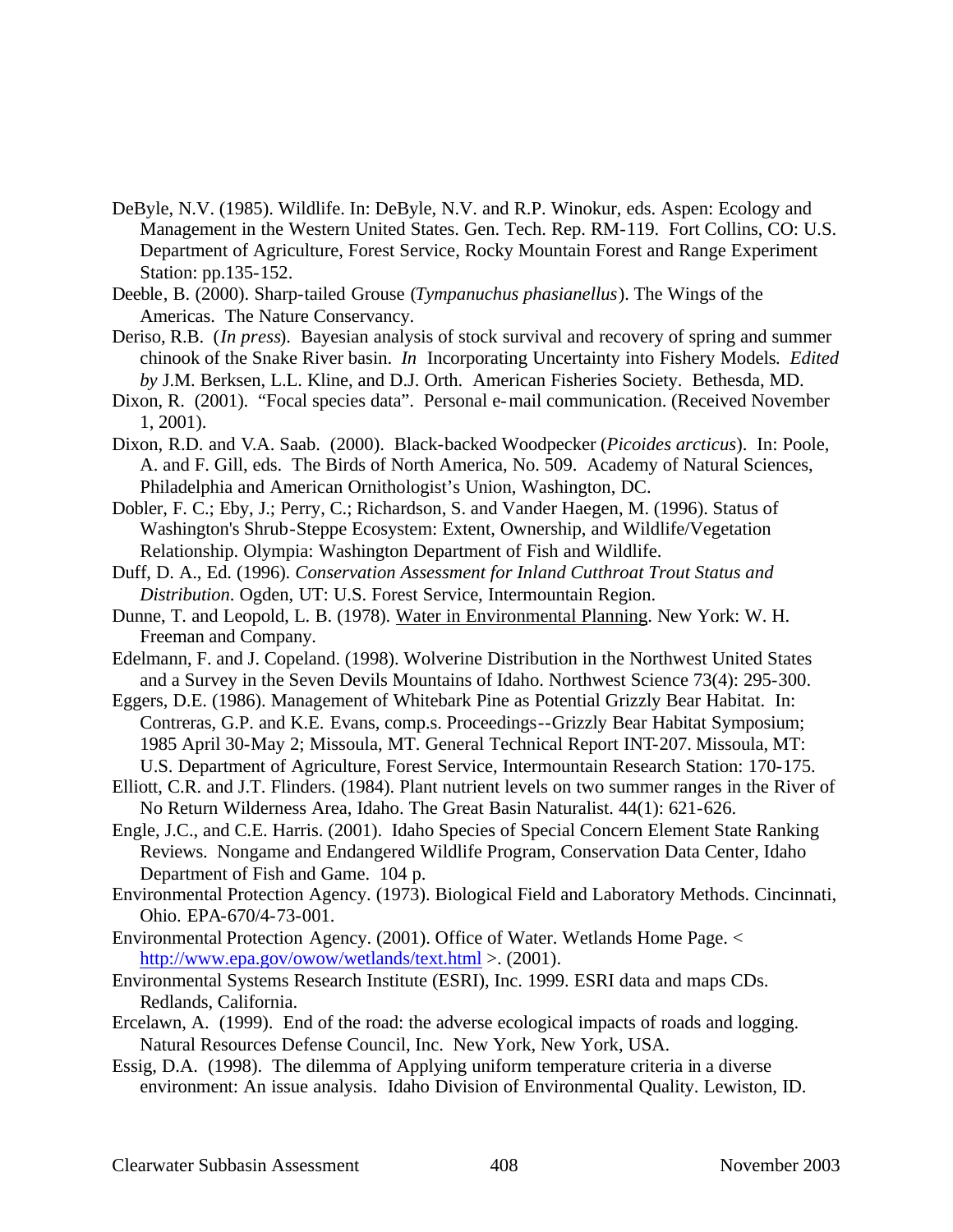- Evans, J. (1988). Animal damage and its control in ponderosa pine forests. In: Baumgartner, D.M. and J.E. Lotan, comps. Ponderosa pine: The species and its management: Symposium proceedings; 1987 September 29 - October 1; Spokane, WA., Pullman, WA: Washington State University, Cooperative Extension: 109-114.
- Evans, S.; Keller, S.; Lincoln, R.; Phelps, S.; Stern, L.; Stone, D. and Wright, S. (1997). *Draft Environmental Impact Statement: Wild Salmonid Policy*. Olympia: Washington Department of Fish and Wildlife.
- Evermann, B.W. (1896). A preliminary report upon salmon investigations in Idaho in 1894. Bulletin of the U.S. Fish Commission, Volume 15 for 1895, pp 253-284.
- Falter, C.M. (1982). Limnology of Dworshak Reservoir in a low flow year. U.S. Army Corps of Engineers. Walla Walla, Washington.
- Falter, C. M. and Rabe, C. (1997). *Assessment of the 1995 and 1996 Flood and Landslides on the Clearwater National Forest. Part II: Stream Response*. U. S. Forest Service, Northern Region.
- Feist, B.E., A. Steel, G.R. Pess, and R.E. Bilby. Unpublished notes. Using a large-scale landscape analysis to identify high priority areas for salmon habitat restoration or protection.
- Ferguson, D.E. (1999). Effects of pocket gophers, bracken fern, and western coneflower on planted conifers in northern Idaho – an update and two more species. New Forests. 18:199- 217.
- Ferguson, D.E. and R.J. Boyd. (1988). Bracken fern inhibition of conifer regeneration in northern Idaho. USDA Forest Service Research Paper INT-337.
- Ferguson, D.E. and J.C. Byrne. (2000). Environmental Characteristics of the Grand Fir Mosaic and Adjacent Habitat Types. USDA Forest Service Research Paper RMRS-RP-24. 20 pp.
- Ferguson, H.L., K. Robinette, and K. Stenberg. (2001). Wildlife in Urban Habitats. In: Johnson, D.H. and T.A. O'Neill, managing directors. Wildlife-Habitat Relationships in Oregon and Washington. Oregon State University Press, Corvallis, OR. 736 pp.
- Fickeisen, D.H. and D.R. Geist. (1993). Resident Fish Planning: Dworshak Reservoir, Lake Roosevelt, and Lake Pend Oreille. Pacific Northwest Laboratory, prepared for U.S. Department of Energy, Bonneville Power Administration, Project number 93-026. Portland, Oregon.
- Findlay, C.S. and J. Bourdages. In Press. Lagged response of wetland biodiversity to road construction on adjacent lands. Conservation Biology.
- Finklin, A. I. (1977). *Climate of the Selway-Bitterroot Wilderness*. Missoula: Intermountain Forest and Range Experiment Station, Northern Forest Fire Laboratory.
- Fischer, W.C. and A.F. Bradley. (1987). Fire Ecology of Western Montana Forest Habitat Types. U.S. Department of Agriculture, Forest Service, Intermountain Research Station. GTR INT 223.
- Foiles, M.W. (1965). Grand fir, *Abies grandis* (Dougl.) Lindl. In Silvics of Forest Trees of the United States. p. 19-24. H.A. Fowells, comp. U.S. Department of Agriculture, Agriculture Handbook 271. Washington, DC.
- Foose, T.J., L. deBour, U.S. Seal, and R. Lande. 1995. Conservation management strategies based on viable populations. Pages 273-294 in J.D. Ballou, M. Gilpin, and T.J. Foose ed.'s, Population Management for Survival and Recovery. Columbia University Press. New York, Chichester, West Sussex.
- Forcella, F. (1978). Flora and Chorology of the *Pinus albicaulis-Vaccinium scoparium* association. Madrono. 25: 139-150.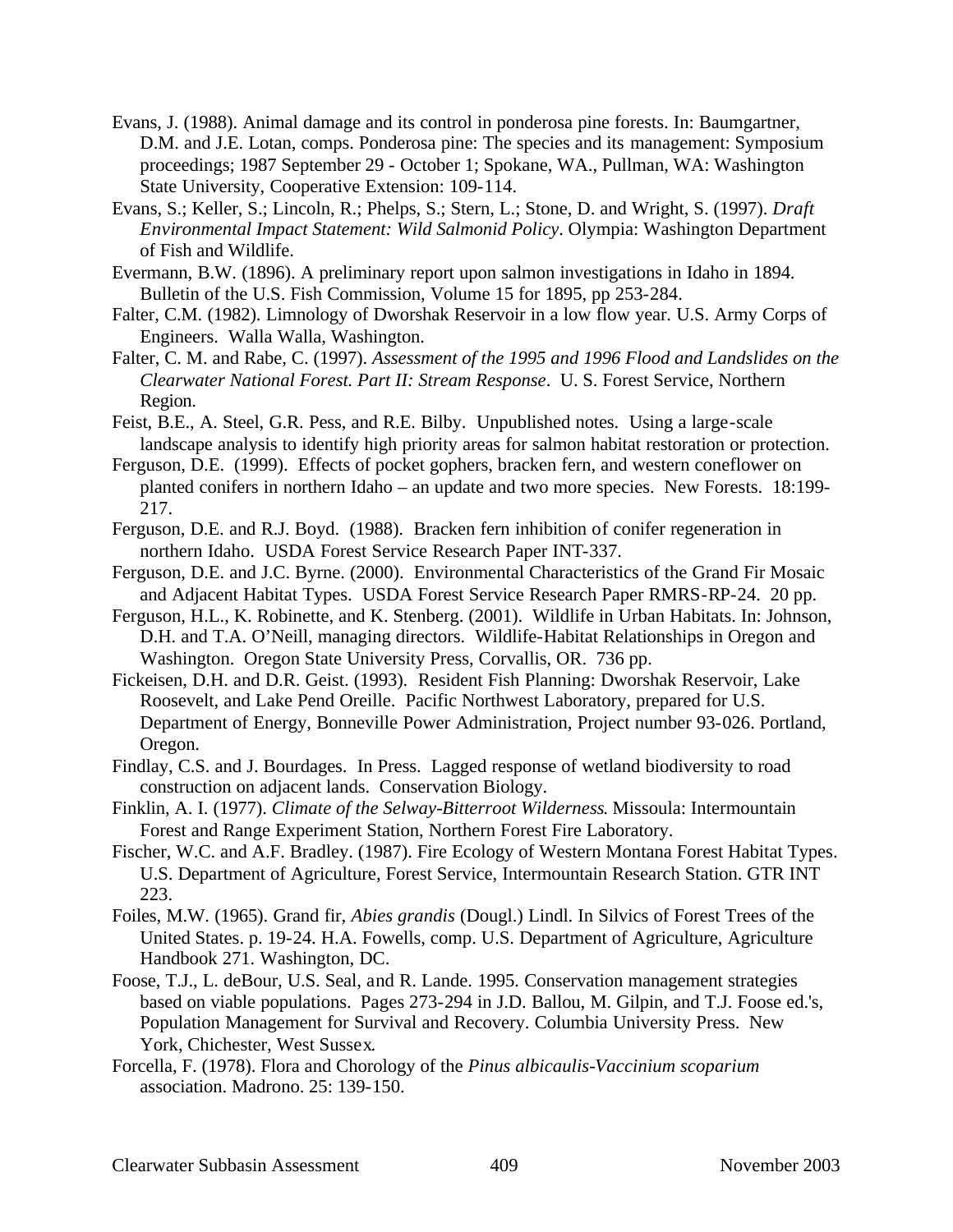- Forcella, F. and T. Weaver. (1977). Biomass and productivity of the subalpine *Pinus albicaulis Vaccinium scoparium* association in Montana, USA. Vegetatio. 35(2): 95-105.
- Ford, G. L., Maynard, C. L., Nesser, J. A., and Page-Dumrose, D. S. (1997). "Landtype Associations of the Northern Region, A First Approximation". U. S. Forest Service, General Technical Report, RMRS-GTR-2-CD.
- Forest Inventory and Analysis (FIA) Database Retrieval System. (2001). USFS Department of Agriculture. <http://www.srsfia.usfs.msstate.edu/scripts/ew.htm>. (2001).
- Fowells, H.A. (1965). Silvics of forest trees of the United States. Agric. Handb. 271. Washington, DC: U.S. Department of Agriculture, Forest Service. 762 p.
- Franklin, J.F. and C.T. Dyrness (1973). Natural vegetation of Oregon and Washington. Gen. Tech. Rep. PNW-8. Portland, OR. U.S. Department of Agriculture, Forest Service, Pacific Northwest Forest and Range Experiment Station. 417 p.
- Franklin, I.R. 1980. Evolutionary change in small populations. Pages 135-149 in M.E. Soule and B.A. Wilcox (Eds.) Conservation Biology:An Evolutionary-Ecological Perspective. Sinauer Associates, Sunderland, Mass.
- Fritts, S.H. and L.D. Mech. (1981). Dynamics, movements, and feeding ecology of a newly protected wolf population in northwestern Minnesota. Wildlife Monograph. 80. 79pp.
- Furniss, R.L. and V.M. Carolin. (1977). Western Forest Insects. Misc. Publ. 1339. Washington, DC: U.S. Department of Agriculture. 654 p.
- Fuller, R. K.; Johnson, J. H. and Bear, M. A. (1984). *A Biological and Physical Inventory of the Streams Within the Lower Clearwater subbasin, Idaho*. Lapwai, ID: Nez Perce Tribe. Submitted to the Bonneville Power Administration.
- Garcia, A.P., R.D. Waitt, C.A. Larsen, S.M. Bradbury, B.D. Arnsberg, M. Key, and P. A. Groves. (1999). Fall chinook salmon spawning ground surveys in the Snake River Basin upriver of Lower Granite Dam, 1998. *In* A.P. Garcia, ed. Spawning distribution of fall chinook salmon in the Snake River. Annual Report 1998. U.S. Fish and Wildlife Service, submitted to Bonneville Power Administration, Portland, Oregon, Contract 98 AI 37776.

Garretson, M.S. (1938). The American Bison. New York Zoological Society, New York, NY.

- Gerhardt, N. (1999). A Brief History of Dams on the South Fork Clearwater River. Nez Perce National Forest.
- Gilbert, C.H. and B.W. Evermann. (1895). Bulletin of the United States Fish Commission. Vol. XIV for 1894. Washington Government Printing Office 1895. A Report Upon Investigations in the Columbia River Basin, with Descriptions if Four New Species of Fishes.
- Gleason, H.A. and A. Cronquist. (1991). Manual of Vascular Plants of Northeastern United States and Adjacent Canada. 2nd ed. New York: New York Botanical Garden. 910 p.
- Goodman, D. 1987. The demography of chance extinction. Pages 11-34 in M. E. Soule, ed., Viable Populations for Conserva tion. Cambridge, Cambridge University Press.
- Green, P. and M. Jensen. (1991). Plant Succession Within Managed Grand Fir Forests of Northern Idaho. Pp 232-236 In: Proceedings – Management and Productivity of Western Montane Forest Soils. USDA Forest Service General Technical Report INT-280.
- Greiser, T. W. (1998). Appendix A, Usual and Accustomed Places Data Base Summary. Snake River Basin Adjudication Instream Flow Claims, Nez Perce Tribe, Office of Legal Counsel.
- Groves, C., T. Frederick, G. Frederick, E. Atkinson, M. Atkinson, J. Shepherd, and G. Servheen. (1997a). Density, distribution and habitat of flammulated owls in Idaho. Great Basin Naturalist 57(2): 116-123.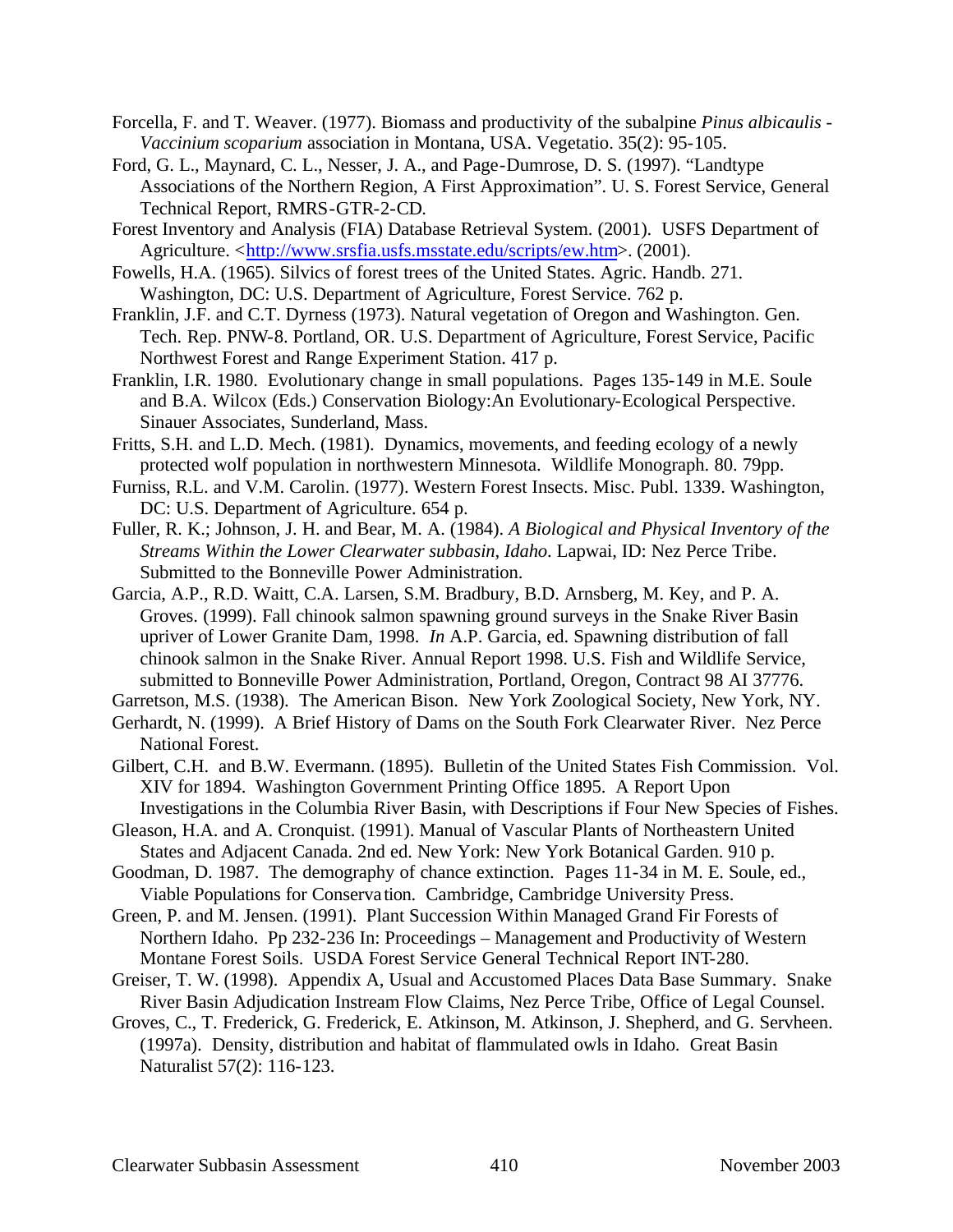- Groves, C.R., B. Butterfield, A. Lippincott, B. Csuti, and J.M. Scott. (1997b). Atlas of Idaho's Wildlife, Integrating Gap Analysis and Natural Heritage Information. A. Lippincott, ed. Boise, ID: Idaho Department of Fish and Game.
- Gruell, G.E. (1983). Fire and Vegetative Trends in the Northern Rockies: Interpretations from 1871-1982 Photographs. U.S. Department of Agriculture, Forest Service, Intermountain Forest and Range Experiment Station. GTR Report INT-158.
- Gullion, G.W. and F.J. Svovoda. (1972). The Basic Habitat Resource for Ruffed Grouse. In: Aspen: Symposium proceedings; [Date of conference unknown]; [Location of conference unknown]. Gen. Tech. Rep. NC-1. St. Paul, MI: U.S. Department of Agriculture, Forest Service, North Central Forest Experiment Station: 113-119.
- Gunther, E. 1973. Ethnobotany of Western Washington. The knowledge and use of indigenous plants by Native Americans. University of Washington Press, Seattle and London. 71p.
- Hagle, S.K., G.I. McDonald, and E.A. Norby. (1989). White Pine Blister Rust in Northern Idaho and Western Montana: Alternatives for Integrated Management. Ogden, UT: U.S. Department of Agriculture, Forest Service, Intermountain Research Station. General Technical Report INT-261. 35p.
- Halverson, N.M., comp. (1986). Major indicator shrubs and herbs on National Forests of western Oregon and southwestern Washington. R6-TM-229. Portland, OR: U.S. Department of Agriculture, Forest Service, Pacific Northwest Region. 180 p.
- Halvorson, C.H. (1986). Influence of vertebrates on conifer seed production. In: Shearer, R.C., comp. Proceedings--conifer tree seed in the Inland Mountain West symposium; 1985 August 5-6; Missoula, MT. Gen. Tech. Rep. INT-203. Ogden, UT: U.S. Department of Agriculture, Forest Service, Intermountain Research Station: 201-222.
- Hammond, R.J. (1979). Larval biology of the Pacific lamprey, Entosphenus tridentatus (Gairdner), of the Potlatch River, Idaho. M.Sc. thesis. University of Idaho, Moscow, Idaho. 44pp.)
- Hancock, D. (1964). Bald eagles wintering in the Southern Gulf Island, British Columbia. Wilson Bulletin. 76(2): 111-120.
- Hansen, D. L. (1977). Habitat Selection and Spatial Interaction in Allopatric and Sympatric Populations of Cutthroat and Steelhead Trout. Ph.D. Dissertation. Wildlife Science Department, University of Idaho.
- Hansen, H.J. (1986). Wolves of Northern Idaho and Northeastern Washington. U.S. Fish and Wildlife Service, Montana Cooperative Wildlife Research Unit, Missoula, MT.
- Hansen, P., R.D. Pfister, J. Joy, et al. (1989). Classification and Management of Riparian Sites in Southwestern Montana. Missoula, MT: University of Montana, School of Forestry, Montana Riparian Association. 292 p. Draft, Version 2.
- Hansen, P.L., S.W. Chadde, R.D. Pfister. (1988). Riparian Dominance Types of Montana. Misc. Publ. No. 49. Missoula, MT: University of Montana, School of Forestry, Montana Forest and Conservation Experiment Station. 411 p.
- Hanson, H.J. and R.C. Martin. (1989). Phase II: Wildlife protection, mitigation, and enhancement planning Dworshak Reservoir. Idaho Dep. Fish and Game. Bonneville Power Administration. Division of Fish and Wildlife. Project 88-154.137pp.
- Hare, S.R., Mantua, N.J., and Francis, R.C. (1999). Inverse production regimes: Alaska and West Coast Pacific salmon. Fisheries (Bethesda), 24: 6-14.
- Harniss, R.O. (1981). Ecological Succession in Aspen and its Consequences on Multiple Use Values. In: DeByle, N. V., ed. Symposium Proceedings - Situation Management of Two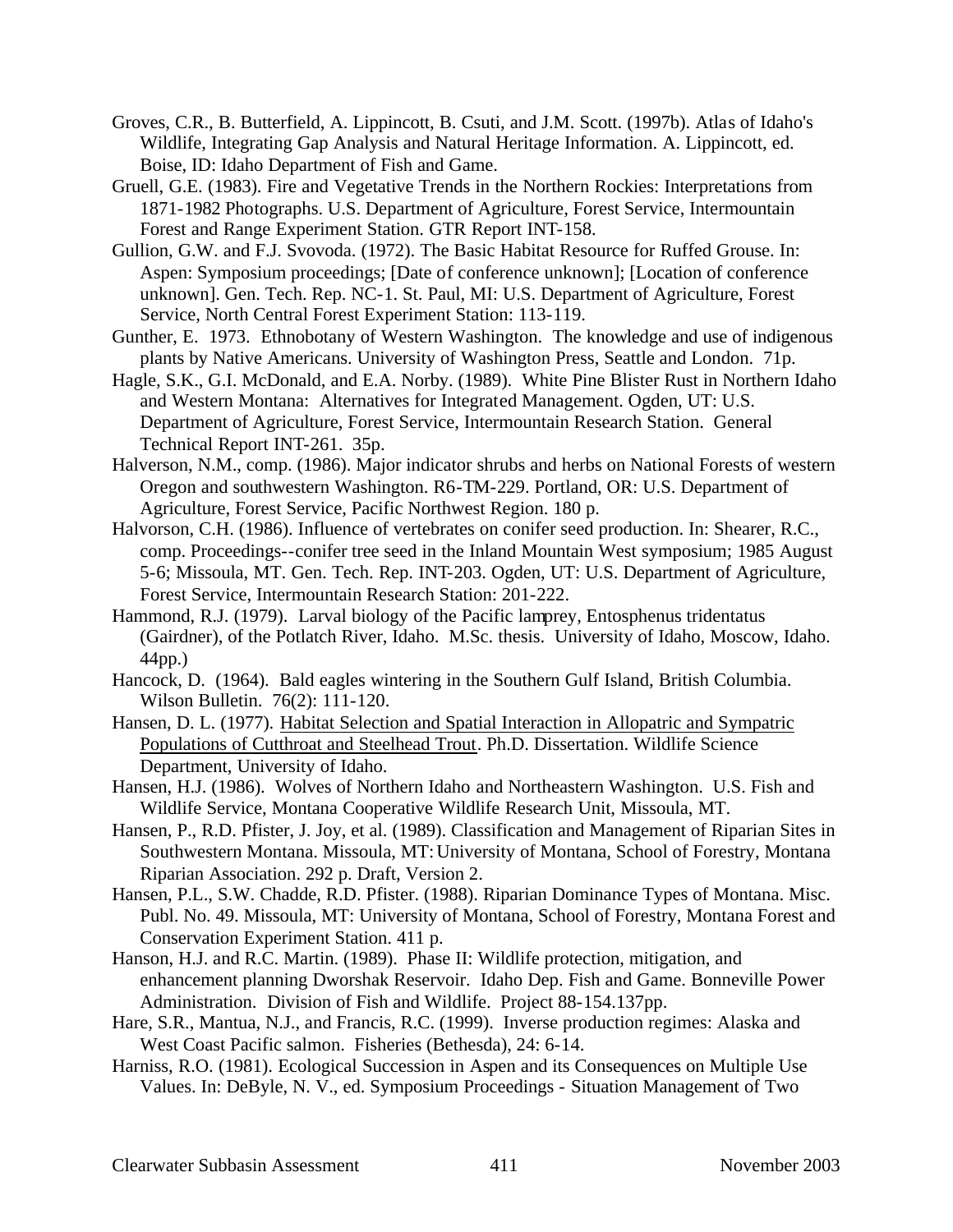Intermountain Species: Aspen and Coyotes. Volume 1. Aspen; 1981 April 23-24; Logan, U.T.: Utah State University, College of Natural Resources: 31-39.

- Hastings, M.S. and J.M. DiTomaso. (1996). Fire Controls Yellow Star Thistle in California Grasslands. Restoration and Management Notes 14:2 Winter 1996. pp.124-128.
- Hawksworth, P.G., R.L. Gilbertson, and G.W. Wallis. (1985). Common Name s for Tree Diseases in the Western United States and Western Canada. In: Proceedings, 23rd Annual Western International Forest Disease Work Conference, 1984 September 25-28; Taos, NM. 37 p. (suppl.)
- Hays, D.W., M. J. Tirhi, and D.W. Stinson. (1998). Washington State Status Report for the Sharp-tailed Grouse. Washington Department of Fish and Wildlife, 600 Capitol Way North, Olympia, WA. 98501.
- Heekin, P.E. and K.P. Reese. (1995). Validation of a Mountain Quail Survey Technique, University of Idaho, Moscow.
- Heidel, B. (1979). Endangered and threatened plants in the Northern Idaho BLM District. Report on file at the Bureau of Land Management, Coeur D'Alene, ID.
- Heinrich, W.H. (1987). Peregrine reproduction and reintroduction in the Rocky Mountains and Pacific Northwest. Pages 23-28 in: W. Burnham, ed. The Peregrine Fund's Rocky Mountain Program. Operations Report. 1987.
- Helfield, J.M. and R.J. Naiman. (1998). Fertilization of Riparian Vegetation by Spawning Salmon: Effects on Tree Growth and Implications for Long-Term Productivity. Ecology Manuscript, in Press. Seattle, Washington.
- Hepting, G.H. (1971). Diseases of Forest and Shade Trees of the United States. Agricultural Handbook 386. Washington, DC: U.S. Department of Agriculture. 658 p.
- Herrick, F.R. (1933). Daily life of the American Eagles: Early Phase (concluded). The Auk. 50(1): 35-53.
- Herrick, F.R. (1934). The American Eagle. D. Appleton-Century Company, Inc., New York. 267 pp.
- Hesse, J.A., P.J. Cleary, and B.D. Arnsberg. (1995). Salmon supplementation studies in Idaho Rivers. Annual Report 1994. Prepared for Bonneville Power Administration, Project no. 89-098-2.
- Hesse, J.A. and S.P. Cramer. (2000). Monitoring and evaluation plan for the Nez Perce Tribal Hatchery: Phase 1 Action Plan. Prepared for Bonneville Power Administration, Project 8335000. Nez Perce Tribe, Lapwai, Idaho.
- Hessel, D.L. (1988). The future of ponderosa pine forestry--a public manger's perspective. In: Baumgartner, D.M. and J.E. Lotan, comp.s. Ponderosa pine: The species and its management: Symposium proceedings; 1987 September 29 - October 1; Spokane, WA. Pullman, WA: Washington State University, Cooperative Extension: 165-166.
- Hickey, J.J. and D.W. Anderson. (1968). Chlorinated hydrocarbons and eggshell changes in raptorial and fish-eating birds. Science. 162: 271-273.
- Hickman, J.C., ed. (1993). The Jepson manual: Higher Plants of California. Berkeley, CA: University of California Press. 1400 p.
- Hicks, L. L.; Light, J.; Watson, G.; Sugden, B.; Hillman, T. W. and Berg, D. (1999). *Adaptive Management: Concepts and Applications to Plum Creek's Native Fish Habitat Conservation Plan*. Seattle: Plum Creek Timber Company.
- Hieb, S.R., ed. (1976). Proceedings of the elk-logging-roads symposium. Forest, Wildlife, and Range Experimental Station, University of Idaho, Moscow, Idaho.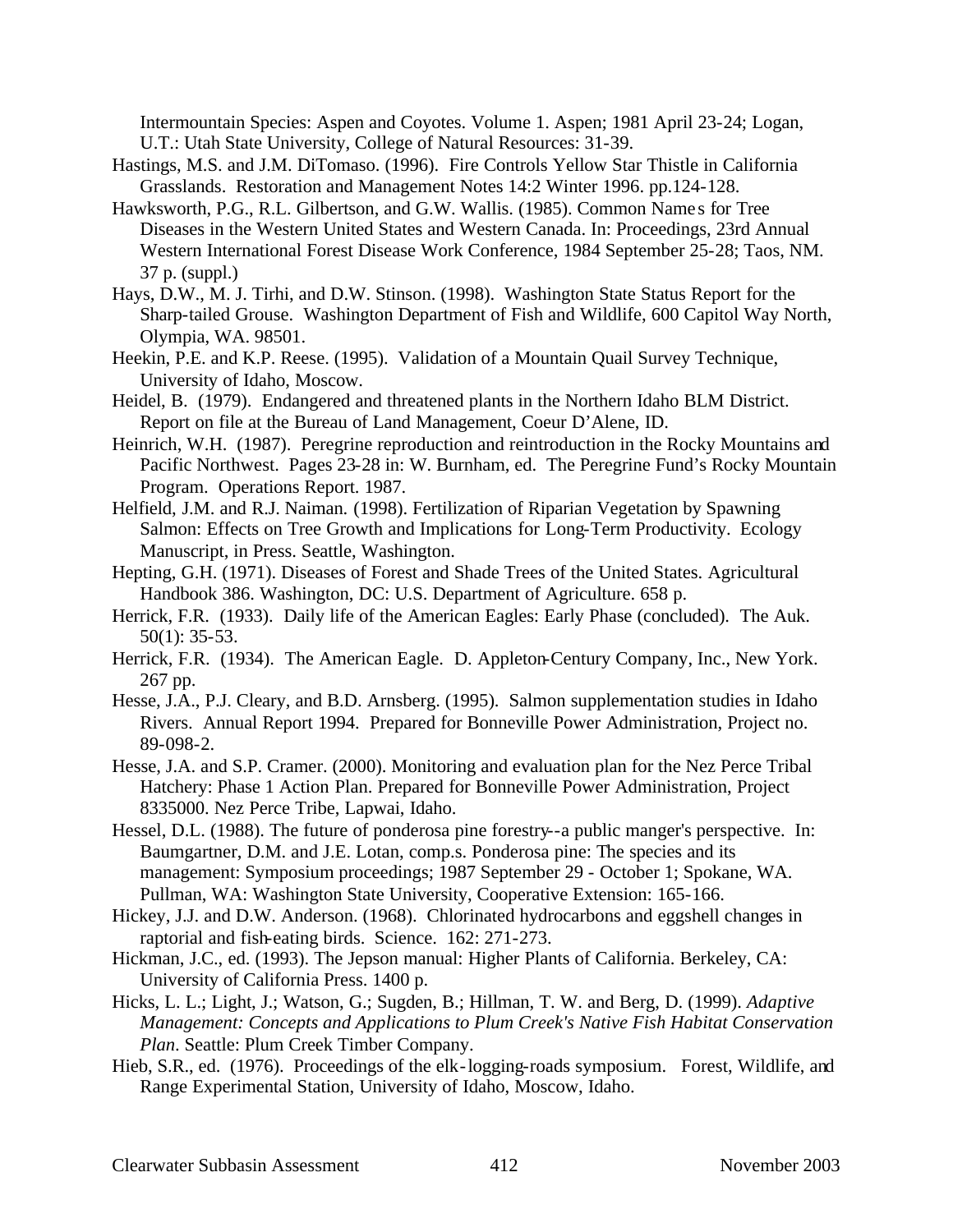- Hitchcock, C.L., A. Cronquist, and M. Ownbey, and J.S. Thompson. (1969). Vascular Plants of the Pacific Northwest, part1. University of Washington Press, Seattle, WA.
- Holifield, J. (1990). *Populus trichocarpa*. In: U.S. Department of Agriculture, Forest Service, Rocky Mountain Research Station, Fire Sciences Laboratory. Fire Effects Information System. <http://www.fs.fed.us/database/feis/>. (2001).
- Hooper, Peter R., and Donald A. Swanson. (1990). The Columbia River Basalt Group and associated Volcanic Rocks of the Blue Mountains Province. In: Walker, George W., ed., Geology of the Blue Mountains Region of Oregon, Idaho, and Washington: Cenozoic Geology of the Blue Mountains Region. U.S. Geological Survey Professional Paper 1437. pp. 63-100.
- Horton, W.A. (1980). Dworshak Reservoir fisheries investigations. Idaho Department of Fish and Game. Job Performance Report, Prepared for United States Army Corps of Engineers, Contract Number DACW68-79-C-0034, Boise.
- Hoss, S.A. (1970). Reintroductions of salmon and steelhead into portions of the Clearwater River drainage. Annual project closing Report July 1, 1968 to June 30, 1969. Columbia River Fishery Development Program. Project No. 161.22A. Contract No. 14-17-0001-1860. Idaho Department of Fish and Game, Boise, Idaho. 10 pp.
- Houde, E. D. (1987). Fish early life history dynamics and recruitment variability. American Fisheries Society Symposium 2 pp. 17-29.
- Howard, J.L. (1996). *Populus tremuloides*. In: U.S. Department of Agriculture, Forest Service, Rocky Mountain Research Station, Fire Sciences Laboratory Fire Effects Information System. <http://www.fs.fed.us/database/feis/>. (2001).
- Howard, J.L. and K.C. Aleksoff (2000). *Abies grandis*. In: U.S. Department of Agriculture, Forest Service, Rocky Mountain Research Station, Fire Sciences Laboratory. Fire Effects Information System, <http://www.fs.fed.us/database/feis/ >. (2001).
- Howard, J.L. (2001). *Pinus ponderosa* var. *scopulorum*. In: U.S. Department of Agriculture, Forest Service, Rocky Mountain Research Station, Fire Sciences Laboratory. Fire Effects Information System. <http://www.fs.fed.us/database/feis/>. (2001).
- Hubbard, C. R. (1956). *Geology and Mineral Resources of Nez Perce County*. Moscow: Idaho Bureau of Mines and Geology.
- Hunn, E.S. and D.F. French (1981). Lomatium: A Key Resource for Columbia Plateau Native Subsistence. Northwest Science, Vol.55, No. 2.
- Huntington, C. W. (1998). Stream and Salmonid Assemblages Within Roaded and Unroaded Landscapes in the Clearwater River Sub-basin, Idaho. Forest-Fish Conference: Land Management Practices Affecting Aquatic Ecosystems. Calgary, Alberta: Natural Resources Canada.
- Hurley M.A. and G.A. Sargeant. (1991). Effects of hunting and land management on elk habitat use, movement patterns and mortality in western Montana. Pages 94-88 in A.G. Christensen, L.J. Lyon and T.N. Lonner, comps. Proc. Elk Vulnerability Symposium. Montana State University, Bozeman. 330pp.
- IBIS. (2001). Interactive Biodiversity Information System. Northwest Habitat Institute, Corvallis, Oregon. <http://www.nwhi.org/ibis> (October, 2001).
- Idaho Conservation Data Center (CDC). (2002). Idaho Conservation Data Center <http://www2.state.id.us/fishgame/info/cdc/cdc.htm >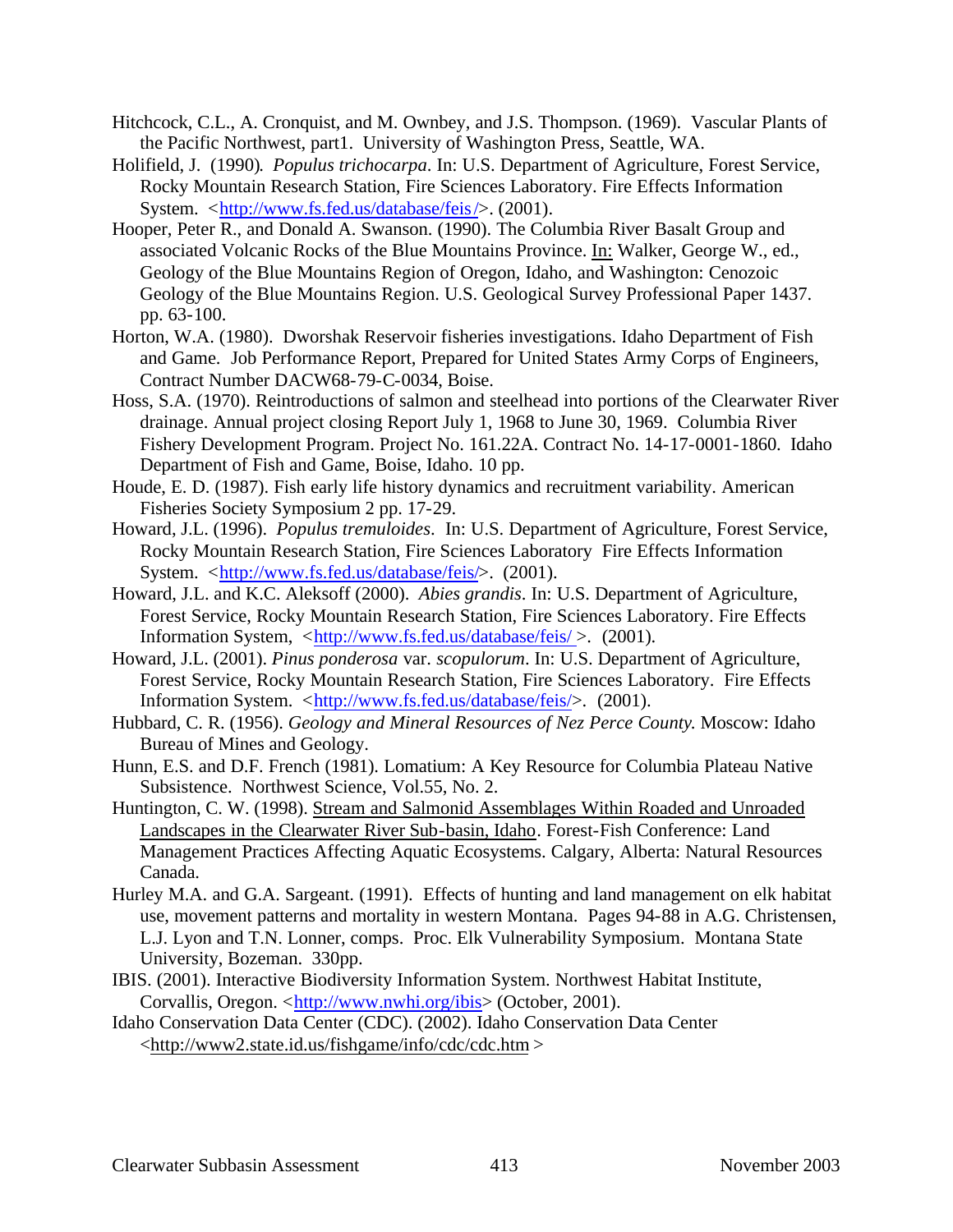- Idaho Conservation Data Center (CDC). (2001). Idaho rare plants and their status. *Lomatium Salmoniflorum*, Salmon-flower Desert-Parsley. Idaho Dept. of Fish and Game, Boise, ID <http://www2.state.id.us/fishgame/info/cdc/plants/plants\_E-M/lomsal.htm>. (2001).
- Idaho Department of Commerce. 2002. County Profiles.

http://www.idoc.state.id.us/idcomm/profiles/. Accessed in 2003.

- Idaho Department of Commerce. (2000). Idaho Data Center. http://www.idoc.state.id.us/Data/dtacntr.html. (2001)
- Idaho Department of Fish and Game. (1990). A Vision for the Future. Idaho Department of Fish and Game Policy Plan 1990-2005. Boise, Idaho. 33 pp.
- Idaho Department of Fish and Game. (1996). Fisheries Management Plan 1996-2000. Idaho Department of Fish and Game, Boise, Idaho.
- Idaho Department of Fish and Game. (1998a). Idaho's Anadromous Fish Stocks: Their Status and Recovery Options. Report to the Director. May 1, 1998. Idaho Department of Fish and Game. IDFG 98-13.
- Idaho Department of Fish and Game. (1999a). Parr Monitoring Database: 1985-1987 Snorkel Survey Fish Counts for the Clearwater subbasin.
- Idaho Department of Fish and Game. (2001a). Idaho peregrine falcon survey and nest monitoring. 2000 annual summary.
- Idaho Department of Fish and Game. (2001b). State of Idaho Wildlife Conservation and Restoration Program Comprehensive Program. Boise, Idaho, 16 pp.
- Idaho Department of Fish and Game. (2001c). IDFG Fisheries Management Plan 2001-2006. Idaho Department of Fish and Game, Boise, Idaho.
- Idaho Department of Fish and Game. (2001d). South Fork Clearwater River Bull Trout Investigations. Report to the Nez Perce National Forest and the Bureau of Land Management. Idaho Department of Fish and Game, Lewiston, Idaho.
- Idaho Department of Fish and Game. 2003. Access Query of License Database: 2002 by County. Joe Kelly Personal Communication, October 27, 2003.
- Idaho Department of Fish and Game and Nez Perce Tribe. (1991). Proposed Wildlife Mitigation Agreement for Dworshak Dam. Pages ii-27 in Background For Dworshak Wildlife Mitigation Discussions. Administrative Record, Memorandum and Mail, Inc. 250pp.
- Idaho Department of Lands. (2000). Idaho Department of Lands Home Page.
	- http://www2.state.id.us/lands/
- Idaho Department of Parks and Recreation. (1987). *Idaho Wetlands Conservation Priority Plan – An Addendum to the 1983 Statewide Comprehensive Outdoor Recreation Plan.*  Department of Water Resources, Boise, ID. 13 pp.
- Idaho Department of Water Resources. (2000). Dworshak Operation Plan. Prepared for Idaho Water Resource Board.
- Idaho Fish and Wildlife Foundation. 2001. The Economic Impact of the 2001 Salmon Season in Idaho.http://www.greatlodge.com/cgibin/donations/donation\_info.cgi?st=ID&pg=Impact200 1. Accessed in 2003.
- Idaho OnePlan. (2001). Idaho OnePlan Home Page. http://www.oneplan.org (2001)
- Idaho Rangeland Resource Commission. (2000). Idaho Rangeland Resource Commission Home Page. http://www.irrc.state.id.us/
- Independent Economic Analysis Board. 2003. Recommendations and Guidance for Economic Analysis in Subbasin Planning.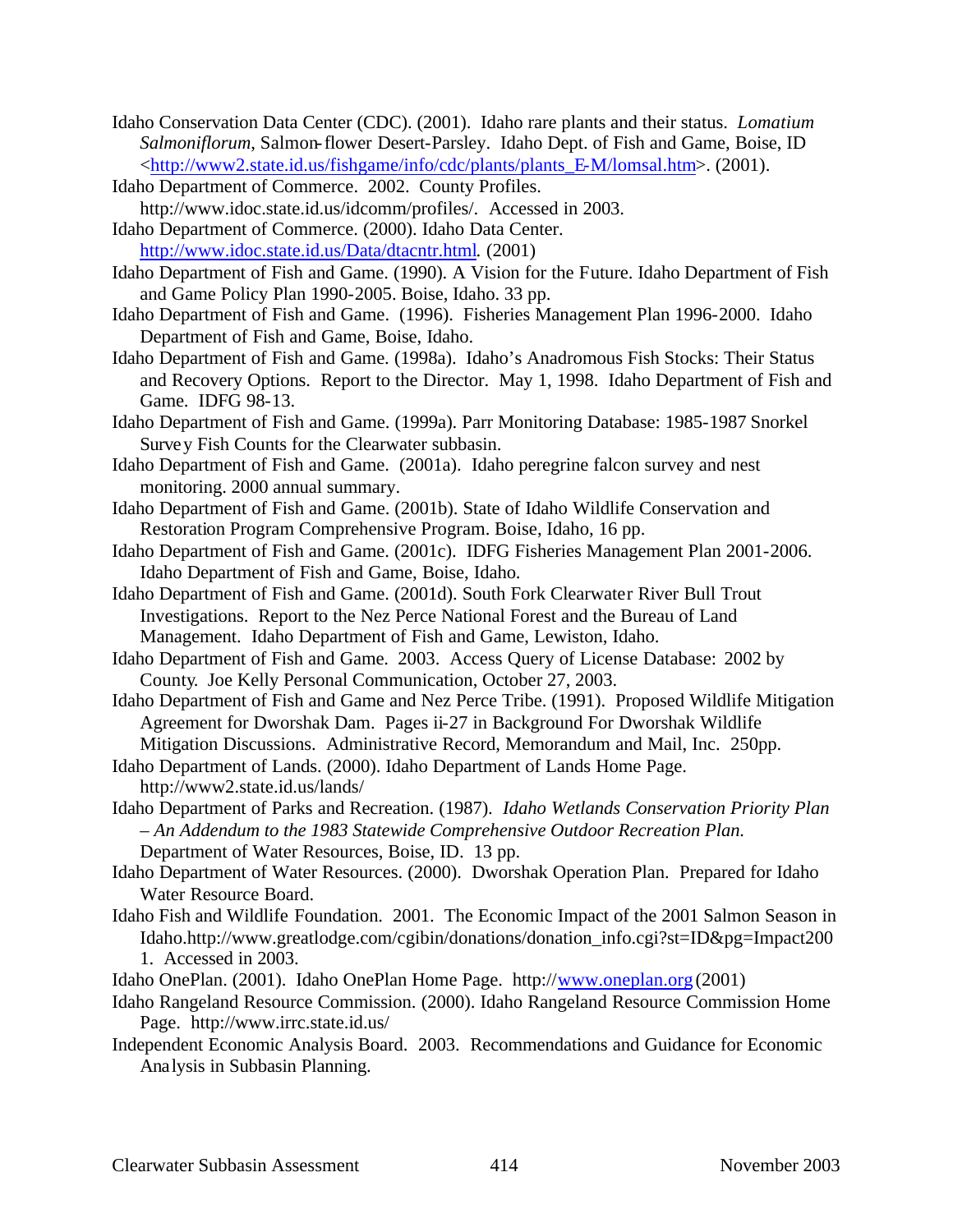- Interagency Lynx Committee. (1999). Lynx Habitat, Field Reference Notebook. Washington Dept. of Natural Resources. Olympia, WA
- Interior Columbia Basin Ecosystem Management Project (ICBEMP). (2001). U.S. Forest Service, Bureau of Land Management. <http://www.icbemp.gov/html/icbhome.html>. (2001).
- Irwin, L. and J.M. Peek. (1979). Relationship between road closures and elk behavior in northern Idaho. Pp. 199-204 in M.S. Boyce and L.D. Hayden-Wing, eds. North American Elk: ecology, behavior, and management. University of Wyoming, Laramie. 294pp.
- Irwin, L.L. and J.M. Peek. (1983). Elk habitat use relative to forest succession in Idaho. Journal of Wildlife Management. 47(3): 664-672.
- Jette, C., J. Connett, J. P. McCaffrey. (1999). Biology and Biological Control Agents of Yellow Starthistle. USDA Forest Service, Forest Health Technology Enterprise team, FHTET-98- 17. 93 pp.
- Jimenez, M. and C. Mack. (1995). Nez Perce Tribal Wolf Recovery and Management Plan for Idaho. Prepared for USFWS (FWS No. 14-48-0001-95-538).
- Johnsgard, P.A. (1973). Grouse and Quails of North America. University of Nebraska Press, Lincoln.
- Johnsgard, P.A. (1990). Hawks, eagles and falcons of North America. Smithsonian Institution Press. Washington and London. 403pp.
- Johnson, C.A. (1986). Early spring prescribed burning of big game winter range in the Snake River Canyon of west-central Idaho. Paper presented at the Symposium on Prescribed Fire in the Intermountain Region – Forest Site Preparation and Range Improvement, Spokane, WA, March 3-5, 1986.
- Johnson, C.G. (1998). Vegetation Response after Wildfires in National Forests of Northeast Oregon. USDA Forest Service General Technical Report R6-NR-ECOL-TP-06-98. 128 pp. plus appendices.
- Johnson, C.G. and S.A. Simon. (1985). Plant Associations of the Wallowa Valley Ranger District, Part II. U.S. Department of Agriculture, Forest Service, Wallowa - Whitman National Forest.
- Johnson, C.G. and S.A. Simon. (1987). Plant Associations of the Wallowa-Snake Province. U.S. Department of Agriculture, Forest Service, Wallowa - Whitman National Forest. R6-ECOL-TP-255A-86.
- Johnson, C. G.; Clausnitzer, R. R.; Mehringer, P. J. and Oliver, C. D. (1994). *Biotic and Abiotic Processes of Eastside Ecosystems: The Effects of Management on Plant and Community Ecology, and on Stand and Landscape Vegetation Dynamics*. U.S. Forest Service.
- Johnson, D. B. (1985). *A Biological and Physical Inventory of Clear Creek, Orofino Creek, and the Potlatch River, Tributary Streams of the Clearwater River, Idaho*. Lapwai, ID: Nez Perce Tribe, Fisheries Resource Management.
- Johnson, D.J, R.E. Larson, and CR. Steward. (1995). Supplement to the Nez Perce Tribal Hatchery Master Plan. Report prepared for the U.S. Department of Energy, Bonneville Power Administration, Division of Fish and Wildlife, Portland, Oregon. 33pp.
- Johnson, F.D. (1976). Notes on *Phlox idahonis*. Unpublished report. College of Forestry, Wildlife, and Range Sciences, University of Idaho, Moscow, ID 83843.
- Johnson, F.D. and R.C. Crawford. (1978). Ecology and distribution of six species of sensitive plants of Northern Idaho (Clearwater subbasin Sensitive Plants Study). Contract #26-3865. College of Forestry, Wildlife and Range Sciences, University of Idaho, Moscow, ID 83843.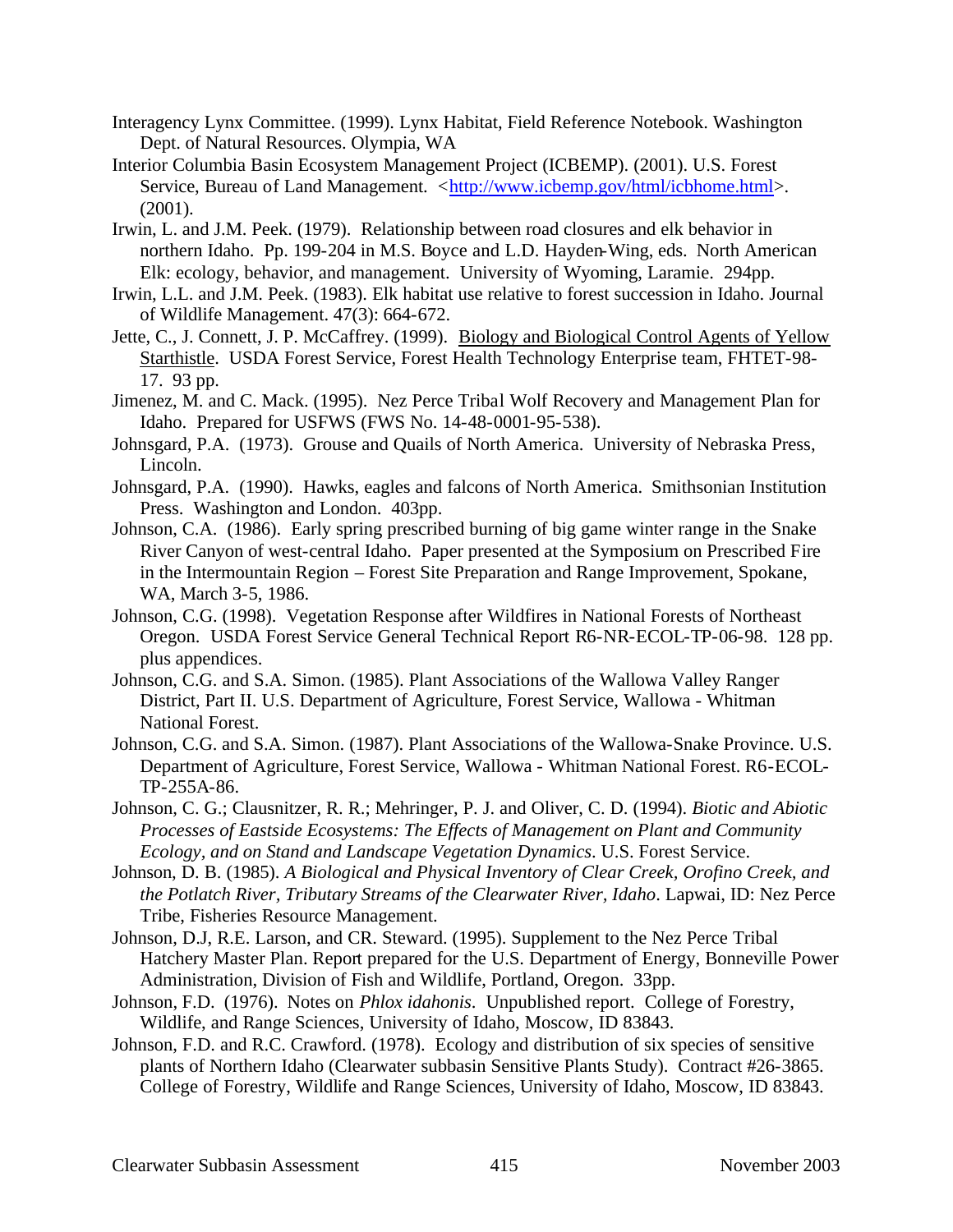- Johnston, B.C. and L. Hendzel. (1985). Examples of Aspen Treatment, Succession, and Management in Western Colorado. Lakewood, CO: U.S. Department of Agriculture, Forest Service, Rocky Mountain Region. 164 p.
- Jones, J.R. and N.V. DeByle. (1985). Fire. In: DeByle, N.V. and R.P. Winokur, eds. Aspen: Ecology and Management in the Western United States. Gen. Tech. Rep. RM-119. Fort Collins, CO: U.S. Department of Agriculture, Forest Service, Rocky Mountain Forest and Range Experiment Station: 77-81.
- Jones, R. M.; Mital, J. and Murphy, P. K. (1997). *Watershed Sensitivity: Clearwater National Forest*. Clearwater National Forest.
- Joslin, P.W. (1967). Movements and Homesites of Timber Wolves in Ontario. American Zool. 7: 279-288.
- Kagan, J. (1989). Draft species management guide for *Silene spaldingii*. Oregon Natural Heritage Data Base, Portland, OR. 10pp.
- Kaminski, T. and J. Hansen. (1984). Wolves of central Idaho. Montana Coop. Wildlife Research Unit. Missoula, MT. Unpublished Report 197pp.
- Kan, T.T. 1975. Systematics, variation, distribution and biology of lampreys of the genus Lampetra in Oregon. Doctoral Dissertation, Oregon State University, Corvallis, Oregon. 194p.
- Kay, C.E. (1993). Aspen Seedlings in Recently Burned Areas of Grand Teton and Yellowstone National Parks. Northwest Science. 67(2): 94-104.
- Keane, R. E. (1995). A Coarse Scale Assessment of Whitebark Pine in the Interior Columbia River Basin. In: Nutcrackernotes: A Research and Management Newsletter about Whitebark Pine Ecosystems. USDA Forest Service, Intermountain Research Station IFSL, P.O. Box 8089, Missoula, MT 59807
- Keane, R.E. and S.F. Arno. (2000). Appendix 3B. Whitebark Pine (*Pinus albicaulis*) in the Selway Bitterroot Wilderness Complex: Ecology, Distribution and Health. In: Grizzly Bear Recovery in the Bitterroot Ecosystem. Final Environmental Impact Statement. US Department of the Interior, Fish and Wildlife Service.
- Keay, J.A. and J.M. Peek. (1980). Relationships between fires and winter habitat of deer in Idaho. Journal of Wildlife Management. 44(2): 372-380.
- Kendall, K.C. and S.F. Arno. (1990). Whitebark Pine An Important but Endangered Wildlife Resource. Proceedings – Symposium on Whitebark Pine Ecosystems: ecology and management of a high-mountain resource. Schmidt, W.C. Ogden, UT: U.S. Forest Service, Intermountain Research Station. June 1990. 386 p. General Technical Report INT-270.
- Kennison, J.A. and R.J. Taylor. (1979). Status report for *Aster jessicae*. Biology Dept., Western Washington University, Bellingham, WA.
- Kiefer, S.; Rowe, M. and Hatch, K. (1992). *Stock Summary Reports for Columbia River Anadromous Salmonids Volume V: Idaho Final Draft for The Coordinated Information System*. Idaho Department of Fish and Game

Kincaid. (1998). Hatchery Genetic Management Plan. Nez Perce Tribe. 30 January, 1997. 50pp.

- Knopf, A.A. (1977). The Audubon Society field guide to North American birds, western region. New York: Chanticleer Press. 852pp.
- Knutson, K.L. and V.L. Naef. (1997). Management Recommendations for Washington's Priority Habitats: Riparian. Washington Department of Natural Resources. <http://www.wa.gov/wdfw/hab/ripxsum.htm>. (2001).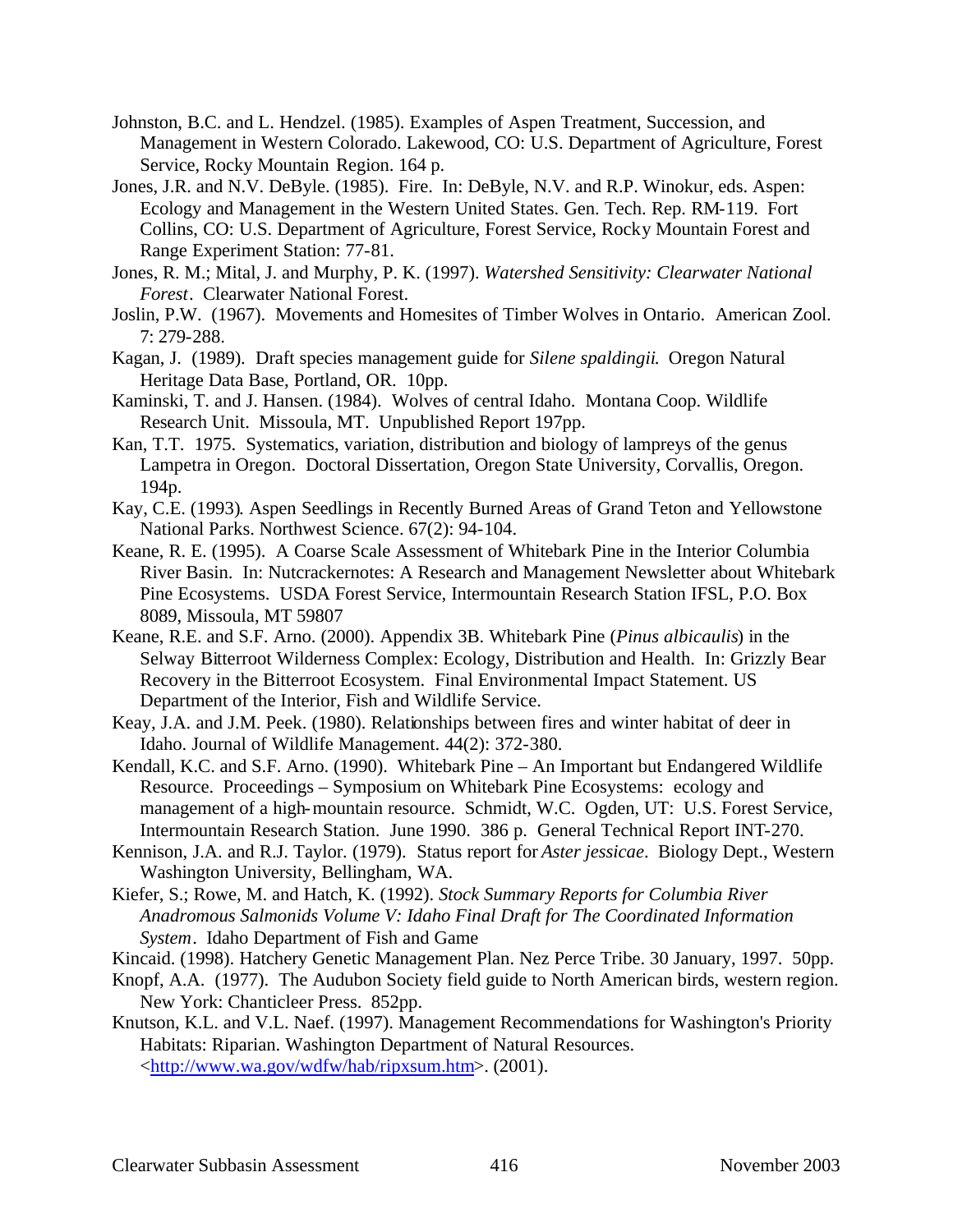- Koehler, G.M. (1981). Ecological requirements for Lewis' woodpecker (*Melanerpes lewis*), potential impacts of surface mining on their habitat and recommendations for mitigation. Unpublished report prepared for the U.S. Fish and Wildlife Service. On file at: U.S. Department of Agriculture, Forest Service, Intermountain Research Station, Fire Sciences Laboratory, Missoula, MT.
- Koehler, G.M. (1990). Winter Survey for Wolves and Wolverine on the Clearwater National Forest – 1989-1990. Wildlife Research Institute, Moscow, ID.
- Koehler, G.M. (1991). Snowshoe hares, Lepus americanus, use of forest successional stages and population changes during 1985-1989 in northcentral Washington. Canadian Field-Naturalist 105:291-293
- Koehler, G.M. and K.B. Aubry. (1994). Lynx. In: The Scientific Basis of Conserving Forest Carnivores: American Marten, Fisher, Lynx, and Wolverine in the Western United States. USDA, Forest Service, Rocky Mountain Forest and Range Experiment Station, General Technical Report RM-254.
- Koehler, G.M. and J.D. Brittel. (1990). Managing Spruce-Fir Habitat for Lynx and Snowshoe Hares. Journal of Forestry, October 1990, p.10-14.
- Kucera, P. A. and Johnson, D. B. (1986). *A Biological and Physical Inventory of the Streams Within the Nez Perce Reservation: Juvenile Steelhead Survey and Factors That Affect Abundance in Selected Streams in the Lower Clearwater subbasin, Idaho*. Lapwai, ID: Nez Perce Tribe, Fisheries Resource Management.
- Kucera, P. A.; Johnson, J. H. and Bear, M. A. (1983). *A Biological and Physical Inventory of the Streams Within the Nez Perce Reservation*. Lapwai, ID: Nez Perce Tribe, Fisheries Resource Management.
- Kuck, L. (1985). Mountain Goat Management Plan 1986-1990. Idaho Department of Fish and Game, 600 South Walnut Street, Box 25, Boise, ID. 83707.
- Lackschewitz, K. (1991). Vascular Plants of West-Central Montana Identification Guidebook. General Technical Report INT-277. USDA, Forest Service, Intermountain Research Station, Missoula, MT. 648pp.
- Lambeck, R.J. (1997). Focal Species: A Multi-species Umbrella for Nature Conservation. Conservation Biology 11(4): 849-856.
- Lanner, R.M. (1983). Trees of the Great Basin: A Natural History. Reno, NV: University of Nevada Press. 215 p.
- Larrison, E.J. and D.R. Johnson. (1981). Mammals of Idaho. University Press of Idaho, Moscow, ID. 83843.
- Larson, R. E. and Mobrand, L. (1992). *Nez Perce Tribal Hatchery Master Plan and Appendices*. Nez Perce Tribe; Mobrand Biometrics; Bonneville Power Administration, Division of Fish and Wildlife.
- Latah Soil and Water Conservation District. (2001). Strategic five-year plan. Moscow, ID.
- Lavertu, D., Y. Mauffette, and Y. Bergeron. (1994). Effects of Stand Age and Litter Removal on the Regeneration of *Populus tremuloides*. Journal of Vegetation Science. 5: 561-568.
- Layser, E.F. (1978). Grizzly Bears in the Southern Selkirk Mountains. Northwest Science. 52(2): 77-91.
- Leege, T.A. (1969). Burning seral brush ranges for big game in northern Idaho. Transactions of the Thirty-Fourth North American Wildlife and Natural Resources Conference, March 2-5, 1969. Washington DC. Pp 429-438.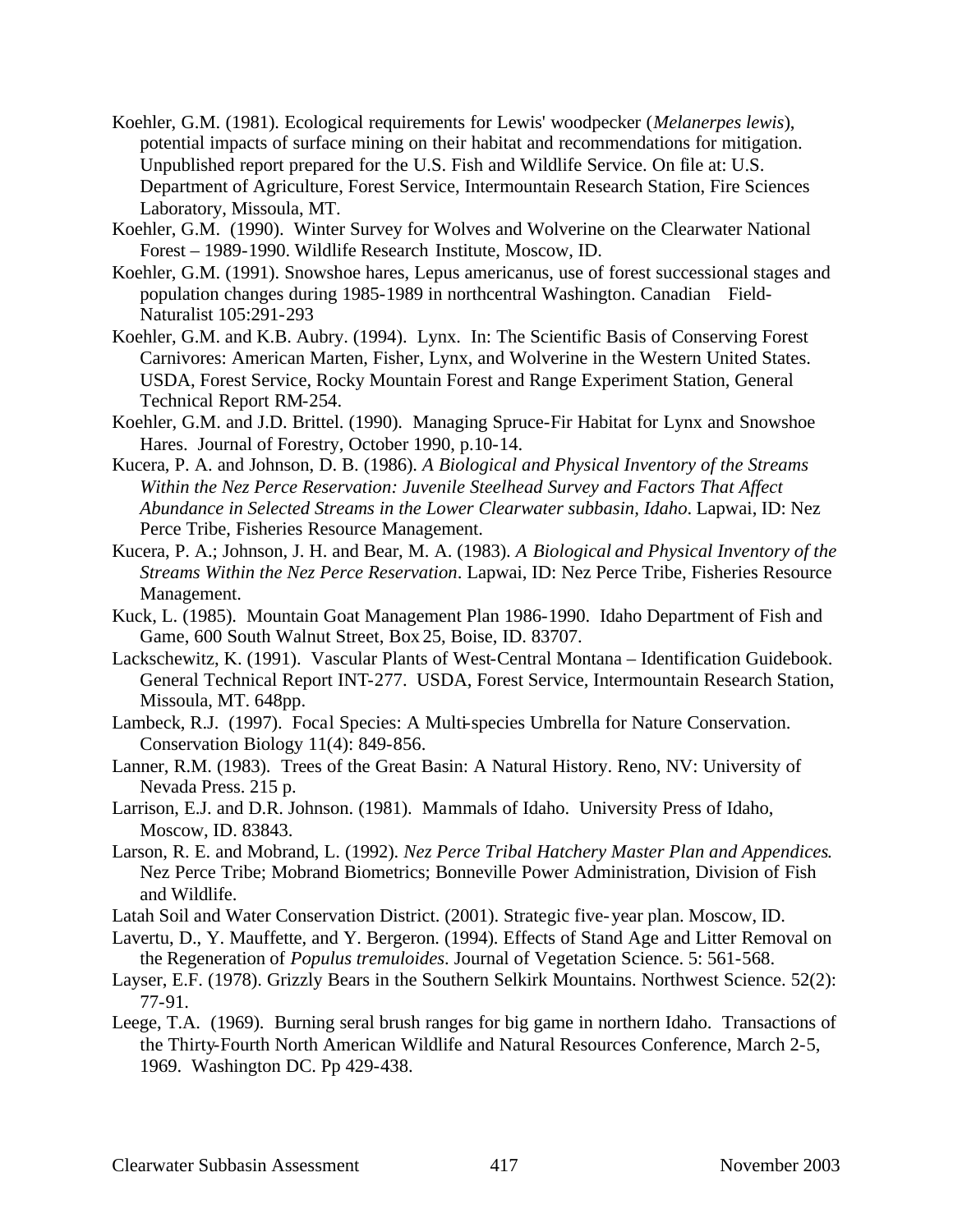- Leege, T.A. (1979). Effects of repeated prescribed burns on northern Idaho elk browse. Northwest Science. 53(2): 107-113.
- Leege, T.A. (1984). Guidelines for evaluating and managing summer elk habitat in northern Idaho. Idaho Department of Fish and Game Wildlife bulletin Number 11, 37pp.
- Leege, T.A., D.J. Herman, and B. Zamora. (1981). Effects of Cattle Grazing on Mountain Meadows in Idaho. Journal of Range Management. 34 (4) July 1981. P. 324-328.
- Lellinger, D.B. (1985). A field manual of the ferns and fern allies of the United States and Canada. Smithsonian Institution Press, Washington D.C. 389 pp.
- Leptich, D.J. and P. Zager. (1991). Road access management effects on elk mortality and population dynamics. Pages 126-131. In A.G. Christensen, L.J. Lyon and T.N. Lonner, comps. Proceedings - Elk Vulnerability Symposium. Montana State University, Bozeman. 330pp.
- Lesica, P. (1988). Germination requirements and seedling biology of Spalding's catchfly (*Silene spaldingii*). Report prepared for the Nature Conservancy, Montana Field Office, Helena, MT.
- Lesica, P. (1990). Habitat requirements, germination behavior and seed bank dynamics of *Howellia aquatilis* in the Wan Valley, Montana. Unpublished report to Flathead National Forest, Kalispell, Montana. Conservation Biology Research, Helena, Montana. 44 pp. plus appendix.
- Lewis, G.C. (1977). Sandhill Crane. In: Sanderson, G.C. ed. Management of Migratory Shore and Upland Game Birds in North America. The International Association of Fish and Wildlife Agencies, Washington, D.C. 20036.
- Lichatowich, J.A. (1999). Salmon without Rivers: A History of the Pacific Salmon Crisis. Island Press, Washington, DC.
- Lichthardt, J. and R. K. Moseley. (1994). Ecosystem Analysis and Conservation Planning for the Clearwater and Nez Perce National Forests. Idaho Department of Fish and Game, Conservation Data Center. 52 pp.
- Ligon, J.D. (1973). Foraging Behavior of the White-headed Woodpecker in Idaho. The Auk, Vol. 90, pp. 862-869.
- Liknes, G.A., and P.J. Graham. (1988). Westslope cutthroat trout in Montana: life history, status, and management. American Fisheries Society Symposium 4:53-60.
- Lipscomb, S. W. (1998). *Hydrologic Classification and Estimation of Basin and Hydrologic Characteristics of Subbasins in Central Idaho*. U.S. Geological Survey. Prepared in cooperation with the Bureau of Indian Affairs.
- Lorain, C.C. 1990. Field investigations of *Botrychium* subgenus *Botrychium* (Moonworts), on the Idaho Panhandle National Forest. Unpublished report on file with: Idaho Fish and Game, Conservation Data Center. Boise, ID 34pp. and appendices.
- Lorain, C.C. (1991a). Report on the conservation status of *Aster jessicae*, in Idaho and Washington. Idaho Natural Heritage Program, Idaho Department of Fish and Game, Boise, ID. 62pp.
- Lorain, C.C. (1991b). Report on the conservation status of *Silene spaldingii* in Idaho. Prepared for: Idaho Department of Parks and Recreation. Unpublished report prepared by the Natural Heritage Program on file at: IDFG, CDC. Boise ID. 28pp.
- Lotan, J. E. and D. A. Perry. (1983). Ecology and regeneration of lodgepole pine. Agric. Handb. 606. Washington, DC: U.S. Department of Agriculture, Forest Service. 51 p.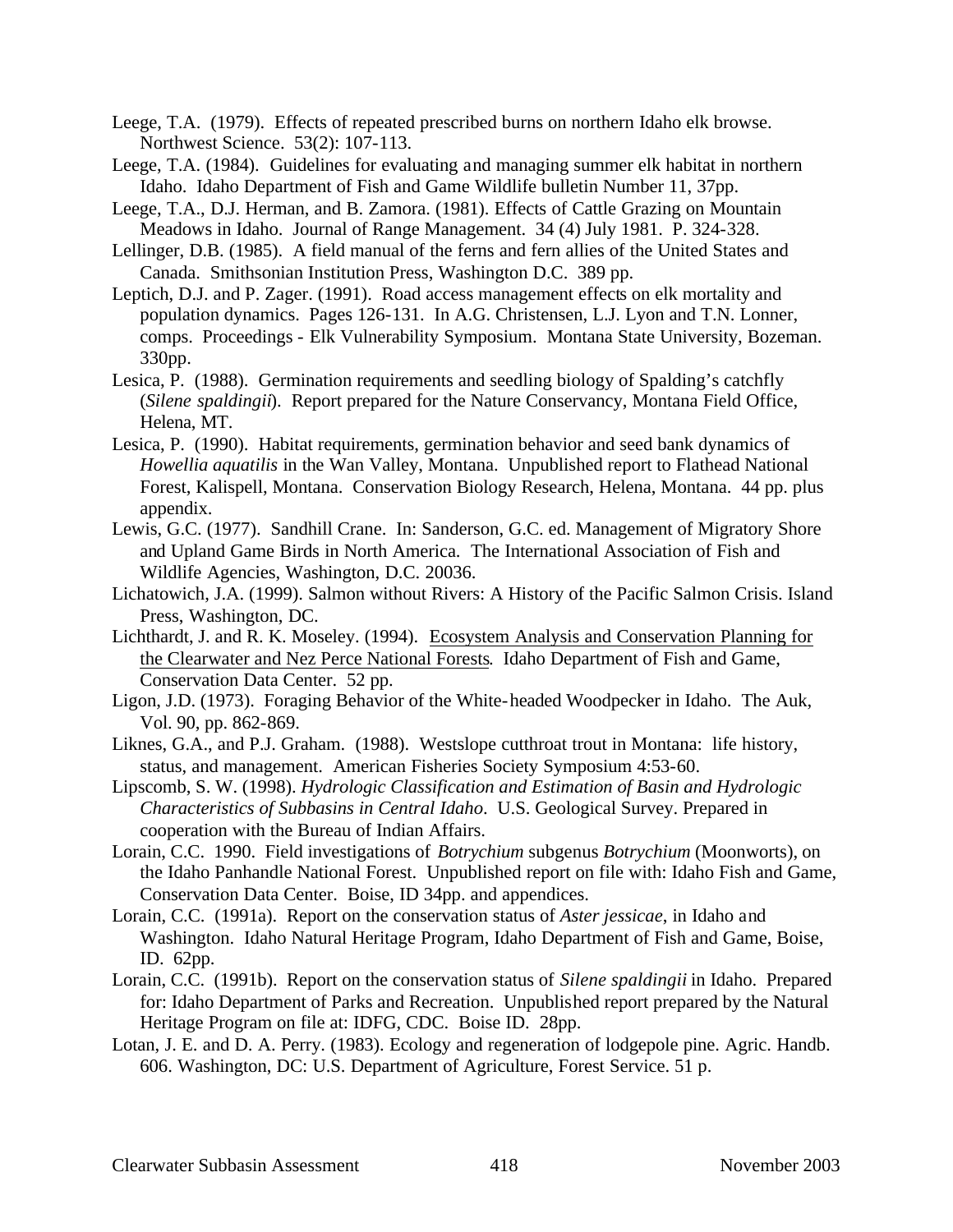- Lotan, J.E. and W.B. Critchfield. (1990). *Pinus contorta* Dougl. ex. Loud. Lodgepole pine. In: Burns, R.M. and B.H. Honkala, tech. coord.s. Silvics of North America. Volume 1. Conifers. Agric. Handb. 654. Washington, DC: U.S. Department of Agriculture, Forest Service: 302-315.
- Luckenbach, R.A. and R.B. Bury. (1983). Effects of Off-road Vehicles on the Biota of the Algodones Dunes, Imperial County, California. Journal of Applied Ecology 20:265-286. Referenced in: Knight, R.L. and K.J. Gutzwiller, eds. Wildlife and Recreationists: Coexistence Through Management and Research. 1995. Island Press, Washington, D.C.
- Lyon, J.L. (1979). Habitat Effectiveness for Elk as Influenced by Roads and Cover. Journal of Forestry 77: 658-660.
- Lyon, J.L. (1983). Road Density Models Describing Habitat Effectiveness for Elk. Journal of Forestry 81: 592-595.
- Lyon, J.L. and J.E. Canfield. (1991). Habitat selections by Rocky Mountain elk under hunting season stress. Pages 99-105 in A.G. Christensen, L.J. Lyon and T.N. Lonner, comps. Proceedings - Elk Vulnerability Symposium. Montana State University, Bozeman. 330pp.
- Lyon, J.L. and P.F. Stickney. (1976). Early Vegetal Succession Following Large Northern Rocky Mountain Wildfires. Tall Timbers Fire Ecology Conference 14: 355-373.
- Mack, C. (2001). Idaho wolf update. Personal e-mail to the author. January 19, 2001.
- Mack, C. and K. Laudon (1998). Idaho Wolf Recovery Program: Progress Report. 22pp.
- Mack, R.N. and D.A. Pyke. (1983). The Demography of *Bromus tectorum*: Variation in Time and Space. Journal of Ecology. 71: 69-93.
- Mackie, R.J. (1978). Impacts of livestock grazing on wild ungulates. Transactions of the North American Wildlife Conference 43: 462-476.
- Magoun, A.J. and J.P. Copeland. (1996). Characteristics of Wolverine Reproductive Den Sites. Journal of Wildlife Management 62(4): 1313-1320.
- Maini, J.S. (1968). Silvics and Ecology of *Populus* in Canada. In: Maini, J.S., J.H. Cayford, eds. Growth and utilization of poplars in Canada. Departmental Publication No. 1205. Ottawa, ON: Department of Forestry and Rural Development: 20-69.
- Maiolie, M.A., B. Ament and B. Harryman. (1999a). Strobe light testing and kokanee population monitoring; Dworshak dam impacts assessment and fisheries investigation. Idaho Department of Fish and Game, Annual Progress Report for 1997, Prepared for Bonneville Power Administration, Project number 87BP35167, Portland, Oregon.
- Maiolie, M.A., B. Harryman, and B. Ament. (1999b). Strobe light testing and kokanee population monitoring; Dworshak dam impacts assessment and fisheries investigation. Idaho Department of Fish and Game, Annual Progress Report for 1998, Prepared for Bonneville Power Administration, Project number 87BP35167, Portland, Oregon.
- Maiolie, M.A. and S. Elam. (1995). Dworshak dam impacts assessment and fisheries investigations project. Idaho Department of Fish and Game, Annual Progress Report, Prepared for Bonneville Power Administration, project number 89-99, Portland, Oregon.
- Maiolie, M. A., D. P. Statler, and S. Elam. (1993). Dworshak Dam impact assessment and fishery investigation and trout, bass, and forage species. Combined Project Completion Report. Prepared for Bonneville Power Administration. Project Nos. 87-99 and 87-407. 92 pp.
- Mallett, J. (1974). Inventory of salmon and steelhead resources, habitat use and demands. Federal Aid in Fish Restoration, Job Performance Report: Project F-58-R-1. Idaho Department of Fish and Game, Boise, Idaho.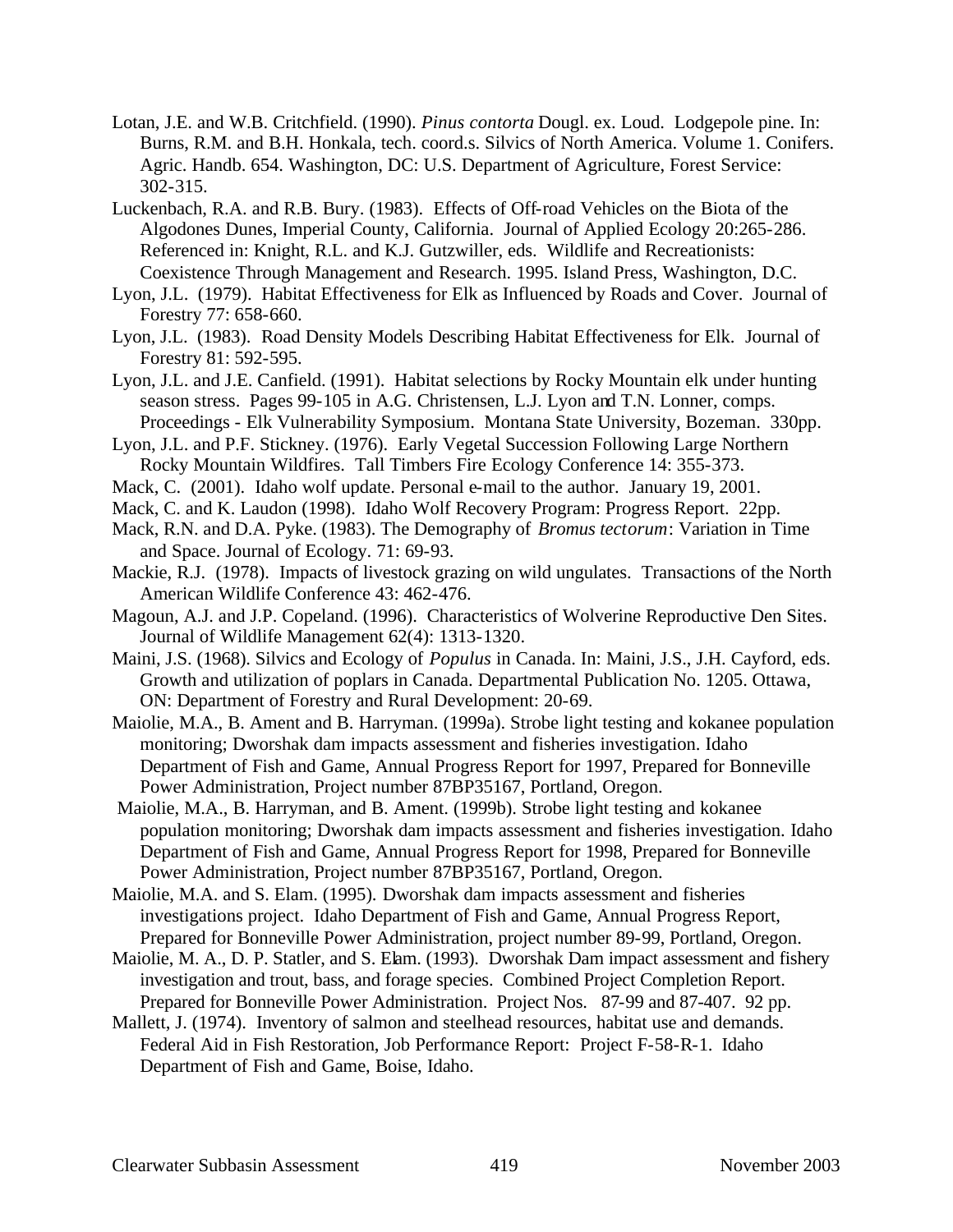- Mancuso, M. (1997). Palouse Goldenweed (*Haplopappus liatriformis*) Monitoring at Craig Mountain, Idaho – 1996 Results. Idaho Department of Fish and Game, Conservation Data Center, Natural Resource Policy Bureau, Boise, ID.
- Manier, D.J. and R.D. Laven. (2001). Changes in Landscape Patterns and Associated Forest Succession on the Western Slope of the Rocky Mountains, Colorado. In: Sustaining Aspen in Western Landscapes: Symposium Proceedings. RMRS-P-18. U.S. Department of Agriculture, Forest Service, Rocky Mountain Research Station. pp. 15-22.
- Marcum, C.L. (1979). Summer-fall food habits and forage preferences of a western Montana elk herd. Pages 54-62 in M.S. Boyce and L.D. Hayden-Wing, eds. North American Elk: ecology, behavior, and management. University of Wyoming, Laramie. 294pp.
- Marks, J.S. and V.S. Marks. (1988). Winter Habitat Use by Columbian Sharp-tailed Grouse in Western Idaho. Journal of Wildlife Management 52(4): 743-746.
- Marmorek, D.R., C.N. Peters and I. Parnell (editors). (1998). Plan for Analyzing and Testing Hypotheses (PATH): Final Report for Fiscal Year 1998. ESSA Technologies Ltd., 1765 West 8<sup>th</sup> Avenue, Suite 300. Vancouver, BC V6J 5C6 263 pp.
- Marshall, A.R. (1992). Genetic analysis of 1991 Idaho chinook salmon baseline collections. Attachment B in Leitzinger, E. J., K. Plaster, and E. Bowles. 1993. Idaho supplementation studies annual report 1991-1992. Fisheries Research Section, Idaho Department of Fish and Game annual report to U.S. Department of Energy-Bonneville Power Administration, Portland, Oregon.
- Marshall, D.B., M. Chilcote, and H. Weeks. (1996). Species at Risk: Sensitive, Threatened, and Endangered Vertebrates of Oregon. Oregon Department Fish and Wildlife, Portland. Second edition.
- Marshall, A. G. (1998). Affidavit for SRBA. Snake River Basin Adjudication Instream Flow Claims, Nez Perce Tribe, Office of Legal Counsel.
- Martin, A.C., H.S. Zim, and A.L. Nelson. (1951). American wildlife and plants. New York: McGraw-Hill Book Company, Inc. 500 p.
- Matthews, G.M. and R.S. Waples. (1991). Status review for Snake River spring and summer chinook salmon. U.S. Department of Commerce, NOAA Technical Memorandum NMFS F/NWC-200, Seattle, WA., 75 p.
- Mattson, D.J. (1997). Selection of Microsites by Grizzly Bears to Excavate Biscuitroots. Journal of Mammalogy, 78(1): 228-238.
- Maughan, O. W. (1972). Distribution and Geographic Variation of Sculpins in the Clearwater subbasin. Doctor of Philosophy. Department of Zoology, Washington State University.
- Mauser, G.; Cannamela, D. and Downing, R. (1989). *Dworshak Dam Impact Assessment and Fishery Investigation*. Idaho Department of Fish and Game; Bonneville Power Administration.
- Mays, J. D. (2001). Rapd and mitrochondrial DNA analyses of cutthroat trout from four streams in the Salmon River Breaks, Idaho. University of Idaho. Moscow, Idaho.
- McCallum, D.A. (1994). Review of Technical Knowledge: Flammulated Owl. Chapter 4. In: Hayward, G.D. and J. Verner eds. Flammulated, Boreal, and Great Gray Owls in the United States: A Technical Conservation Assessment. Fort Collins, CO: USDA, Forest Service, Rocky Mountain Forest Experimental Station. 2-86. General Technical Report RM-253.
- McCauley, K.J. and S.A. Cook. (1980). *Phellinus weirii* Infestation of Two Mountain Hemlock Forests in the Oregon Cascades. Forest Science 26(l): 23-29.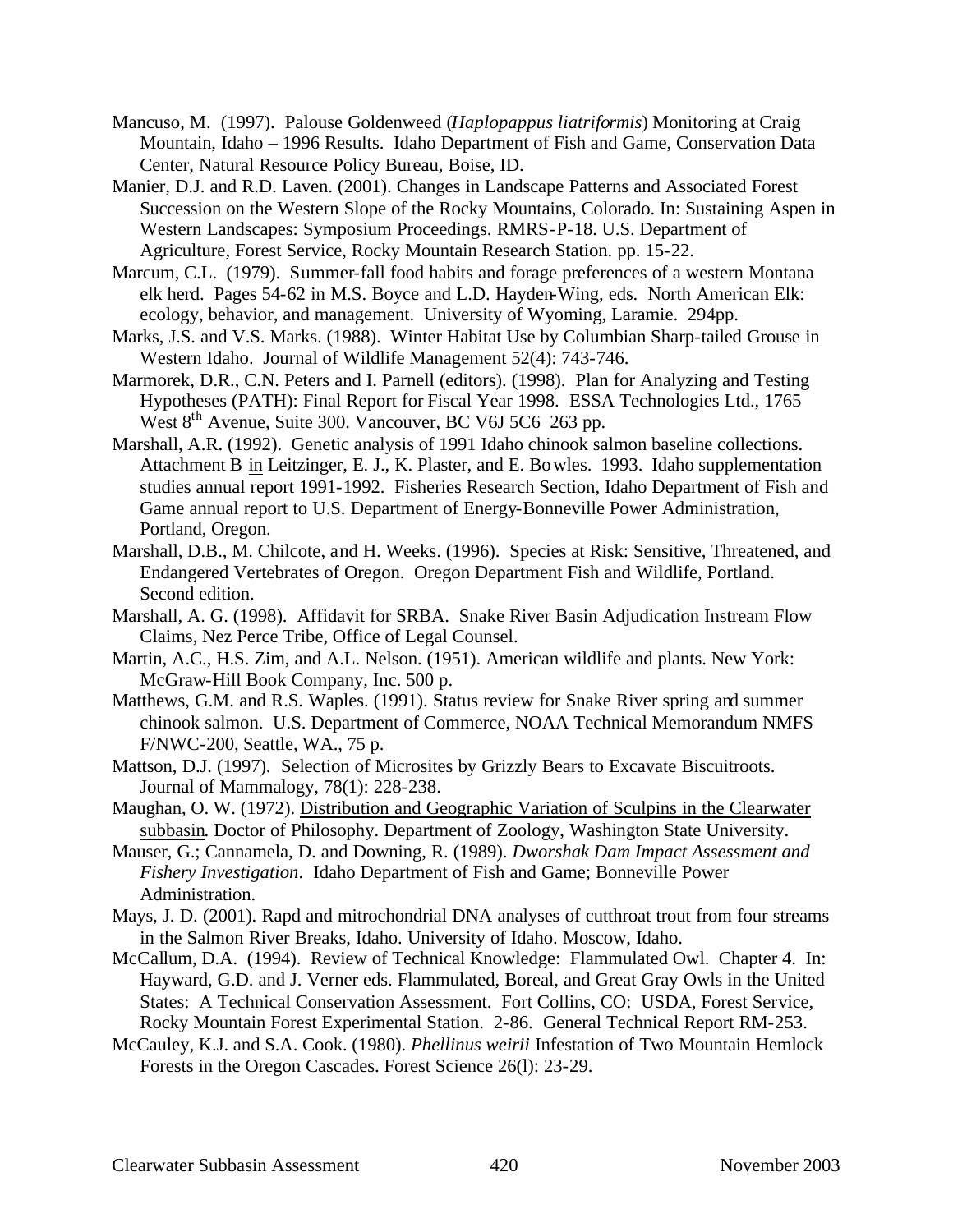- McClelland, B.R. (1980). Influences of harvesting and residue management on cavity-nesting birds. In: Environmental consequences of timber harvesting in Rocky Mountain coniferous forests: Symposium proceedings - September 11-13, 1979. Missoula, MT. Ogden, UT: U.S. Department of Agriculture, Forest Service, Intermountain Forest and Range Experiment Station: 469-514. Gen. Tech. Rep. INT-90.
- McClelland, D. E.; Foltz, R. B.; Wilson, W. D.; Cundy, T.; Heinemann, R.; Saurbier, J. and Schuster, R. L. (1997). *Assessment of the 1995 and 1996 Flood on the Clearwater National Forest. Part I*. U.S. Forest Service, Northern Region.
- McClelland, D. E.; Foltz, R. B.; Falter, C. M.; Wilson, W. D.; Cundy, T.; Schuster, R. L.; Saurbier, J.; Rabe, C. and Heinemann, R. (1998). Relative Effects on a Low-Volume Road System of Landslides Resulting from Episodic Storms in Northern Idaho. Transportation Research Record 1652: pp. 235-243.
- McGinnis, W. J. and Christensen, H. H. (1996). *The Interior Columbia River Basin: Patterns of Population, Employment, and Income Change*. Portland: U. S. Department of Agriculture, Forest Service, Pacific Northwest Research Station.
- McGreer, D. J. (1981). *Skid Trail Erosion Tests First Year Results*. Lewiston, ID: Potlatch Corporation.
- McLean, A., S.J. Wikeem, and M.B. Clark. (1986). Long-term effects of Grass Seeding and Cattle Grazing on a Lodgepole Pine Clearcut. British Columbia Ministry of Forests. Research Note No. 101.
- Mech, L.D. (1970). The wolf: the Ecology and Behavior of an Endangered Species. Natural History Press. Doubleday, NY. 389pp.
- Mech, L.D. (1972). Spacing and possible mechanisms of population regulation in wolves. (Abstr.) American Zool. 12:642.
- Megahan, W. F., Day, N. F., and T. M. Bliss (1978). Landslide occurrence in the western and central northern Rocky Mountain Physiographic Province in Idaho. *In* Forest Soils and Land Use (Proc., Fifth North Am. For. Soils Conf., Ft. Collins, Colo., Aug. 1978) p. 116-139. Chester T. Youngberg, ed. Colo. State Univ., Fort Collins.
- Meehan, W. R. and Bjornn, T. C. (1991). Salmonid Distributions and Life Histories. In: Influences of Forest and Rangeland Management on Salmonid Fishes and Their Habitats. W. R. Meehan, Ed. Bethesda, MD: American Fisheries Society Special Publication, pp. 47-82.
- Meinke, R.J. (1995). Assessment of the Genus *Mimulus* (Scrophulariaceae) Within the Interior Columbia River Basin of Oregon and Washington. Department of Botany and Plant Pathology, Oregon State University, Corvalis, WA.
- Megahan, W. F. and Kidd, W. J. (1972). Effects of Logging and Logging Roads on Erosion and Sediment Deposition from Steep Terrain. Journal of Forestry 70(3): 136-141.
- Mehrhoff, L.A. and S.Sather-Blair. (1985). Wildlife mitigation status report: Dworshak Dam and reservoir. Pages G1-G45 *in* R.C. Martin, ed., 1985. Status review of wildlife mitigation at 14 of 27 major hydroelectric projects in Idaho. U.S. Department of Energy, Bonneville Power Administration, Division of Fish and Wildlife.
- Melquist, W. and D. Davis. (1997). A Proposal to Restore Lynx in Idaho. Idaho Department of Fish and Game, 600 South Walnut, P.O. Box 25, Boise, ID. 83707.
- Miller, W.H. (1987). A Review of Dworshak National Fish Hatchery Mitigation Record. U.S. Fish and Wildlife Service Dworshak Fisheries Assistance Office. Ahsahka, Idaho.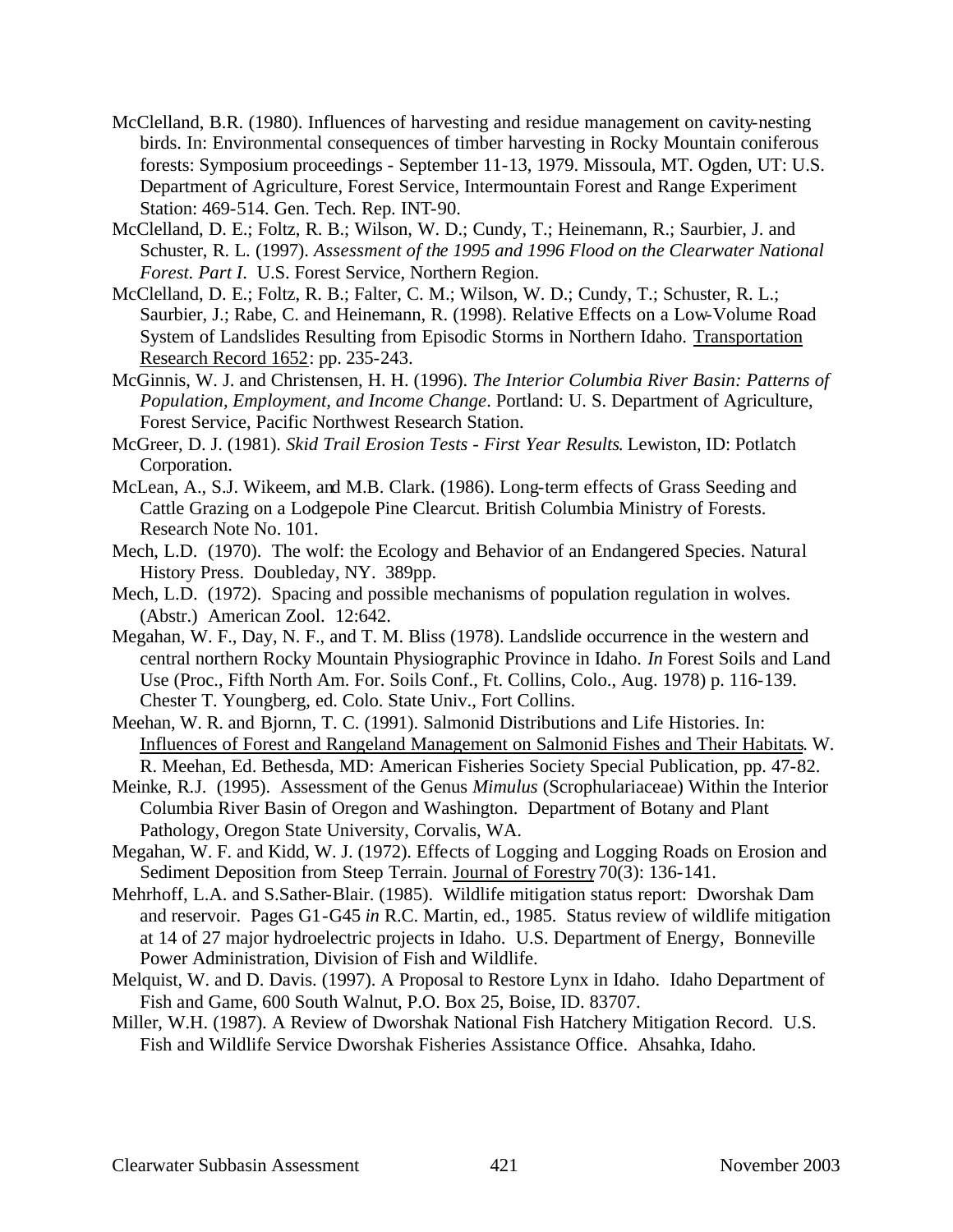- Miller, S. M., Cundy, T. W., Murphy, D. L. and Richards, P. D. (2001). Using Digital Terrain Data and Conditional Probability to Evaluate Landslide Hazard. Proceedings from the 32<sup>nd</sup> conference of the International Erosion Control Association; pp. 153-165.
- Milne, K.A. and S.J. Hejl. (1989). Nest-site Characteristics of White-headed Woodpeckers. Journal of Wildlife Management, Vol.53, No.1, pp. 50-55.
- Minakawa, N. (1997). The dynamics of aquatic insect communities associated with salmon spawning. Ph.D. dissertation. University of Washington, Seattle.
- Minore, D. (1990). *Thuja plicata* Donn, Western Redcedar. In: Burns, R.M. and B.H. Honkala, tech. coords. Silvics of North America. Volume 1. Conifers. Agric. Handb. 654. Washington, DC: U.S. Department of Agriculture, Forest Service: 590-600.
- Minore, D., A.W. Smart, and M.E. Dubrasich. (1979). Huckleberry Ecology and Management Research in the Pacific Northwest. General Technical Report PNW-93, US Department of Agriculture, US Forest Service, Pacific Northwest Forest and Range Experiment Station.
- Mivart, St. G.J. (1890). Dogs, jackals, wolves, and foxes: a monograph of the Canidae. R.H. Porter. London. 216pp.
- Morgan, P. and L.F. Neuenschwander. (1984). Modeling Shrub Succession Following Clearcutting and Broadcast Burning. Paper presented at the Symposium on Fire's Effects on Wildlife Habitat, Missoula, MT. March 21, 1984.
- Morrison Knudsen Corporation (1992). *Lewiston Orchards Irrigation District Alternative Irrigation Water Supply Evaluation*. Prepared for the U.S. Bureau of Reclamation.
- Mosley, J.C., S.C. Bunting, and M.E. Manoukian. (1999). Cheatgrass. Pp 175-188 In: Sheley, R.L, and J.K. Petroff, eds. Biology and Management of Noxious Rangeland Weeds. Oregon State University Press, Corvallis, OR. 438 pp.
- Moseley, R. K. and C. Groves. (1992). Rare, Threatened and endangered Plants and Animals of Idaho. Idaho Department of Fish and Game, Conservation Data Center. 33 pp.
- Moseley, R.K. and R.C. Crawford. (1995). Fifteen year population and habitat changes in a narrow Idaho endemic, *Phlox idahonis*. Bulletin of the Torrey Botanical Club. 122(2): 631- 660.
- Mueggler, W.F. (1985). Aspen Communities in the Interior West. In: Proceedings of the 1985 Society of American Foresters national convention; 1985 July 28 - July 31; Fort Collins, CO. Bethesda, MD: Society of American Foresters: pp.1 06-111.
- Mueggler, W.F. (1988). Aspen Community Types of the Intermountain Region. GTR INT 250. U.S. Department of Agriculture, Forest Service, Intermountain Research Station.
- Murie, A. (1944). The Wolves of Mt. McKinley. University of Washington Press. 238pp.
- Murphy, L. W. and Metsker, H. E. (1962). *Inventory of Idaho Streams Containing Anadromous Fish Including Recommendations for Improving Production of Salmon and Steelhead. Part II: Clearwater River Drainage*. Idaho Department of Fish and Game; U.S. Fish and Wildlife Service.
- Murphy, P. K.; Jones, R. M. and Mital, J. (2000). *Clearwater National Forest Watershed and Fisheries Monitoring Plan*. Clearwater National Forest.
- Murphy, P., T. Cochnauer and E. Schriever. (2001) Draft. Ice Lake Brook Trout Control: Utilization of Tiger Muskie for Suppressing Self-sustaining Populations of Introduced Brook Trout. Idaho Department of Fish and Game.
- Mutch, R.W.; Arno, S.F.; Brown, J.K.; Carlson, C.E.; Ottmar, R.D. and Peterson, J.L. (1993). *Forest Health in the Blue Mountains: A Management Strategy for Fire Adapted Ecosystems*. Portland: U.S. Department of Agriculture.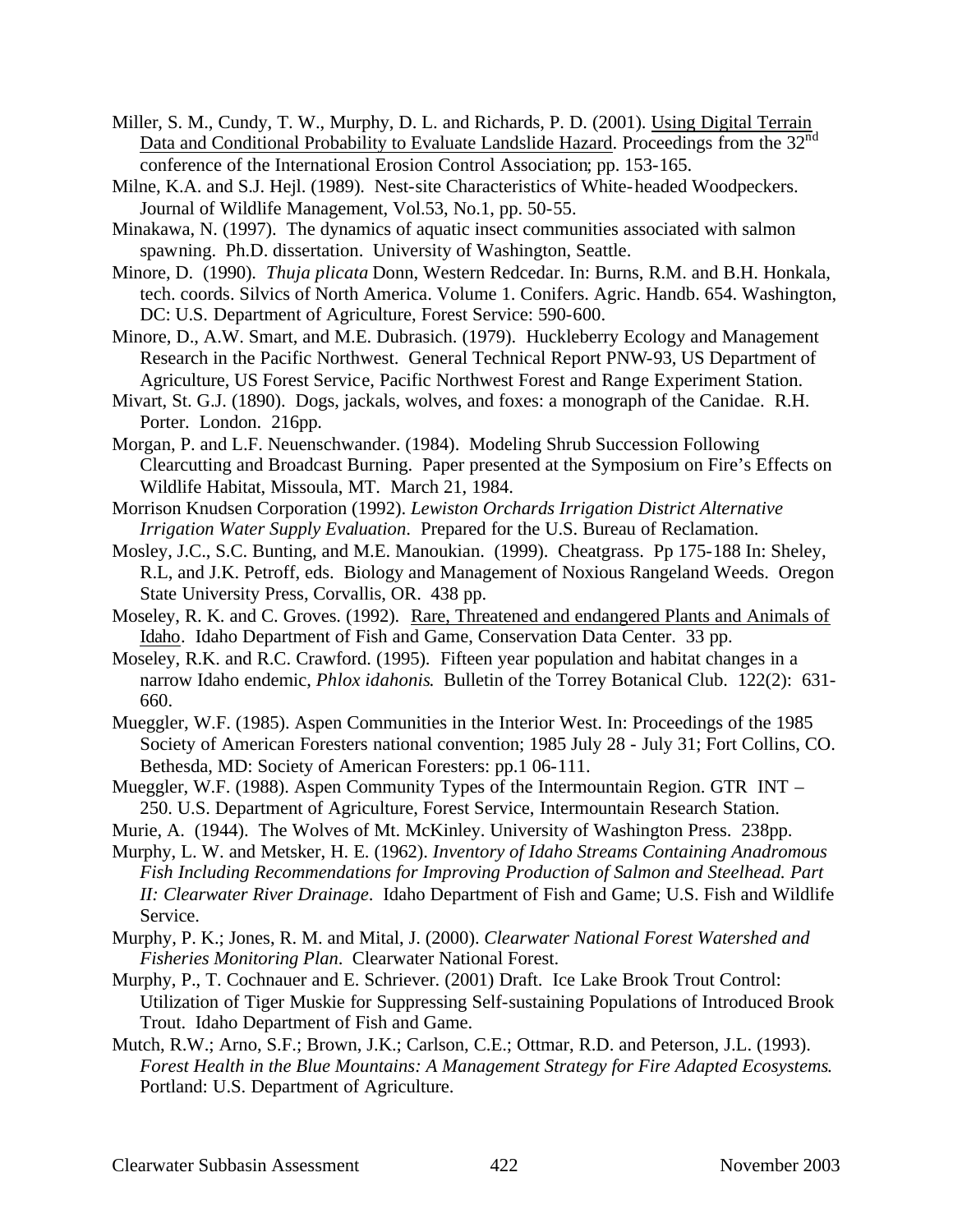- National Marine Fisheries Service. (1997). In Digital Studios. Salmon Conflict. Position Statements. Response of National Marine Fisheries Service, (R. Jones) to questionnaire for Internet project. CyberLearning Collection. http://www.cyberlearn.com. Ron. S. Nolan, Aptos, CA Posted March 22, 1997.
- National Marine Fisheries Service. (1995). Endangered Species Act Section 7 Consultation. Biological Opinion. Reinitiation of Consultation on 1994-1998 operation of the federal Columbia River power system and juvenile transportation progr am in 1995 and future years. March 2, 1995. National Marine Fisheries Service. Northwest Region.
- National Research Council. (1995). Upstream: salmon and society in the Pacific northwest. Prepublication copy. National Research Council, National Academy of Sciences. Washington, D.C.
- Nemeth, D. J. and R. B. Kiefer. (1999). Snake River Spring and Summer Chinook Salmon: The Choice For Recovery. Fisheries
- Nez Perce National Forest. (1987). Forest Plan. USDA, Forest Service, Grangeville, ID.
- Nez Perce National Forest. (1998). *South Fork Clearwater River Landscape Assessment Vol. I: Narrative*.
- Nez Perce National Forest. (2000). Forest Plan. 13<sup>th</sup> Annual Monitoring and Evaluation Report. USDA, Forest Service, Grangeville, ID.
- Nez Perce National Historic Park. (2001). Ethnobotany: Nez Perce Plant Uses. <http://www.halcyon.com/rdpayne/npnhp-ethnobotany.html> (2001).
- Nez Perce Resource Conservation Plan. (2000). Nez Perce Soil and Water Conservation District Plan for July 1, 2000 – June 30, 2005.
- Nez Perce Tribe and Idaho Department of Fish and Game. (1990). *Clearwater River Subbasin Salmon and Steelhead Production Plan*. Funded by the Northwest Power Planning Council; Columbia Basin Fish and Wildlife Authority.
- Noble, D.L. and F. Ronco. (1978). Seedfall and establishment of Engelmann spruce and subalpine fir in clearcut openings in Colorado. Fort Collins, CO: U.S. Department of Agriculture, Forest Service, Rocky Mountain Forest and Range Experiment Station. 12 p. RM-200.
- Norberg, E.R. and L. Trout. (1958). Clearwater game and range study, Pittman-Robertson Project. W-112-R final report, Idaho Department Fish and Game, Boise.
- Northwest Power Planning Council. (1989). Salmon and Steelhead System Planning Documentation. Prepared by the Monitoring and Evaluation Group. Northwest Power Planning Council, Portland, OR.
- Northwest Power Planning Council. (1992). Columbia basin fish and wildlife program strategy for salmon, volumes 1 and 2. Northwest Power Planning Council, Portland, OR.
- Northwest Power Planning Council. (2000). Columbia River Basin Fish and Wildlife Program. Council document 2000-19.
- Northwest Power Planning Council. (2001). Technical Guide for Subbasin Planners. Council document 2001-20.
- Nowak, R.M. (1991). Walker's Mammals of the World. Fifth edition, vol. 2. The Johns Hopkins University Press, Baltimore and London.
- Nussbaum, R.A., E.D. Brodie, and R.M. Storm. (1983). Amphibians and Reptiles of the Pacific Northwest. University of Idaho Press, Moscow, ID.
- Oatman, R. W. (1998). Affidavit for SRBA. Snake River Basin Adjudication Instream Flow Claims, Nez Perce Tribe, Office of Legal Counsel.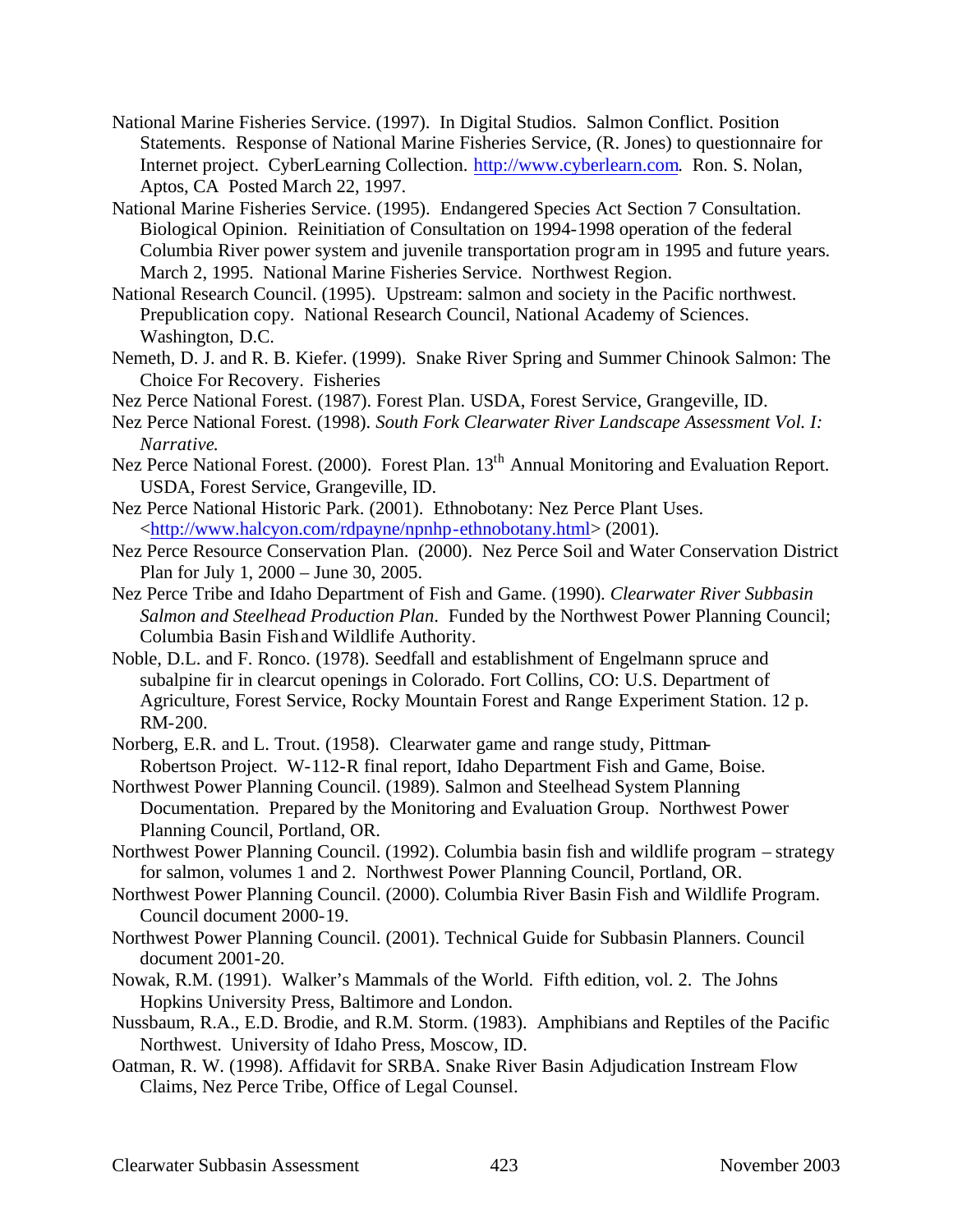- Oliver, W.W. and R.A Ryker. (1990). *Pinus ponderosa* Dougl. ex Laws. Ponderosa pine. In: Burns, R.M. and B.H. Honkala, tech. coords. Silvics of North America. Volume 1. Conifers. Agric. Handb. 654. Washington, DC: U.S. Department of Agriculture, Forest Service: 413-424.
- Olson, B. E. (1999). Impacts of noxious weeds on ecologic and economic systems. In: Biology and Management of Noxious Rangeland Weeds. R. L. Sheley and J. K. Petroff, eds. Oregon State University Press, Corvallis, OR. Pp. 4-18.
- Orr, E. L. and Orr, W. N. (1996). Geology of Central Idaho. Geology of the Pacific Northwest: 194-217.
- Pacific States Marine Fisheries Commission. (2001). StreamNet On-Line: The Northwest Aquatic Information Network. http://www.streamnet.org.
- Packard, J. and L.D. Mech. (1980). Population regulation of wolves. In: Cohen, M.N., R.S. Malpass, and H.G. Klein. Biosocial mechanisms of population regulation. Yale University Press, New Haven, CT. pp.135-150.
- Packard, P.L. (1979). Status Report: *Phlox idahonis*. Unpublished report: Biology department, The College of Idaho, Caldwell, ID.
- Paradis, W. J.; Lentz, H. S.; Blair, S.; Lake, L. and Cochrane, A. (1999a). *Middle Fork Clearwater River Face Drainages Biological Assessment*. Nez Perce National Forest.
- Paradis, W. J.; Lentz, H. S.; Mays, D.; Blair, S. and Lake, L. (1999b). *South Fork Clearwater River Biological Assessment*. Nez Perce National Forest.
- Parish, R., R. Coupe, and D. Lloyd, eds. (1996). Plants of southern interior British Columbia. Vancouver, BC: Lone Pine Publishing. 450+p.
- Parker, T. (1985). Bighorn Sheep Management Plan 1986-1990. Idaho Department of Fish and Game, 600 South Walnut St., Box 25, Boise, ID. 83707
- Patton, D.R. and J.R. Jones. (1977). Managing Aspen for Wildlife in the Southwest. Gen. Tech. Rep. RM-37. Fort Collins, CO: U.S. Department of Agriculture, Forest Service, Rocky Mountain Forest and Range Experiment Station. 7 p.
- Peek, J.M. (1974). Initial response of moose to a forest fire in northeastern Minnesota. American Midland Naturalist. 91(2): 435-438.
- Peek, J.M., D.J. Pierce, D.C. Graham, and D.L. Davis. (1987). Moose Habitat Use and Implications for Forest Management in North-central Idaho. Proceedings – Second International Moose Symposium. Swedish Wildlife Research, Viltrevy, supplement 1, part one, 1987. pp. 195-199.
- Perala, D.A. (1977). Manager's Handbook for Aspen in the North Central States. St. Paul, MN: U.S. Department of Agriculture, Forest Service, North Central Forest Experiment Station. Gen. Tech. Rep. NC-36. 30 p.
- Perala, D.A. (1990). *Populus tremuloides* Michx. Quaking Aspen. In: Burns, R.M. and B.H. Honkala, tech. coords. Silvics of North America. Volume 2, Hardwoods. Agriculture Handbook 654.Washington, DC: U.S. Department of Agriculture, Forest Service: 555-569.
- Perry, C. and R. Overly. (1977). Impact of roads on big game distribution in portions of the Blue Mountains of Washington. Washington Game Department Bulletin Number 11.
- Petrosky, C.E., Schaller, H.A. and Budy, P. 2001. Productivity and survival rate trends in the freshwater spawning and rearing stage of Snake River chinook salmon (*Oncorhynchus tshawytscha*). Can. J. Fish. Aquat. Sci. 58:1196-1207.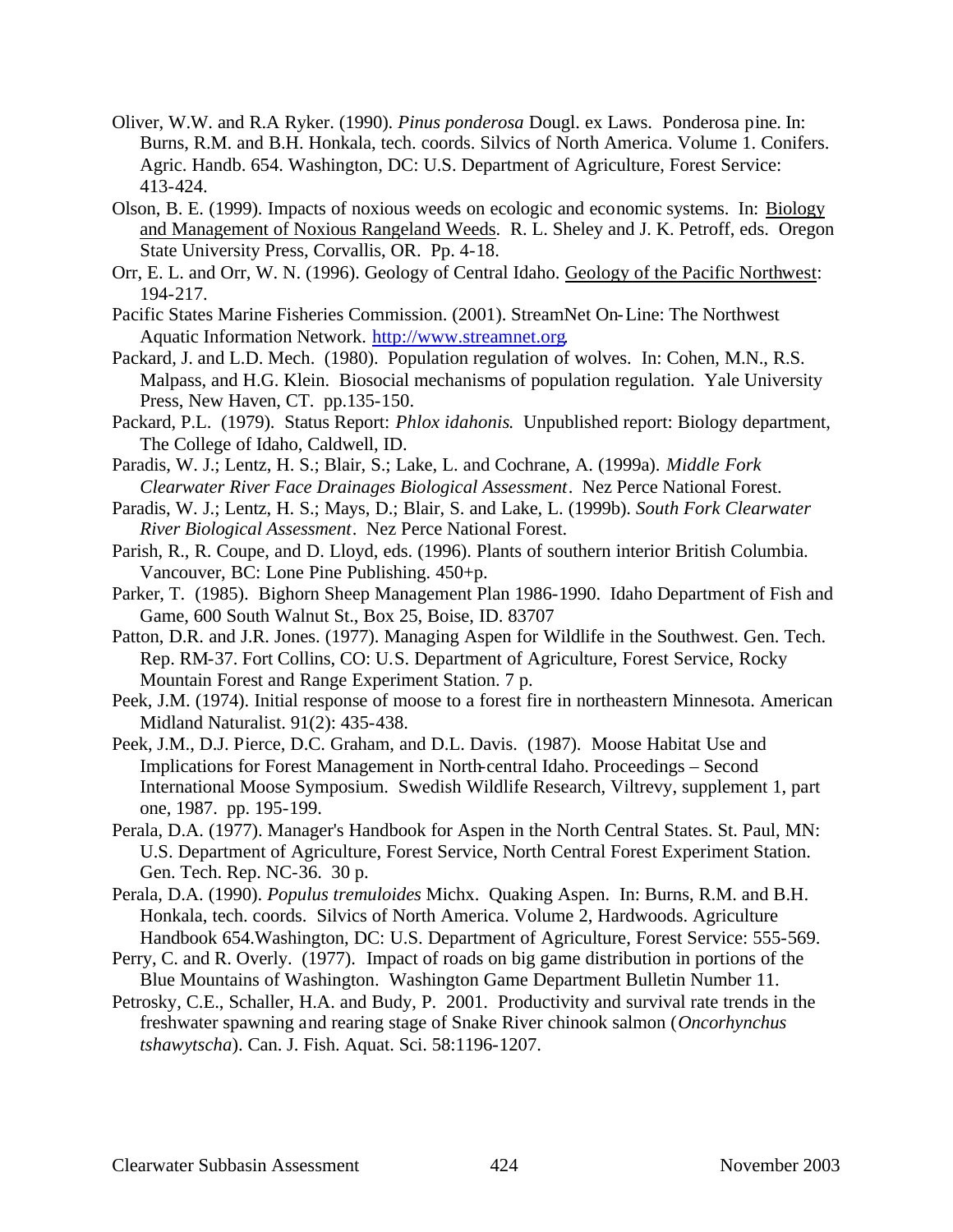- Pettit, S. W. (1985). Salmon and steelhead management 1983. In: Federal Aid in Fish Restoration. Job Performance Report, Project F-73-R-6; Subproject II: Salmon and Steelhead Investigations; Study III, Job 1. Idaho Department of Fish and Game. 25 pages.
- Pfister, R.D. and R. Daubenmire. (1975). Ecology of lodgepole pine, *Pinus contorta* Dougl.. In: Baumgartner, D.M., ed. Management of lodgepole pine ecosystems: Symposium proceedings - 1973 October 9-11; Pullman, WA. Vol. 1. Pullman, WA: Washington State University, Cooperative Extension Service: 27-46.
- Pierce, D.J. and J.M. Peek. (1984). Moose habitat use and selection patterns in north-central Idaho. Journal of Wildlife Management. 48(4): 1334-1343.
- Piorkowski, R.J. (1995). Ecological effects of spawning salmon on several south-central Alaskan streams. Ph.D. dissertation. University of Alaska, Fairbanks.
- Pipp, M. J. ; Cross, S. T.; Simon, J. A. and Capurso, J. M. (1997). *Watershed Response to an Extreme Precipitation and High Streamflow Event in Managed Basins*. Clearwater National Forest.
- Powell, R.A. (1993). The fisher: life history, ecology, and behavior. 2nd edition. Minneapolis, MN: University of Minnesota Press. 237p.
- Powell, R.A. and W.J. Zielinski. (1994). Fisher. In: American Marten, Fisher, Lynx, and Wolverine in the Western United States. U.S. Department of Agriculture, Rocky Mountain Forest and Range Experiment Station. Fort Collins, CO. pp. 38-73. General Technical Report RM-254.
- Pratt, K. L. (1984). *Habitat Use and Species Interactions of Juvenile Cutthroat (Salmo clarki lewisi) and Bull Trout (Salvelinus confluentus) in the Upper Flathead River Basin.* M.S. Fisheries Department, University of Idaho.
- Quigley, T. M. and Arbelbide, S. J., Eds. (1997). *An Assessment of Ecosystem Components in the Interior Columbia Basin and Portions of the Klamath and Great Basins*. Portland: U.S. Forest Service.
- Reading, D. (1996). The Economic Impact of Steelhead Fishing and the Return of Salmon Fishing in Idaho. Report to the Idaho Fish and Wildlife Foundation. Ben Johnson Associates.
- Reading, D. (1999). The Economic Impact of a Restored Salmon Fishery in Idaho. Report to the Idaho Fish and Wildlife Foundation. Ben Johnson Associates.
- Reed, R.A., J. Johnson-Barnard and W.L. Baker. (1996). Contribution of roads to forest fragmentation in the Rocky Mountains. Conservation Biology 10: 1098-1106.
- Reiser, D. (1998). Why fish need water: life history strategies and habitat requirements of salmonid populations in the Snake, Salmon, and Clearwater subbasins of Idaho. Snake River Basin Adjudication Instream Flow Claims, Nez Perce Tribe, Office of Legal Counsel.
- Reynolds, R.T. (1983). Management of western coniferous forest habitat for nesting accipiter hawks. USDA Forest Service. General Technical Report: RM-102. 7pp.
- Reynolds, R.T. (1989). The flammulated owl and old-growth forests. Biologue V3: 2.
- Reynolds, R.T. and H.M. Wight. (1978). Distribution, density, and productivity of Accipiter hawks breeding in Oregon. Wilson Bulletin. 90(2): 182-196.
- Reynolds, R.T., R.T. Graham, M.H. Reiser, R.L. Bassett, P.L. Kennedy, D.A. Boyce, G. Goodwin, R. Smith, and E.L. Fisher. (1991). Management recommendations for the northern goshawk in the southwestern United States. USDA Forest Service, Southwestern Region.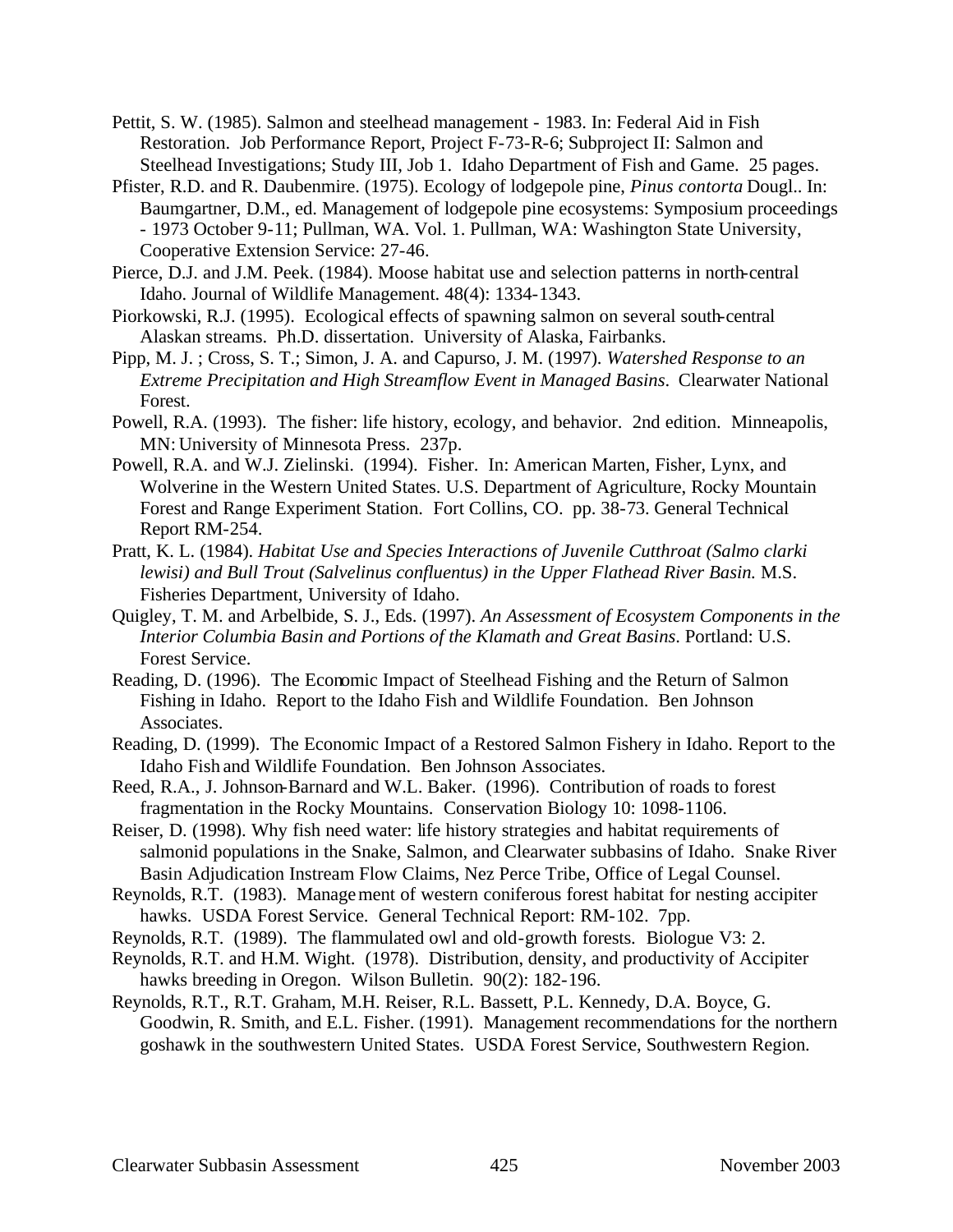- Rich, B. A.; Scully, R. J. and Petrosky, C. E. (1992). *Idaho Habitat/Natural Production Monitoring. Part I: General Monitoring Subproject, Annual Report 1990*. Portland: Idaho Department of Fish and Game. Prepared for Bonneville Power Administration.
- Richards, M. (1968). Appraisal of project results for salmon and steelhead reintroductions and introductions into the Clearwater River drainage, Idaho. Annual project closing report July 1, 1966 to June 30, 1967. Columbia River Fishery Development Program. Project No. 161.1B-IDA. Contract No. 14-17-0001-1419. Idaho Department of Fish and Game, Boise, Idaho. 9pp.
- Richards, M. (1967). Reintroduction of salmon and steelhead into portions of the Clearwater River drainage, July 1, 1966 to June 30 1967. Annual Project Closing Report. Contract No.14-17-0001-1418. Project No. 221.1-IDA-1.3. Idaho Department of Fish and game, Boise, Idaho.
- Rieman, B. E. and Apperson, K. A. (1989). *Status and Analysis of Salmonid Fisheries: Westslope Cutthroat Trout Synopsis and Analysis of Fishery Information*. Idaho Department of Fish and Game.
- Rieman, B. E. and McIntryre, J. D. (1993). *Demographic and Habitat Requirements for Conservation of Bull Trout*. Ogden, UT: U.S. Forest Service, Intermountain Research Station.
- Ries, R. D.; Burns, D. and Lund, J. (1991). *Fine Sediment Deposition in Selected Tributaries to the Salmon River in the Payette National Forest: Report of Monitoring Results 1989-1990*.
- Riggs, R.A. and J.M. Peek. (1980). Mountain Sheep Habitat-use Patterns Related to Post-fire Succession. Journal of Wildlife Management. 44(4): 933-938.
- Roberts, T.C. (1991). Cheatgrass: Management Implications in the 90's. Rangelands 30(2): 70- 72.
- Rocky Mountain Elk Foundation. (1999). M.A.P. TM Elk Habitat Project. Rocky Mountain Elk Foundation, Missoula, MT.
- Roe, A.L. (1958). Silvics of Black Cottonwood. Ogden, UT: U.S. Department of Agric., Forest Service, Intermountain Forest and Range Experiment Station. 18 p.
- Rost, G.R. and J.A. Bailey. (1979). Distribution of mule deer and elk in relation to roads. Journal of Wildlife Management 43:634-641.
- Ruggiero, L.F., K.B. Aubry, S.W. Buskirk, G.M. Koehler, C.J. Krebs, K.S. McKelvey, and J.R. Squires. (1999). Ecology and Conservation of Lynx in the United States. USDA, Forest Service, Rocky Mountain Research Station. General Technical Report RMRS-GTR-30WWW.
- Ruggiero, L.F., K.B. Aubry, S.W. Buskirk, L.J. Lyon, and W.J. Zielinski. (1994). American Marten, Fisher, Lynx, and Wolverine in the Western United States. U.S. Forest Service, Rocky Mountain Forest and Range Experiment Station, Fort Collins, CO. 184pp. General Technical Report RM-254.

Rust, H. J. (1946). Mammals of Northern Idaho. Journal of Mammalogy. Vol. 27, no.4, p. 308.

- Sappington, R.L. (1989). The Lewis and Clark Expedition Among the Nez Perce Indians: The First Ethnographic Study in the Columbia Plateau. Northwest Anthropological Research Notes, Vol. 23, No. 1
- Schaller, H.A., Petrosky, C.E. and Langness, O.P. (1999). Contrasting patterns of productivity and survival rates for stream-type chinook salmon (*Oncorhynchus tshawytscha*) populations of the Snake and Columbia rivers. Can. J. Fish. Aquat. Sci 56: 1031-1045.
- Schoen, D.; Jones, R. M. and Murphy, P. K. (1999). *Section 7 Watershed Biological Assessment Lochsa River Drainage Clearwater Subbasin: Determination of Effects of Ongoing Activities*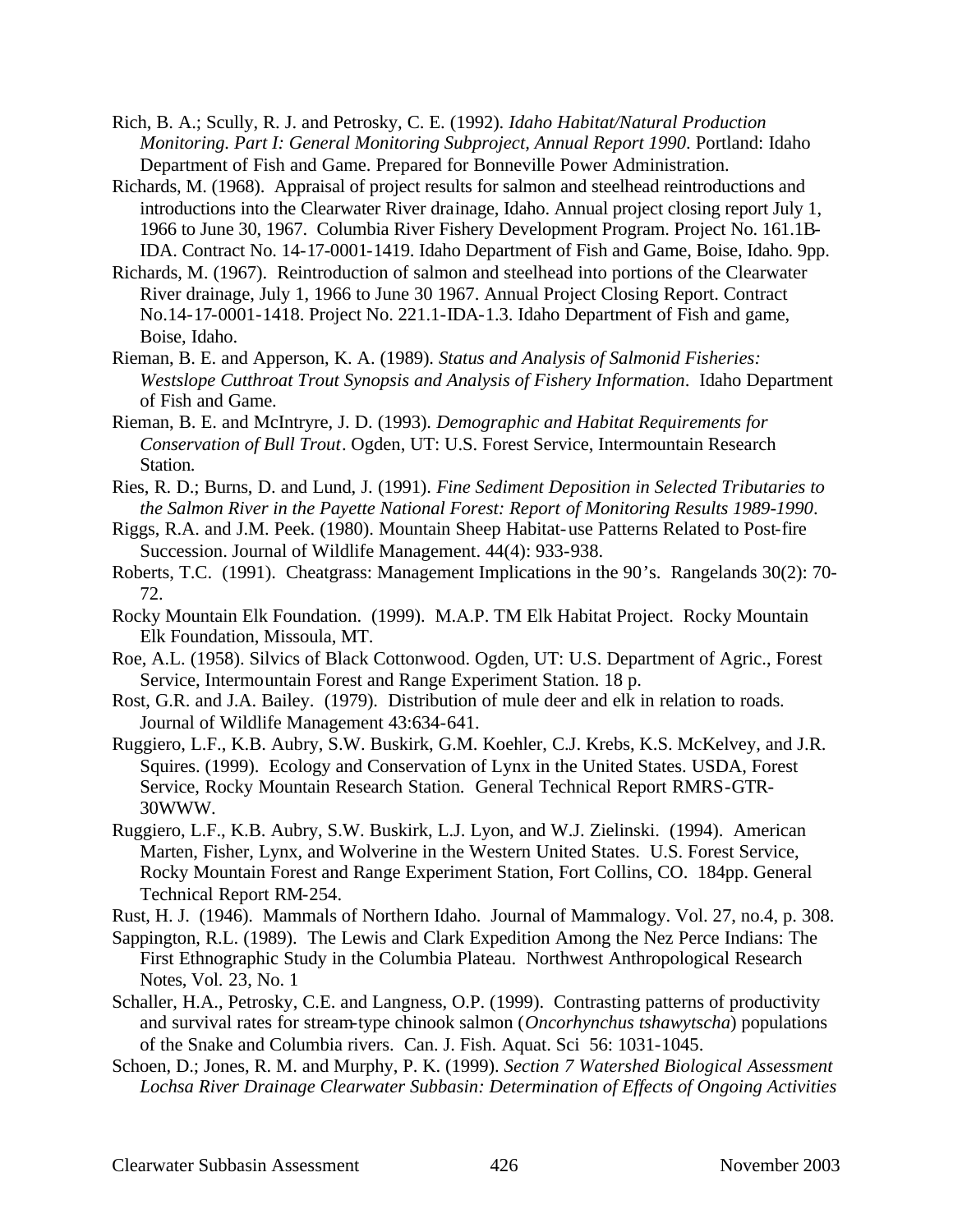*Based on the Matrix of Pathways and Indicators of Watershed Condition for Steelhead Trout, Fall Chinook Salmon and Bull Trout*. Clearwater National Forest.

- Schriever, E. and D. Schiff. (2001). Bull Trout Investigations in the North Fork Clearwater Drainage, 2000. Report to the Clearwater National Forest. Idaho Department of Fish and Game, Lewiston, Idaho
- Schultz, J. and K. Elliott. (2000). *Phlox idahonis* (Polemoniaceae): Morphologic and molecular approaches to conservation. Unpublished report: Lewis Clark State College, Division of Natural Science, Lewiston, ID. 83501.
- Scott, S.L. (1987). National Geographic Society field guide to the birds of North America. 2nd edition. Washington, D.C.: National Geographic Society. 464 pp.
- Scott, D.P and R.H. Yahner. 1989. Winter habitat and browse use by snowshoe hares, Lepus americanus, in a marginal habitat in Pennsylavania. Canadian Field Naturalist 103:560-563.
- Scott, V.E., G.L. Crouch, J.A. Whelan. (1982). Responses of birds and small mammals to clearcutting in a subalpine forest in central Colorado. Res. Note RM-422. Fort Collins, CO: U.S. Department of Agriculture, Forest Service, Rocky Mountain Forest and Range Experiment Station. 6 p.
- Scrimsher, L.S. (1967). Native Foods Used by the Nez Perce Indians of Idaho. Masters Thesis. University of Idaho.
- Servheen, G. and L. Bomar. (2000). Clearwater elk population and habitat investigations 1998- 1999. Unpublished Report. Idaho Dept. of Fish and Game. Lewiston, ID. 85 pp.
- Sheley, R. L. and J. K. Petroff (Eds.). (1999). *Biology and Management of Noxious Rangeland Weed*s. Oregon State University Press, Corvallis. 438 pp.
- Shelly, J.S. and J. Gamon. (1996). *Howellia aquatilis* (Water Howellia) recovery plan. Unpublished report to the U.S. Fish and Wildlife Service. vi. plus 52 pp.
- Shelly, J.S. and R.K. Mosely. (1988). Report on the conservation status of *Howellia aquatilis*, a candidate threatened species. Unpublished report to U.S. Fish and Wildlife Service. Montana Natural Heritage Program, Helena, MT. 166pp.
- Shepard, W.D. et al. (2001). Sustaining Aspen in Western Landscapes: Symposium Proceedings; 13-15 June 2000; Grand Junction CO.U.S. Department of Agriculture, Forest Service, Rocky Mountain Research Station. 460 pp.
- Sheviak, C.J. (1984). *Spiranthes diluvialis* (Orchidaceae), a new species from the western United States. Brittonia 36(1): 8-14.
- Shrivell, C.S. (1990). Ability of PHABSIM to predict chinook salmon spawning habitat. Regulated Rivers 3:277-289.
- Siddall, J.L. and K.L. Chambers. (1978). Status report for *Silene spaldingii*. Oregon Rare and Endangered Plant Project, Lake Oswego, OR.
- Siddall, P. (1992). South Fork Clearwater River Habitat Enhancement. Nez Perce National Forest report to Bonneville Power Administration. Project 84-5. Agreement No. DE-A179- 84BP16475.
- Simonin, K.A. (2000). *Vaccinium membranaceum.* In: US Department of Agriculture, Forest Service, Rocky Mountain Research Station, Fire Sciences Laboratory, Fire Effects Information System. <http://www.fs.fed.us/database/feis/plants/shrub/vacmem>. (2001).
- Simpson, J. C. and Wallace, R. L. (1982). Fishes of Idaho. Moscow: University of Idaho Press.
- Slickpoo, A. (1989). Ancient Nez Perce Fishing Practices on the Snake and Salmon Rivers. Snake River Basin Adjudication Instream Flow Claims, Nez Perce Tribe, Office of Legal Counsel.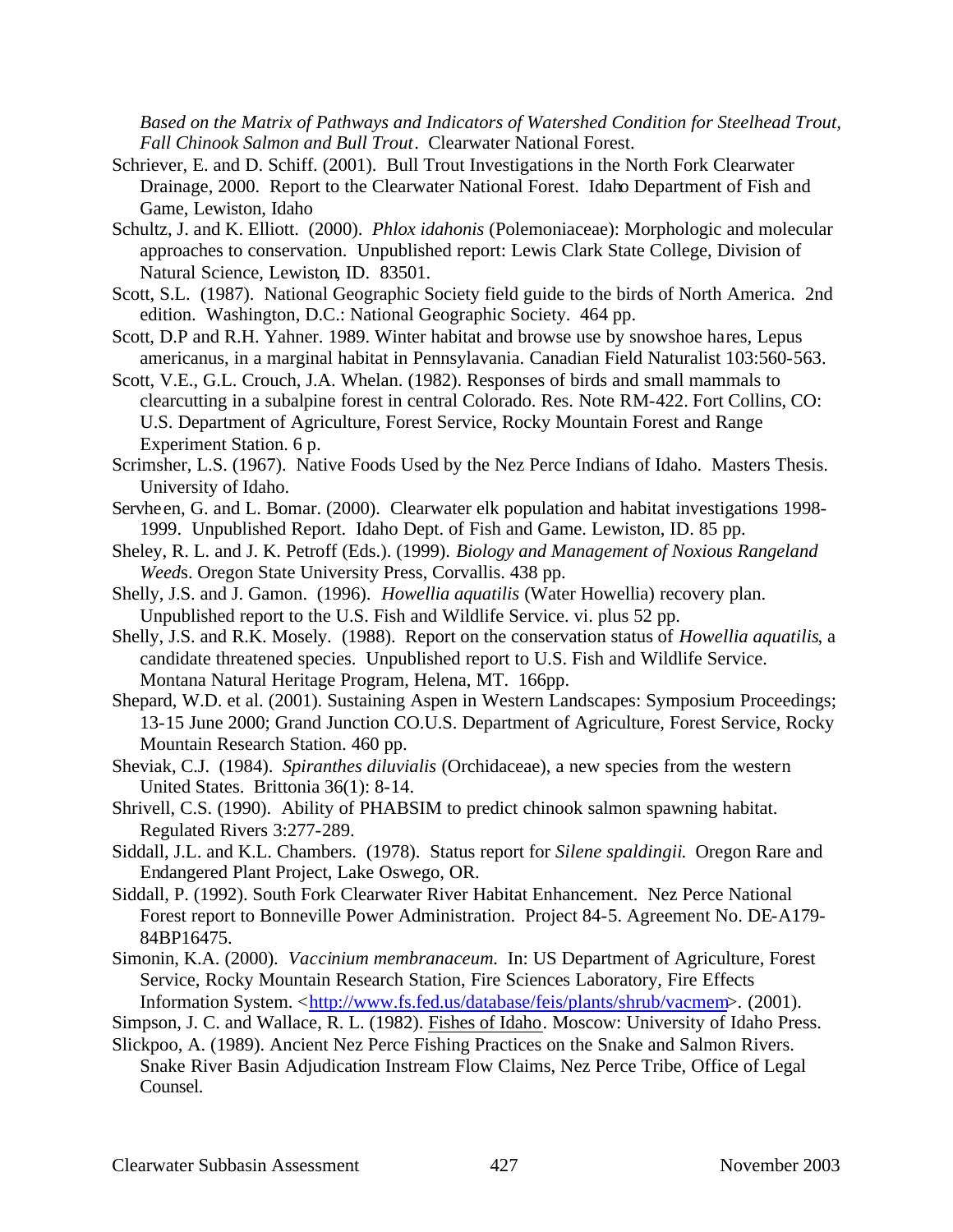- Smith, T.S., J.T. Flinders, and D.S. Winn. (1991). A Habitat Evaluation Procedure for Rocky Mountain Bighorn Sheep in the Intermountain West. The Great Basin Naturalist 51 (3), 1991, pp. 205-225.
- Snow, C. (1972). Habitat for an endangered species: American Peregrine Falcon and the Arctic Peregrine Falcon. U.S. Department of the Interior, Bureau of Land Management. T-N-167. 35pp.
- Snow, C. (1973). Habitat management series for unique or endangered species: Bald eagle. USDI, BLM. Tech Note 171.
- Snyder, S.A. (1991). *Ursus arctos*. U.S. Department of Agriculture, Forest Service, Rocky Mountain Research Station, Fire Sciences Laboratory. Fire Effects Information System. <http://www.fs.fed.us/database/feis/>. (2001).
- Society of American Foresters. (1980). Forest Cover Types of the United States and Canada. F. H. Eyre, ed. Society of American Foresters, Washington, DC.148 p.
- Soil Survey Staff. (1975). Soil Taxonomy. U.S. Dept. Agric. Handb. 436. U.S. Govt. Printing Office, Washington DC.
- Soule, M.E. 1980. Thresholds for survival: maintaining fitness and evolutionary potential. Pages 151-169 in M.E. Soule and B.A. Wilcox (Eds.) Conservation Biology: An Evolutionary-Ecological Perspective. Sinauer Associates, Sunderland, Mass.
- Southwick Associates Inc. 2002. "The Economic Importance of Hunting in America." International Association of Fish and Wildlife Agencies. http://georgiawildlife.dnr.state.ga.us/assets/documents/Hunting%20Economic%20Impact%2 02001.pdf. Accessed in 2003.
- Space, R. S. (1964). The Clearwater Story: A History of the Clearwater National Forest. Missoula, MT: U.S. Forest Service.
- Sprunt, A. and F.J. Ligas. (1966). Audubon bald eagle studies-1960-1966. Proceedings 62nd National Audubon Society. Nov. 12, 1966. Sacramento, CA. 25-30pp.
- Staley, W.W. (1940). Mining Activity in the North Fork of the Clearwater River Area. Moscow: University of Idaho.
- Stanton, F. (1974). Wildlife guidelines for range fire rehabilitation. Tech. Note 6712. Denver, CO: U.S. Department of the Interior, Bureau of Land Management. 90 p.
- Stapp, D.; Bryan, E. and Rigg, D. (1984). *The 1978 Clearwater River Survey*. Laboratory of Anthropology, University of Idaho.
- Steele, R. (1988). Ecological relationships of ponderosa pine. In: Baumgartner, D.M. and J.E. Lotan, comps. Ponderosa pine: The species and its management: Symposium proceedings; 1987 September 29 - October 1; Spokane, WA. Pullman, WA: Washington State University, Cooperative Extension: 71-76.
- Steele, R. and K. Geier-Hayes. (1989). The Douglas-fir/ninebark habitat type in central Idaho: succession and management. Ogden, UT: U.S. Department of Agriculture, Forest Service, Intermountain Re search Station. Gen. Tech. Rep. INT-252. 65 p.
- Steele, R., R.D. Pfister, R.A. Ryker, and J.A. Kittams. (1981). Forest habitat types of central Idaho. Ogden, UT: U.S. Department of Agriculture, Forest Service, Intermountain Forest and Range Experiment Station. Gen. Tech. Rep. INT-114.138 p.
- Steele, R., S.V. Cooper, D.M. Ondov, et al. (1983). Forest habitat types of eastern Idahowestern Wyoming. Ogden, UT: U.S. Department of Agriculture, Forest Service, Intermountain Forest and Range Experiment Station. General Technical Report INT-144. 122 p.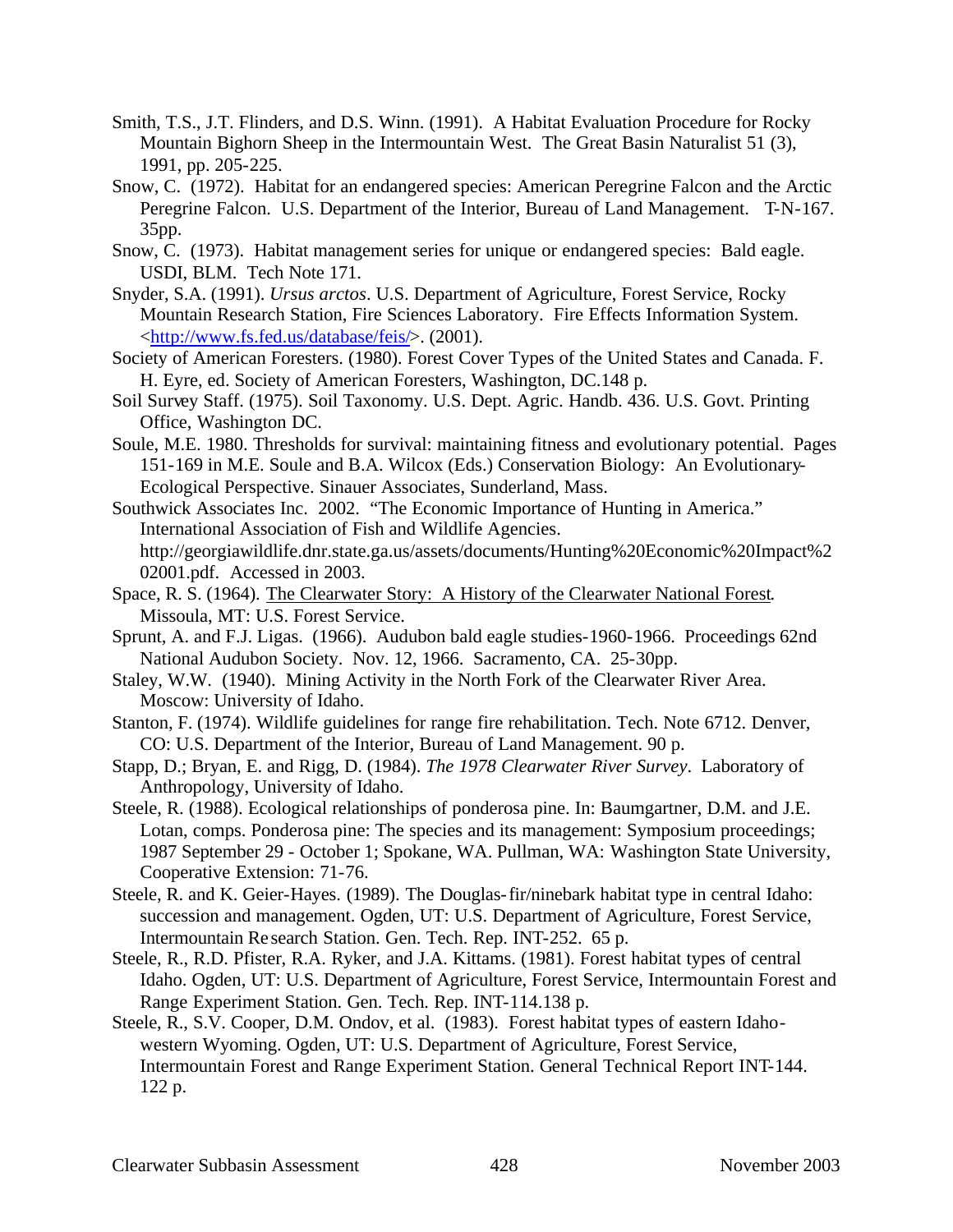- Steward, C. R. (1996). *Monitoring and Evaluation Plan for the Nez Perce Tribal Hatchery*. Lapwai, ID: Nez Perce Tribe.
- Stone, J., T. Coley, T. Sundlov and S. Barndt. (2001). Evaluate Habitat Use and Population Dynamics of Lampreys in Cedar Creek. Annual Report 2000, Bonneville Power Administration, Contract No. 00000014, Project No. 200001400, 27 electronic pages (BPA Report DOE/BP-00000014-1)
- Sugden, B. and Light, J. (1997). *Summary of Regulatory and Voluntary Programs for Protecting Bull Trout on Forest Lands in the Vicinity of Plum Creek Ownership in Montana, Idaho, and Washington*. Columbia Falls: Plum Creek Timber Company.
- Sugden, B. D.; Hillman, T. W.; Caldwell, J. E. and Ryel, R. J. (1998). *Stream Temperature Considerations in the Development of Plum Creek's Native Fish Habitat Conservation Plan*. Columbia Falls, MT: Plum Creek Timber Company.
- Tesky, J.L. (1992a). *Thuja plicata*. In: U.S. Department of Agriculture, Forest Service, Rocky Mountain Research Station, Fire Sciences Laboratory. Fire Effects Information System. <http://www.fs.fed.us/database/feis/ >. (2001).
- Tesky, J.L. (1992b). *Tsuga mertensiana*. In: U.S. Department of Agriculture, Forest Service, Rocky Mountain Research Station, Fire Sciences Laboratory. Fire Effects Information System. <http://www.fs.fed.us/database/feis/>. (2001).
- Tesky, J.L. (1992c). *Tsuga heterophylla.*In: U.S. Department of Agriculture, Forest Service, Rocky Mountain Research Station, Fire Sciences Laboratory. Fire Effects Information System. <http://www.fs.fed.us/database/feis/>. (2001).
- Tesky, J.L. (1993). *Oreamnos americanus*. In: U. S. Department of Agriculture, Forest Service, Rocky Mountain Research Station, Fire Sciences Laboratory. Fire Effects Information System, <http://www.fs.fed.us/database/feis>. (2001)
- Tesky, J.L. (1995). *Bison bison*. In: U. S. Department of Agriculture, Forest Service, Rocky Mountain Research Station, Fire Sciences Laboratory. Fire Effects Information System. <http://www.fs.fed.us/database/feis>. (2001).
- Tew, R.K. (1970). Seasonal Variation in the Nutrient Content of Aspen Foliage. Journal of Wildlife Management. 34(2): 475-478.
- Thomas, C. A; Broom, H. C and Cummans, J. E. (1963). *Magnitude and Frequency of Floods in the United States: Part 13. Snake River Basin*. Washington, DC: U.S. Geological Survey.
- Thomas, H.S. (1991). Buffalo, Early Range Users. Rangelands 13(6) 285-287.
- Thomas, J.W. (1979). Wildlife habitats in managed forests in the Blue Mountains of Oregon and Washington. Agricultural Handbook No. 553. Washington, DC: U.S. Department of Agriculture, Forest Service. 512 p.
- Thomas, J.W. and D.E. Toweill, eds. (1982). Elk of North America: ecology and management. Stackpole Books, Harrisburg, Pennsylvania, USA, 698pp.
- Thompson, K. L. (1999). *Biological Assessment: Lower Selway 4th Code HUC. Fish, Wildlife and Plants*. Nez Perce National Forest, Moose Creek Ranger District.
- Tirmenstein, D. (1988). *Populus tremuloides*. In: U.S. Department of Agriculture, Forest Service, Rocky Mountain Research Station, Fire Sciences Laboratory. Fire Effects Information System. <http://www.fs.fed.us/database/feis/>. (2001).
- Tomback, D.F. (1981). Notes on cones and vertebrate-mediated seed. Madrono. 28(2): 91-94; 1981.
- Tomback, D.F. (1982). Dispersal of Whitebark Pine Seeds by Clark's Nutcracker: a Mutualism Hypothesis. Journal of Animal Ecology. 51: 451-467.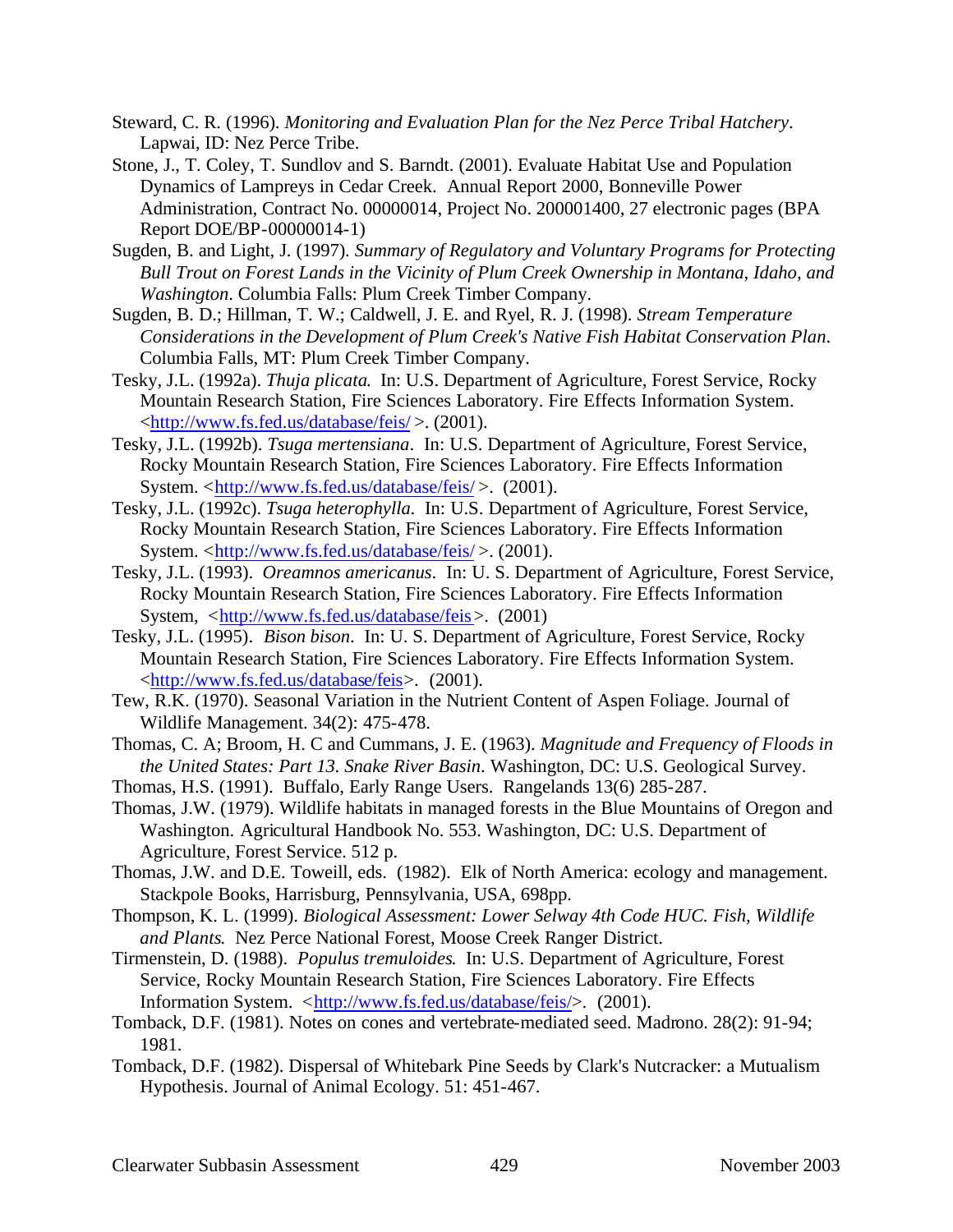- Tomback, D.F., S.F. Arno, and R.E. Keane. (2001). Whitebark Pine Communities: Ecology and Restoration. Island Press: Covelo, California.
- Trombulak, S.C. and C.A Frissell. (2000). Review of ecological effects of roads on terrestrial and aquatic communities. Conservation Biology 14: 18-30.
- Tufts University. 1999. Free-roaming or feral cats: a bibliography. <http://www.tufts.edu/vet/cfa/feralbib.html>. (2001).
- Uchytil, R.J. (1991). *Abies lasiocarpa*. In: U.S. Department of Agriculture, Forest Service, Rocky Mountain Research Station, Fire Sciences Laboratory. Fire Effects Information System, <http://www.fs.fed.us/database/feis/>. (2001).
- Unsworth J.W. and L. Kuck. (1991). Bull elk vulnerability in the Clearwater drainage of Northcentral Idaho. Pages 85-88 in A.G. Christenson, L.J. Lyon, T.L. Lonner, comps. Proceedings - Elk Vulnerability Symposium. Montana State University, Bozeman. 330pp.
- Unsworth, J.W., L. Kuck, E.O. Garton, and B.R. Butterfield. (1998). Elk habitat selection on the Clearwater National Forest, Idaho. Journal of Wildlife Management. 62(4): 1255-1263.
- Urness, P.J. (1985). Managing lodgepole pine ecosystems for game and range values. In: Baumgartner, D.M., R.G. Krebill, J.T. Arnott, and G.F. Weetman, comps and eds. Lodgepole pine: The species and its management: Symposium proceedings; 1984 May 8-10; Spokane, WA; 1984 May 14-16; Vancouver, BC. Pullman, WA: Washington State University, Cooperative Extension: 297-304.
- U.S. Army Corps of Engineers. (1967). *Revised Draft Detailed Project Report: Lapwai Creek Culdesac, Idaho*. Walla Walla District.
- U.S. Army Corps of Engineers. (1974). Revised master plan for development and management of Dworshak Reservoir. Appendix 0. Fish and Wildlife Plan. 27pp.
- U.S. Army Corps of Engineers. (1975). Final Environmental Impact Statement-Dworshak Reservoir.
- U.S. Army Corps of Engineers. (1996). Project Operations: Environmental Stewardship Operations and Maintenance Policies ER 1130-2-540.
- U.S. Census Bureau. (2000). United States Census 2000. http://www.census.gov/. (2001 and 2003).
- U.S. Department of Agriculture Natural Resources Conservation Service. (2000). NRCS Strategic Plan 2000-2005. <http://www.nhq.nrcs.usda.gov/SPA/SPA/pdf\_files/straplan.pdf>
- U.S. Department of Agriculture. (2000). The Clearwater subbasin Elk Habitat Initiative: CEI. <http://www.fs.fed.us/r1/clearwater/cei/ceihome.htm>. (March 1, 2001).
- U.S. Department of Agriculture. (2000a). Conservation Reserve Program. Farm Service Agency. http://www.fsa.usda.gov/crpstorpt/10approved/DEFAULT.HTM. (2001)
- U.S. Environmental Protection Agency. (1999). Permit Compliance System. http://www.epa.gov/enviro/html/pcs/pcs\_overview.html
- U.S. Fish and Wildlife Service. (1962). Bruce's Eddy Dam and Reservoir: a detailed Report on fish and wildlife resources.
- U.S. Fish and Wildlife Service. (1975). Endangered and threatened wildlife and plants; review of plant taxa for listing as endangered or threatened species; notice of review. Federal Register 40(127): 27824-27924.
- U.S. Fish and Wildlife Service. (1979). Final rule to list *Mirabilis macfarlanei* as endangered. Federal Register 44(209): 61912-61913.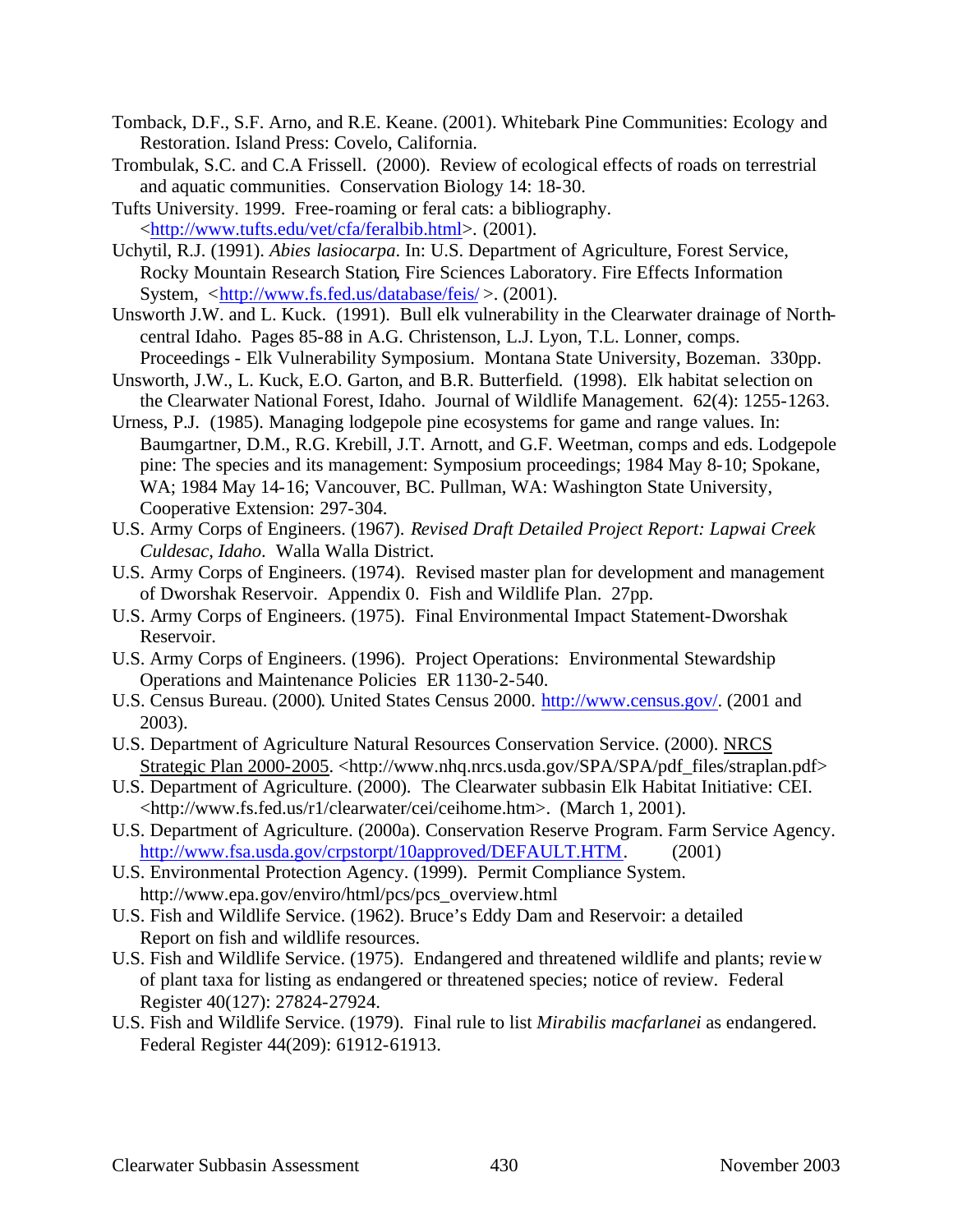- U.S. Fish and Wildlife Service. (1980). Endangered and threatened wildlife and plants: review of plant taxa for listing as endangered or threatened species. Federal Register 45(242): 82481-82569.
- U.S. Fish and Wildlife Service. (1984). American peregrine falcon recovery plan (Rocky Mountain/Southwest population). Prepared in cooperation with the American Peregrine Falcon Recovery Team. USFWS, Denver, CO, USA.
- U.S. Fish and Wildlife Service. (1985). Recovery plan for the MacFarlane's Four-O'Clock, *Mirabilis macfarlanei*. U.S. Fish and Wildlife Service, Portland Oregon. 47pp.
- U.S. Fish and Wildlife Service. (1986). Pacific bald eagle recovery plan. Portland, OR. 163pp.
- U.S. Fish and Wildlife Service. (1987). Northern Rocky Mountain Wolf Recovery Plan. Denver, CO. 119pp.
- U.S. Fish and Wildlife Service. (1990a). Endangered and threatened wildlife and plants. Review of plant taxa for listing as endangered or threatened species. Notice of review. Federal Register 55(35): 6484-6229.
- U.S. Fish and Wildlife Service. (1990b). Endangered and threatened wildlife and plants: review of plant taxa for listing as endangered or threatened species. Federal Register 50: 6184- 19800.
- U.S. Fish and Wildlife Service. (1992). Endangered and Threatened Wildlife and Plants. Final rule to list the plant *Spiranthes diluvialis* (Ute ladies'-tresses) as a threatened species. Federal Register 57(12): 2048-2054.
- U.S. Fish and Wildlife Service. (1994a). Endangered and Threatened Wildlife and Plants: the plant, Water Howellia (*Howellia aquatilis*), determined to be a threatened species. Federal Register 59(134): 35860-35864.
- U.S. Fish and Wildlife Service. (1994b). The reintroduction of gray wolves to Yellowstone National Park and central Idaho: Final Environmental Impact Statement. U.S. Fish and Wildlife Service, Denver, CO.
- U.S. Fish and Wildlife Service. (1995). Endangered and threatened wildlife and plants; final rule to reclassify the Bald Eagle from endangered to threatened in all the lower 48 states. Federal Register 60(133): 36000-36010.
- U.S. Fish and Wildlife Service. (1996). Reclassification of *Mirabilis macfarlanei* (MacFarlane's Four O'Clock) From Endangered to Threatened Status. 10pp.
- U.S. Fish and Wildlife Service. (1998). News Release: Service declines to list northern goshawk. Lakewood, CO.
- U.S. Fish and Wildlife Service. (1999a). Endangered and threatened wildlife and plants: Proposed threatened status for the plant *Silene spaldingii* (Spalding's Catchfly). Federal Register 64(232): 67814-67821.
- U.S. Fish and Wildlife Service. (1999b). Endangered and threatened wildlife and plants; final rule to remove the American Peregrine Falcon from the Endangered and Threatened Wildlife, and to remove the similarity of appearance revision for free-flying peregrines in the coterminous United States; Final rule. Federal Register 64(164): 46542-46558.
- U.S. Fish and Wildlife Service. (1999c). *Draft Lower Snake River Juvenile Salmon Migration Feasibility Study*. Prepared for the U.S. Army Corps of Engineers, Walla Walla District.
- U.S. Fish and Wildlife Service. (2000a). Press Release: The bald eagle is back. Washington DC. 3pp.
- U.S. Fish and Wildlife Service. (2000b). Revised recovery plan for Macfarlane's Four-O'clock (*Mirabilis macfarlanei*). U.S. Fish and Wildlife Service, Portland, Oregon. 46pp.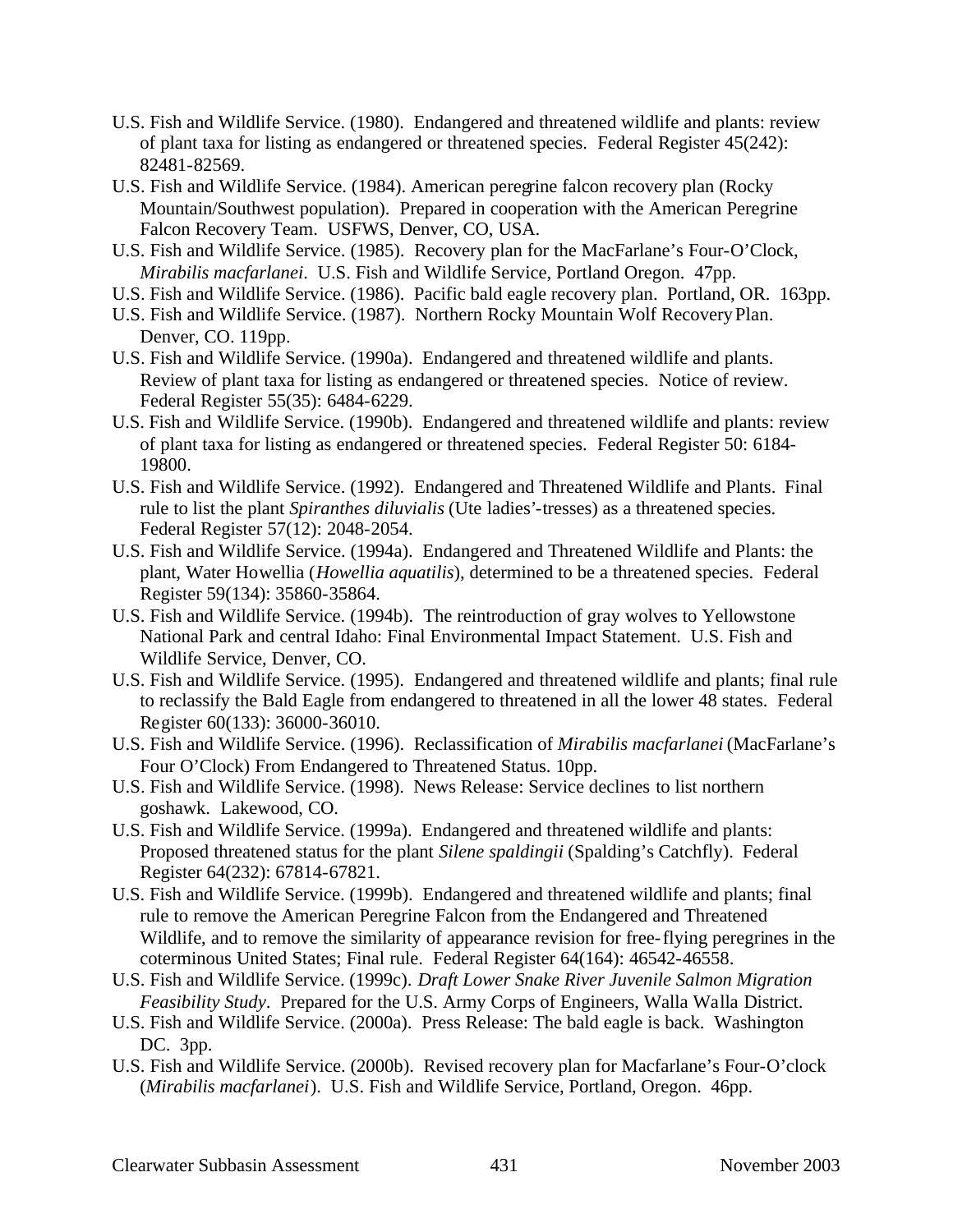- U.S. Fish and Wildlife Service. (2000c). Grizzly Bear Recovery in the Bitterroot Ecosystem. Final Environmental Impact Statement. US Department Of the Interior, Fish and Wildlife Service.
- U.S. Fish and Wildlife Servic e. (2001a). Endangered and threatened Wildlife and Plants; Section 7 Guidelines-Snake River Basin Office for *Spiranthes diluvialis* (Ute ladies'-tresses).
- U.S. Fish and Wildlife Service. (2001b). Lower Snake River Compensation Plan Program Summary for the Independent Science Review Panel, April 2001. Compiled by the USFWS, LSRCP, Boise, ID
- U.S. Fish and Wildlife Service and Nez Perce Tribe. (1995). *Interactions of Hatchery and Wild Steelhead in the Clearwater River of Idaho*. Ahsahka, ID:
- U.S. Fish and Wildlife Service and Nez Perce Tribe. (1997). *Interactions of Hatchery and Wild Steelhead in the Clearwater River of Idaho*. Ahsahka and Lapwai, ID:
- U.S. Fish and Wildlife Service, Nez Perce Tribe, National Park Service, and USDA Wildlife Services. (2002). Rocky Mountain Wolf Recovery 2001 Annual Report. T. Meier, ed. USFWS, Ecological Services, 100 N Park, Suite 320, Helena MT. 43pp.
- U.S. Fish and Wildlife Service and U.S. Department of Commerce, U.S. Census Bureau. 1993. 1991 National Survey of Fishing,Hunting, and Wildlife-Associated Recreation. http://www.census.gov/prod/1/gen/interior/hunt.pdf. Accessed 2003.
- U.S. Fish and Wildlife Service and U.S. Department of Commerce, U.S. Census Bureau. 2003. 2001 National Survey of Fishing, Hunting, and Wildlife-Associated Recreation. http://www.census.gov/prod/2003pubs/01fhw/fhw01-id.pdf. Accessed in 2003.
- U.S. Forest Service. (1987a). Clearwater National Forest Plan. Orofino, ID.
- U.S. Forest Service. (1987b). *Nez Perce National Forest Plan*. Grangeville, ID.
- U.S. Forest Service. (1989). North Idaho Bald Eagle and Peregrine Falcon Management Program. USDA, Forest Service, Region One. 9pp.
- U.S. Forest Service. (1994). Riparian area guidelines, timber harvest guidelines within streamside management zones (SMZ's) including requirements of Montana HB-731 (SMZ protection law). Kootenai National Forest Plan, Appendix 26. Libby, MT. 35pp.
- U.S. Forest Service. (1995). Habitat Conservation Assessment and Strategy for Townsend's Big-Eared Bat. USDA, Forest Service.
- U.S. Forest Service. (1997). District-wide Whitebark Pine Restoration Integrated Resource Analysis. USDA, US Forest Service, Clearwater National Forest, Powell Ranger District. 30p.
- U.S. Geological Survey. (1996). National Water Summary on Wetland Resources. J.D. Fretwell, J. S. Williams, and P. J. Redman, compilers. U.S. Geological Survey Water-Supply Paper 2425.
- Valdez, R. and P.R. Krausman. (1999). Mountain Sheep of North America. University of Arizona Press. 353 p.
- Vanderhorst, J. (1997). Conservation assessment of sensitive moonworts (Ophioglossaceae; *Botrychium* subgenus *Botrychium*) on the Kootenai National Forest. Prepared for: Kootenai National Forest, Libby MT. Unpublished report on file: Montana Natural Heritage Program. Helena MT. 83pp. and appendices.
- Van Dusen, H.G. (1903). Annual reports of the Department of Fisheries of the State of Oregon for the years 1901 and 1902 to the Twenty-Second Legislative Assembly [Regular Session]. 183pp.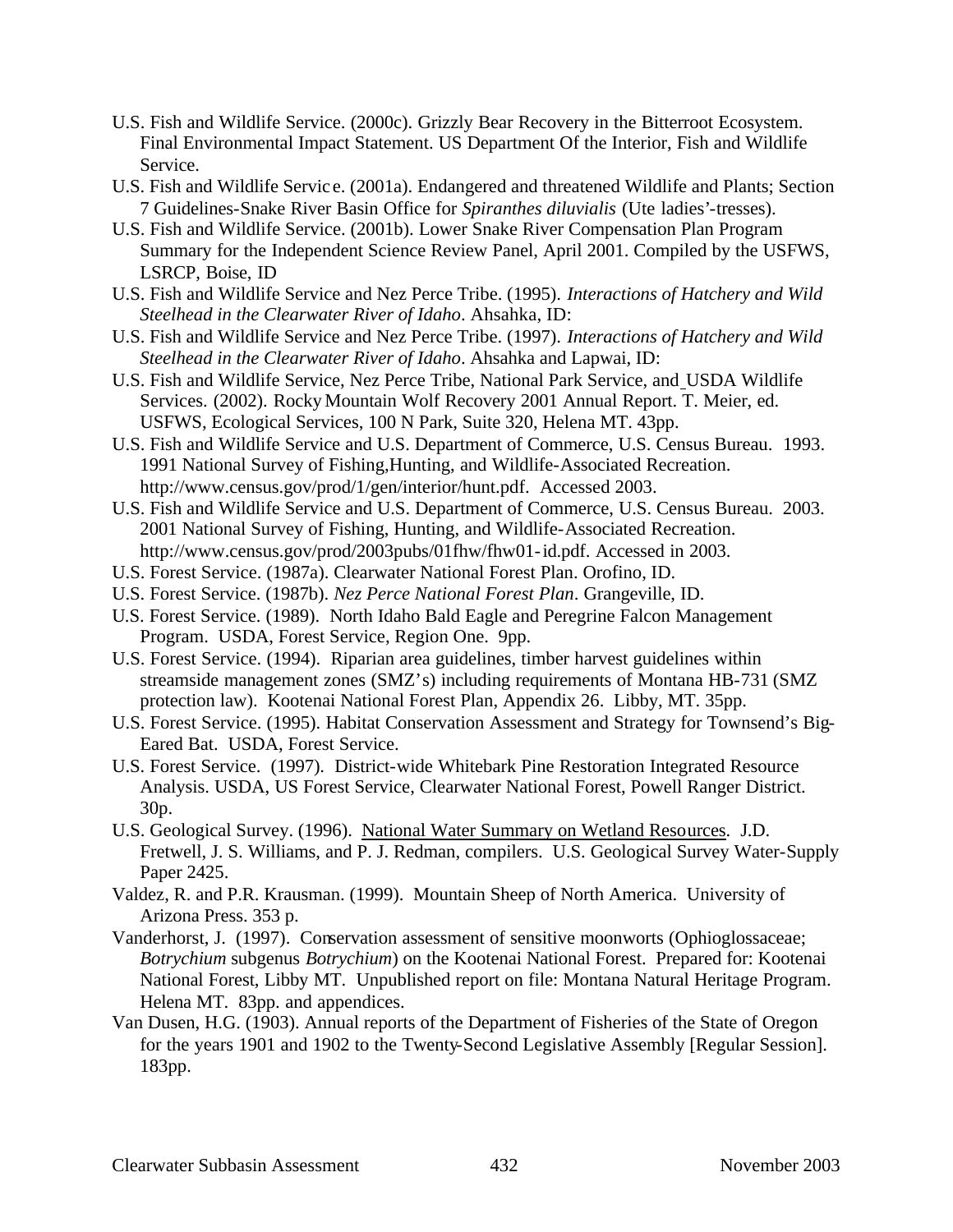- Van Dusen, H.G. (1905). Annual Reports of the Department of Fisheries of the State of Oregon for the years 1903 and 1904 to the Legislative Assembly, Twenty-Fourth Regular Session. 197p.
- Verts, B.J. and L.N. Carraway. (1998). Land Mammals of Oregon. University of California Press. p.113-116.
- Volland, L.A. (1985). Ecological Classification of Lodgepole Pine in the United States. In: Baumgartner, D.M., R.G. Krebill, J.T. Arnott, G.F. Weetman, comps and eds. Lodgepole pine: The species and its management: Symposium proceedings; 1984 May 8-10; Spokane, WA; 1984 May 14-16; Vancouver, BC. Pullman, WA: Washington State University, Cooperative Extension: 63-75.
- WA National Heritage Program. (2000). Field guide to Selected Rare Vascular Plants of Washington. USDI, Bureau of Land Management.

<http://www.wa.gov/dnr/htdocs/fr/nhp/refdesk/fguide/htm/fsp\_hali.htm> (2001).

- Wagner, W.H. and F.S. Wagner. (1993). Ophioglossaceae, in Flora of North America, Volume 2, eds. Flora of North America Editorial Committee. Oxford University Press, New York. 372 pp.
- Wagner, W.H. and F.S. Wagner. (1981). New species of moonworts, *Botrychium* subgenus *Botrychium* (Ophioglossaceae), from North America. American Fern Journal 71: 20-29.
- Wagner, W.H. and T.B. Devine. (1989). Moonworts (*botrychuim*: Ophioglossaceae) in the Jonesville area, Butte and Tehama Counties, California. Madrono 36(2): 131-136.
- Wallen, R.L. and C.R. Groves. (1989). Distribution, Breeding Biology, and Nesting Habitat of Harlequin Ducks (*Histrionicus Histrionicus*) in Northern Idaho. Cost-share project – USFS Idaho Panhandle National Forest, and Idaho Fish and Game. 40pp.
- Walters, J., J. Hansen, J. Lockhart, C. Reighn, R. Keith, and J. Olson. (2001). Idaho supplementation studies five year report 1992-1996. Project Report, Idaho Department of Fish and Game Report 99-14, to Bonneville Power Administration, Contract DE-BI19- 89BP01466, Portland, Oregon.
- Walters, J.W., T.E. Hinds, D.W. Johnson, and J. Beatty. (1982). Effects of Partial Cutting on Diseases, Mortality, and Regeneration of Rocky Mountain Aspen Stands. Res. Pap. RM-240. Fort Collins, CO: USDA Forest Service, Rocky Mountain Forest and Range Experiment Station. 12 p.
- Waples, R.S., R.P. Jones, Jr., B.R. Beckman, and G.A. Swan. (1991). Status Review for Snake River Fall Chinook Salmon. U.S. Dep. Commer., NOAA Tech. Memo. NMFS F/NWC-201. 73 p.
- Ward, A.L. (1976). Elk behavior in relation to timber harvest operations and traffic on the Medicine Bow Range in south-central Wyoming. Pages 32-43 in S.R. Hieb, ed. Proc. Elk-Logging-Roads Symposium. University of Idaho, Moscow. 142pp.
- Warren, N.M. (1990). Old growth habitats and associated wildlife species in the northern Rocky Mountains. USDA, Forest Service, Nothern Region, R1-90-42.
- Wasser, C.H. (1982). Ecology and culture of selected species useful in revegetating disturbed lands in the West. FWS/OBS-82/56. Washington, DC: U.S. Department of the Interior, Fish and Wildlife Service, Office of Biological Services, Western Energy and Land Use Team. 347 p. Available from NTIS, Springfield, VA 22161; PB-83-167023.
- Weaver, J. (1993). Lynx, Wolverine, and Fisher in the Western United States. USDA Forest Service, Intermountain Research Station, Interagency Lynx-Wolverine-Fisher Working Group. Northern Rockies Conservation Cooperative, Missoula, MT.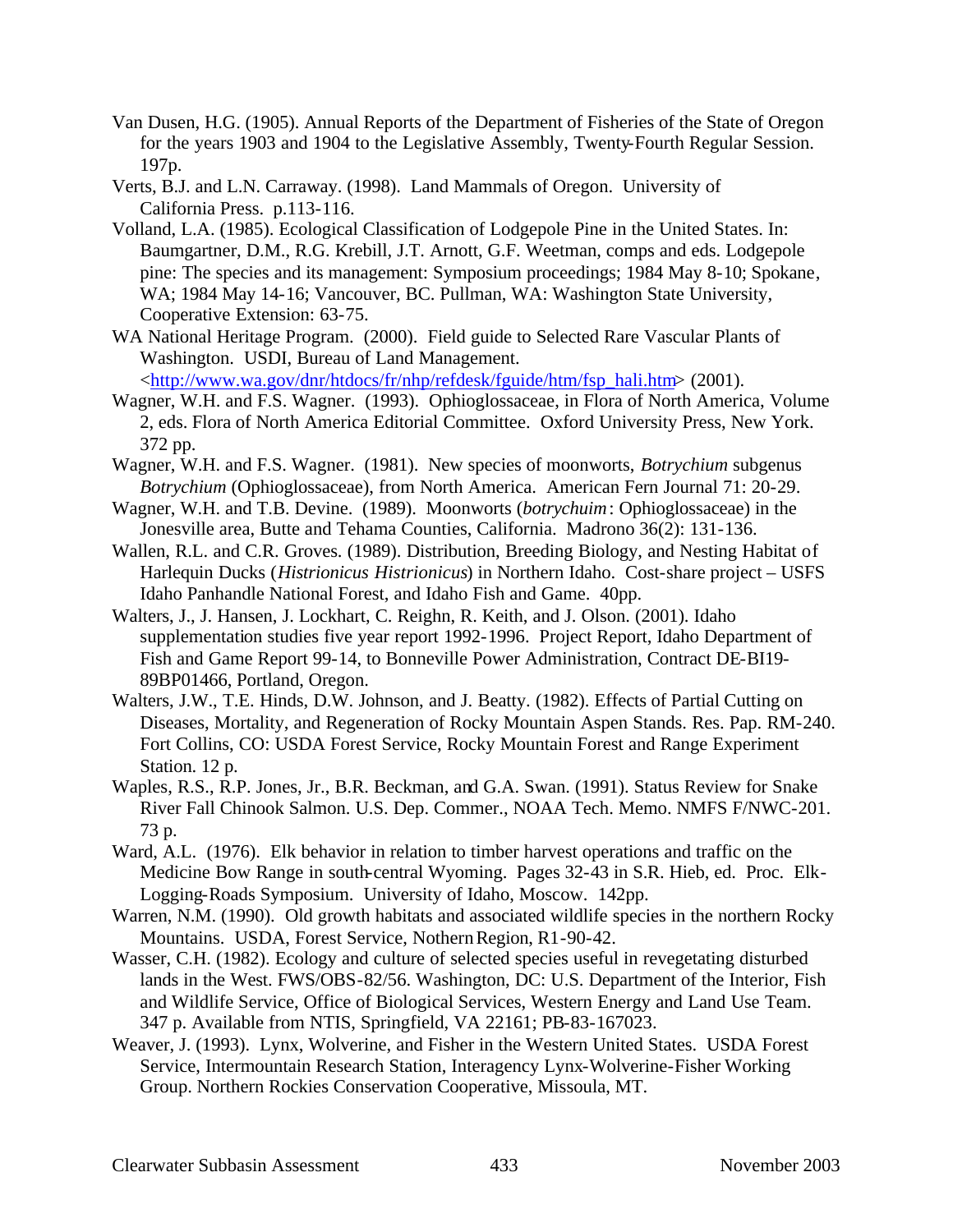- Weaver, T. and D. Dale. (1974). *Pinus albicaulis* in Central Montana: Environment, Vegetation and Production. American Midland Naturalist. 92(1): 222-230.
- Weddell, B. (1999). A Link Between Terrestrial Forests and Oceans: The Bear-Salmon Connection. Sage Notes 21 (2).
- Weddell, B.J. and J. Lichthardt. (1998). Identification of Conservation Priorities for and Threats to Palouse Grassland and Canyon Grassland Remnants in Idaho, Washington, and Oregon. Prepared for Bureau of Land Management, Cottonwood, Idaho.
- Weigel, D. E. (1997). *Genetic Inventory of West slope Cutthroat Trout in the North Fork Clearwater subbasin, Idaho: Annual Report 1996*. Orofino, ID: Nez Perce Tribe. Prepared for Bonneville Power Administration.

Weigel, D. E. and D. P. Statler. (2001; in process). *Genetic Inventory of Westslope Cutthroat Trout in the North Fork Clearwater subbasin, Idaho: Final Report 1999/2000*. Orofino, ID: Nez Perce Tribe. Prepared for Bonneville Power Administration.

- Welsh, S.L., N.D. Atwood, S. Goodrich, and L.C. Higgins, eds. (1987). A Utah flora. Great Basin Naturalist Memoir No. 9. Provo, UT: Brigham Young University. 894 p.
- Wherry, E. (1941). The Phloxes of Idaho. Notulae Naturae of the Academy of Natural Sciences of Philadelphia. 87: 6-7.
- Whitt, C.R. (1954). The Age, Growth and Migration of Steelhead Trout in the Clearwater River, Idaho. M.S. Thesis, University of Idaho, Moscow, Idaho. 67pp.
- Whitman, S. C. (1998). Affidavit for SRBA. Snake River Basin Adjudication Instream Flow Claims, Nez Perce Tribe, Office of Legal Counsel.
- Williams et al. (1998). Response to the questions of the Implementation Team regarding juvenile salmon transportation in the 1998 season. ISAB Report 98-2. February 27, 1998. Independent Scientific Advisory Board. Northwest Power Planning Council and National Marine Fisheries Service, Portland, OR
- Willson, M.F. and K.C. Halupka. (1995). Anadromous fish as keystone species in vertebrate communities. Conservation Biology 9:489-497.
- Wilson, A.G. and J.H. Larsen. (1988). Activity and Diet in Seepage-Dwelling Coeur d'Alene Salamanders (*Plethodon vandykei idahoensis*). Northwest Science, Vol. 62, No.5.
- Wilson, A. and Larsen, J. (1998). Biogeographic analysis of the Coeur d'Alene Salamander (Plethodon idahoensis). Northwest Science 72(2):111-115.
- Wilson, D.; Coyner, J and Deckert, T. (1983). *Land System Inventory of the Clearwater National Forest*. First review draft. Clearwater National Forest, Orofino, ID. 398 p.
- Winans, G. A., P.B. Aebersold, and R.S. Waples. (1996). Allozyme variability of Oncorhynchus nerka in the Pacific Northwest, with special consideration to populations of Redfish Lake, Idaho. Transactions of the American Fisheries Society 125:645-6663.
- Wipfli, M.S., Hudson, J.P., Caoutte. (1998). Influence of salmon carcasses on stream productivity: response of biofilm and benthic macroinvertebrates in southeastern Alaska, U.S.A. Can. J. Fish. Aquat. Sci. 55:1,503-1,511.
- Wisdom, M. J., R. S. Holthausen, D. C. Lee, B. C. Wales, W. J. Murphy, M. R. Eames, C. D. Hargis, V. A. Saab, T. D. Rich, F. B. Samson, D. A. Newhouse and N. Warren. (2000). Source habitats for terrestrial vertebrates of focus in the Interior Columbia Basin: Broadscale trends and management implications. U.S. Department Agric., For. Serv., Pacific Northwest Res. Stat. Gen. Tech. Rep. PNW-GTR-485, Portland.
- Witmer, G.W. and D.S DeCalesta. (1985). Effect of forest roads on habitat use by Rossevelt elk. Northwest Science 59:122-125.